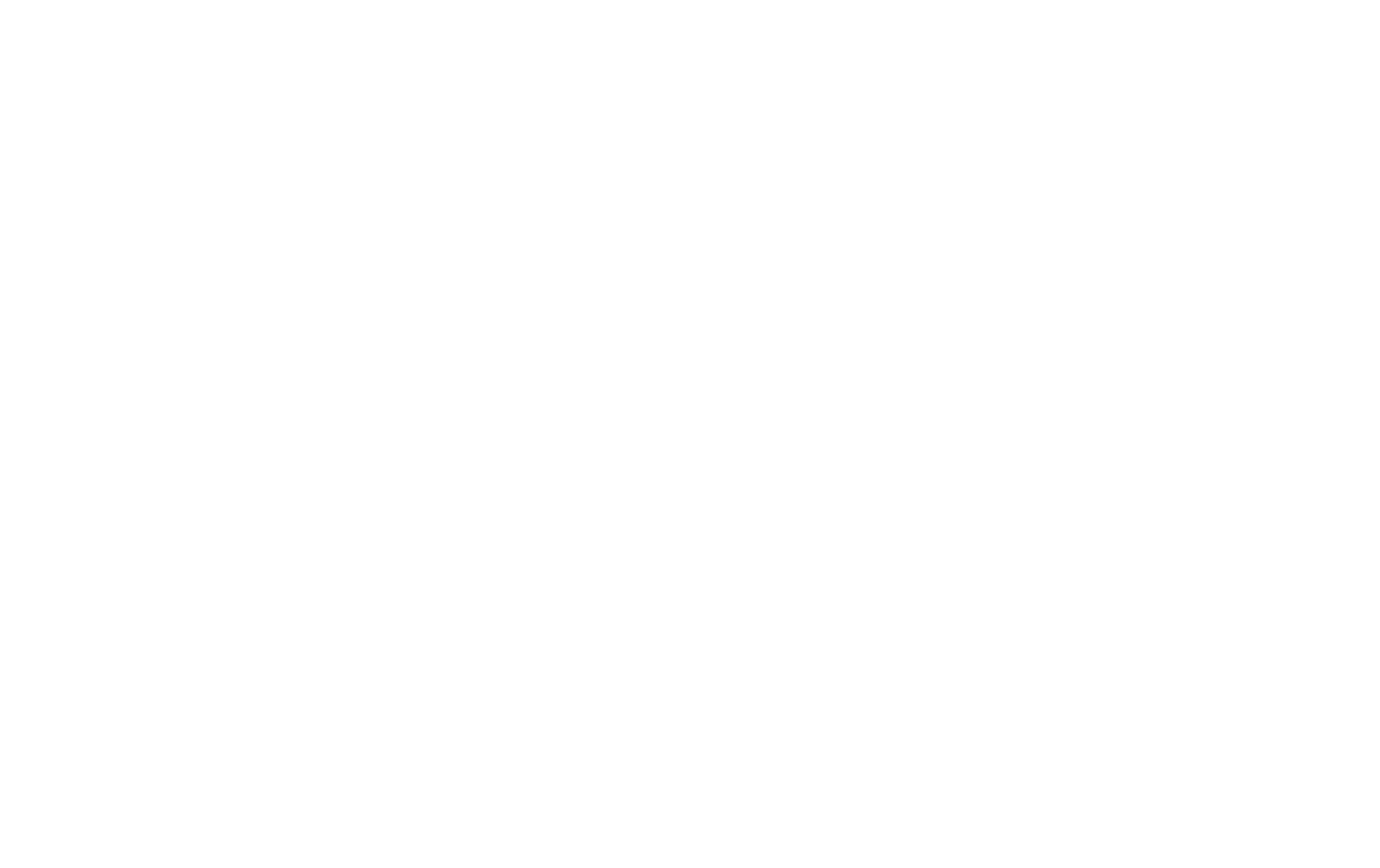## CONSEJO PROVINCIAL DE EDUCACION PAGINA: 1 JUNTA DE CLASIFICACION DE EDUCACION PRIMARIA FECHA DE EMISION:06/12/2021

# LISTADO DEFINITIVO DOCENTES TITULARES ASCENSO POR ESCUELA A¥O 2022.-

| Nro Apellido y Nombre Tit A.P. ---- SERVICIOS DOCENTES (2007) ---- Ant. Cult Resi. M.A. ATP O.T. PUBL ACTIVIDADES C.C. J.E. OTRO S.D.I Aldp<br>Ord |           | Establecimiento: ESCUELA N 1<br>M.A/E Vic Dir Sup S.T. Voc D.N. Asis Dict |  |      |       |                 |       |      | LOC PROV NA/IN      |      |  | PUNT.<br>GRAL | OBSERVAC. PREMIOS |  |
|----------------------------------------------------------------------------------------------------------------------------------------------------|-----------|---------------------------------------------------------------------------|--|------|-------|-----------------|-------|------|---------------------|------|--|---------------|-------------------|--|
|                                                                                                                                                    |           |                                                                           |  |      |       |                 |       |      |                     |      |  |               |                   |  |
| <sup>3</sup> VICEDIRECTORES CON 3 A¥OS EN CONDICIONES DE ACCEDER A LA DIRECCION                                                                    |           |                                                                           |  |      |       |                 |       |      |                     |      |  |               |                   |  |
|                                                                                                                                                    |           |                                                                           |  |      |       |                 |       |      |                     |      |  |               |                   |  |
|                                                                                                                                                    |           |                                                                           |  |      |       |                 |       |      |                     |      |  |               |                   |  |
| OYARZO ALEJANDRA                                                                                                                                   | 2.80 0.90 |                                                                           |  | 3.00 |       | 10.00 0.90      |       |      | 6.50 0.30 0.05 0.10 | 0.10 |  | 3.00 36.65    |                   |  |
| 2 REINOSO NORMA DEL                                                                                                                                |           | 9 1.60 4.20 1.50 1.60                                                     |  | 3.00 |       | 10,00 1,40 0,50 |       |      | $0.30 \, 0.30$      | 0.10 |  | 3.00 36.50    |                   |  |
| 3 DOMINGUEZ CLAUDIA                                                                                                                                |           | 9 0.80 2.80 1.20 2.80                                                     |  | 3.00 | 10.00 |                 | 0. 10 | 3.00 | $0.05$ 0.20         |      |  | 3.00 35.95    |                   |  |
| 4 VILLAGRA MARTA DEL                                                                                                                               | 3.40 1.20 |                                                                           |  | 3.00 | 10.00 |                 |       | 4.00 |                     |      |  | 30.60         |                   |  |
|                                                                                                                                                    |           |                                                                           |  |      |       |                 |       |      |                     |      |  |               |                   |  |
| <sup>3</sup> VICEDIRECTORES CON 2 A¥OS EN CONDICIONES DE ACCEDER A LA DIRECCION                                                                    |           |                                                                           |  |      |       |                 |       |      |                     |      |  |               |                   |  |

|  | <b>PATZI</b><br>ADRI ANA |  | .00 0.60 2.00 | 3.00 0.40 10.00 1.40 0.20 5.00 | 0.50 0.30 0.30 | 3.00 38.70 |
|--|--------------------------|--|---------------|--------------------------------|----------------|------------|
|--|--------------------------|--|---------------|--------------------------------|----------------|------------|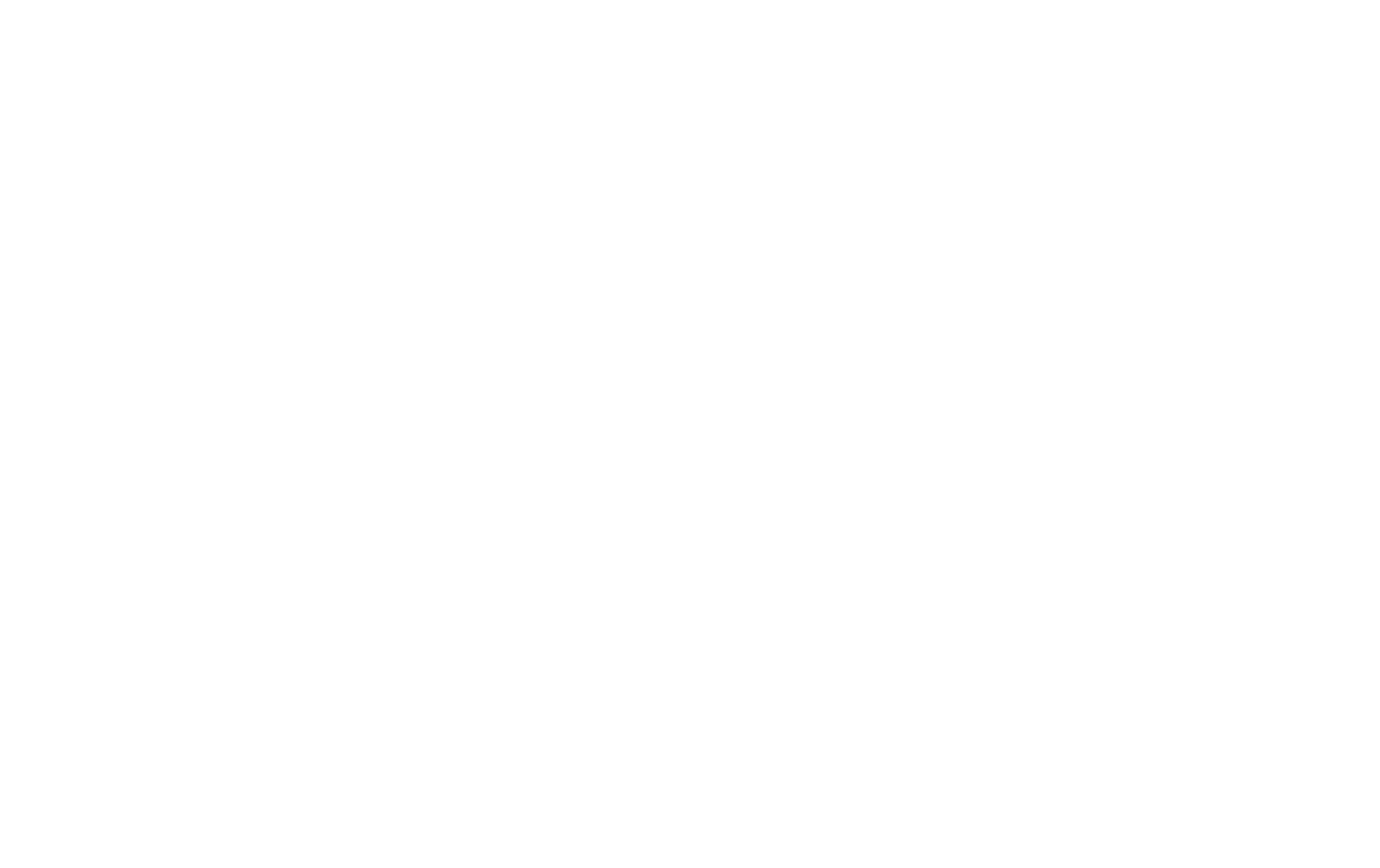## CONSEJO PROVINCIAL DE EDUCACION PAGINA: 2 JUNTA DE CLASIFICACION DE EDUCACION PRIMARIA FECHA DE EMISION:06/12/2021

# LISTADO DEFINITIVO DOCENTES TITULARES ASCENSO POR ESCUELA A¥O 2022.-

# ÚÄÄÄÄÄÄÄÄÄÄÄÄÄÄÄÄÄÄÄÄÄÄÄÄÄÄÄÄÄÄÄÄÄÄÄÄÄÄÄÄÄÄÄÄÄÄÄÄÄÄÄÄÄÄÄÄÄÄÄÄÄÄÄÄÄÄÄÄÄÄÄÄÄÄÄÄÄ¿ <sup>3</sup>Localidad:Rio Gallegos Establecimiento:ESCUELA N 10 <sup>3</sup> ÀÄÄÄÄÄÄÄÄÄÄÄÄÄÄÄÄÄÄÄÄÄÄÄÄÄÄÄÄÄÄÄÄÄÄÄÄÄÄÄÄÄÄÄÄÄÄÄÄÄÄÄÄÄÄÄÄÄÄÄÄÄÄÄÄÄÄÄÄÄÄÄÄÄÄÄÄÄÙ

 ----------------------------------------------------------------------------------------------------------------------------------------------------------------------------- Nro Apellido y Nombre Tit A.P. ---- SERVICIOS DOCENTES ----- Ant. Cult Resi. M.A. ATP O.T. PUBL ACTIVIDADES C.C. J.E. OTRO S.D.I Aldp PUNT. OBSERVAC. PREMIOS Ord M.A/E Vic Dir Sup S.T. Voc D.N. Asis Dict LOC PROV NA/IN GRAL. -----------------------------------------------------------------------------------------------------------------------------------------------------------------------------

| GIMENEZ CARINA               | 0.20 2.80 2.10 0.40 | 3.00 | 10.00         | 3.00 | 0. 10 | 3.00 33.60 |
|------------------------------|---------------------|------|---------------|------|-------|------------|
| <sup>2</sup> BELEIZAN RAMONA | 60 2.70             | 3.00 | 10.00<br>0.40 |      |       | 30.95      |
| GONZALEZ ADRIANA             | 4.00 1.50<br>0.40   | 3.00 | 10.00         |      |       | 3.00 30.90 |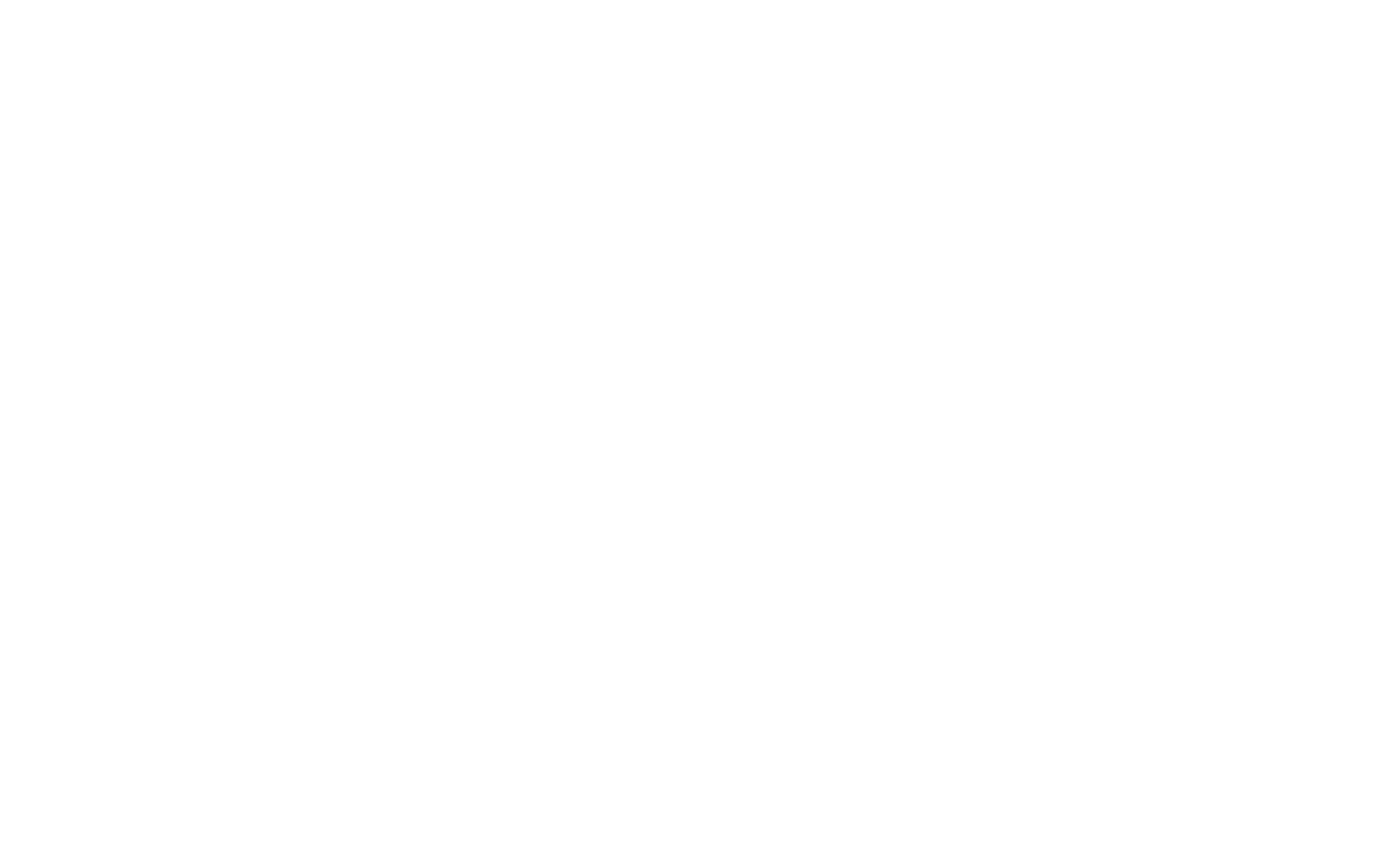## CONSEJO PROVINCIAL DE EDUCACION PAGINA: 3 JUNTA DE CLASIFICACION DE EDUCACION PRIMARIA FECHA DE EMISION:06/12/2021

| <sup>3</sup> Local i dad: Ri o Gal I egos                                                                    | Establecimiento: ESCUELA N 11                                                                     |                              |                                                 |              |                              |                                                                                                                                                                                                                  |                                            |                   |
|--------------------------------------------------------------------------------------------------------------|---------------------------------------------------------------------------------------------------|------------------------------|-------------------------------------------------|--------------|------------------------------|------------------------------------------------------------------------------------------------------------------------------------------------------------------------------------------------------------------|--------------------------------------------|-------------------|
|                                                                                                              |                                                                                                   |                              |                                                 |              |                              | Nro Apellido y Nombre Tit A.P. ---- SERVICIOS DOCENTES   ----- Ant. Cult Resi. M.A. ATP O.T. PUBL ACTIVIDADES C.C. J.E. OTRO S.D.I Aldp PUNT.<br>Ord                   M.A/E Vic Dir Sup S.T. Voc D.N. Asis Dict |                                            | OBSERVAC. PREMIOS |
|                                                                                                              | <sup>3</sup> VICEDIRECTORES CON 3 A¥OS EN CONDICIONES DE ACCEDER A LA DIRECCION                   |                              |                                                 |              |                              |                                                                                                                                                                                                                  |                                            |                   |
| BERGER SONIA BEATRIZ 9 0.20 3.60 1.20 0.80<br>2 ASENCIO SUSANA INES<br>3 VILCA VERONICA<br>4 DI FRANCO MARTA | 9 0.20 4.20 1.20<br>2.60 1.20 2.40 1.50<br>3.20 1.80 0.80                                         | 3.00<br>3.00<br>3.00<br>3.00 | 10.00<br>10.00 1.40<br>10.00 1.40 0.30<br>10.00 | 0.30<br>0.20 | 4.50<br>3.25<br>2.50<br>2.50 | 0.20<br>$0.55$ $0.20$                                                                                                                                                                                            | 3.00 35.60<br>3.00 35.45<br>33.90<br>31.25 |                   |
| <b>POI SSONNEAU YANET</b>                                                                                    | <sup>3</sup> VICEDIRECTORES CON 2 A¥OS EN CONDICIONES DE ACCEDER A LA DIRECCION<br>$3.40 \, 0.60$ | 3.00                         | 10.00                                           |              | $0.10 \quad 1.75 \quad 2.75$ |                                                                                                                                                                                                                  | 3.00 33.60                                 |                   |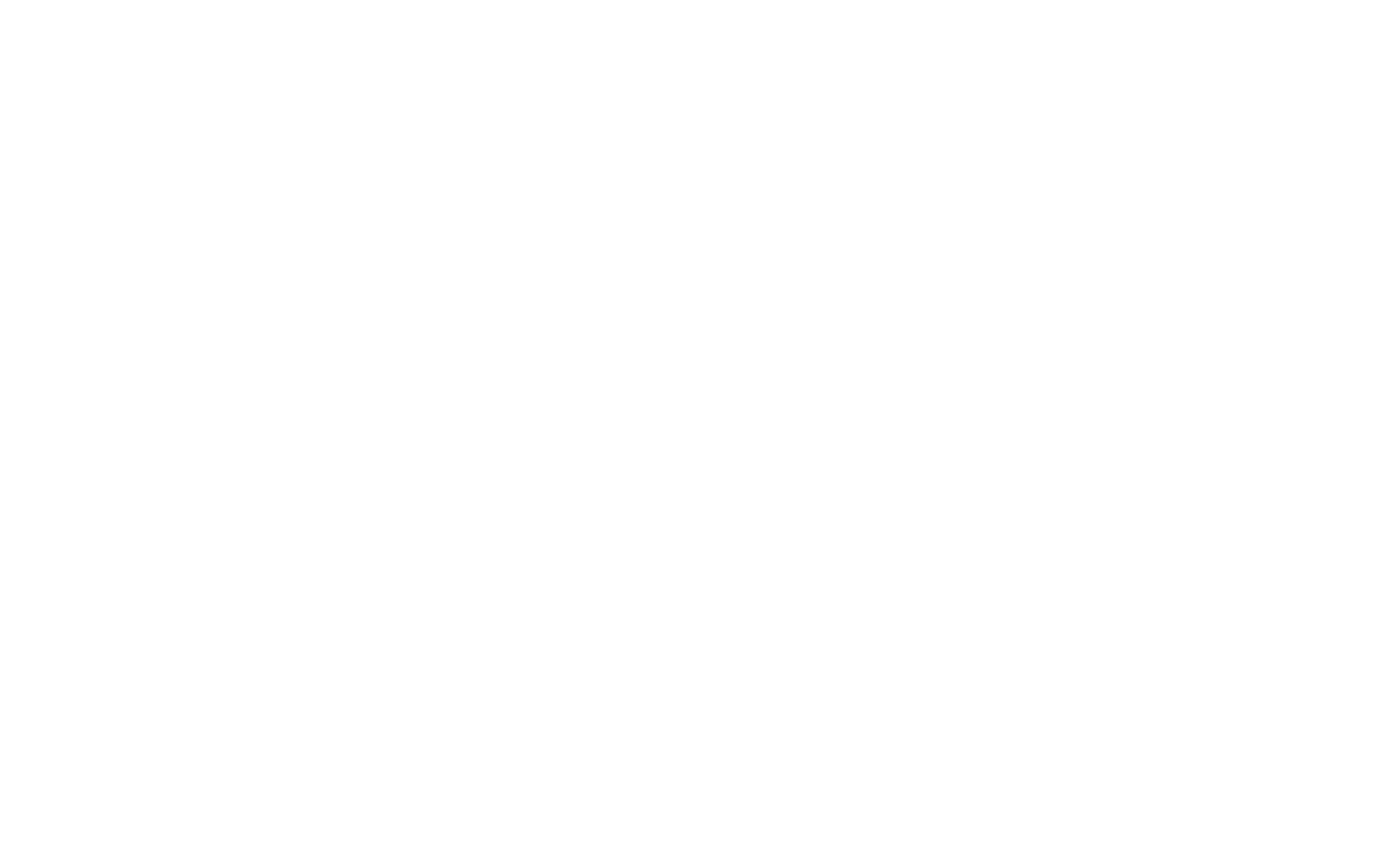## CONSEJO PROVINCIAL DE EDUCACION PAGINA: 4 JUNTA DE CLASIFICACION DE EDUCACION PRIMARIA FECHA DE EMISION:06/12/2021

|                                                                                         |                           | <sup>3</sup> VICEDIRECTORES CON 3 A¥OS EN CONDICIONES DE ACCEDER A LA DIRECCION |              |                               |              |              |                          |  |
|-----------------------------------------------------------------------------------------|---------------------------|---------------------------------------------------------------------------------|--------------|-------------------------------|--------------|--------------|--------------------------|--|
| FONTANA MARIA DEL 9 1.00 3.00 0.90 0.80<br>2 GALLARDO MARIA LUCIA 9 0.20 2.80 1.20 0.80 |                           | <sup>3</sup> VICEDIRECTORES CON 2 A¥OS EN CONDICIONES DE ACCEDER A LA DIRECCION | 3.00<br>3.00 | 10.00<br>10.00 1.00 0.20 5.00 | 0.10 7.00    | 0.05<br>0.10 | 3.00 37.85<br>33.30      |  |
| SANDOVAL ROSANA<br>2 SAVALA RAUL                                                        | 9 — 1<br>9 1.20 4.20 0.60 | 3.60 0.60                                                                       | 3.00<br>3.00 | 10.00<br>10.00                | 7.50<br>1.50 | 0.05         | 3.00 36.75<br>3.00 32.50 |  |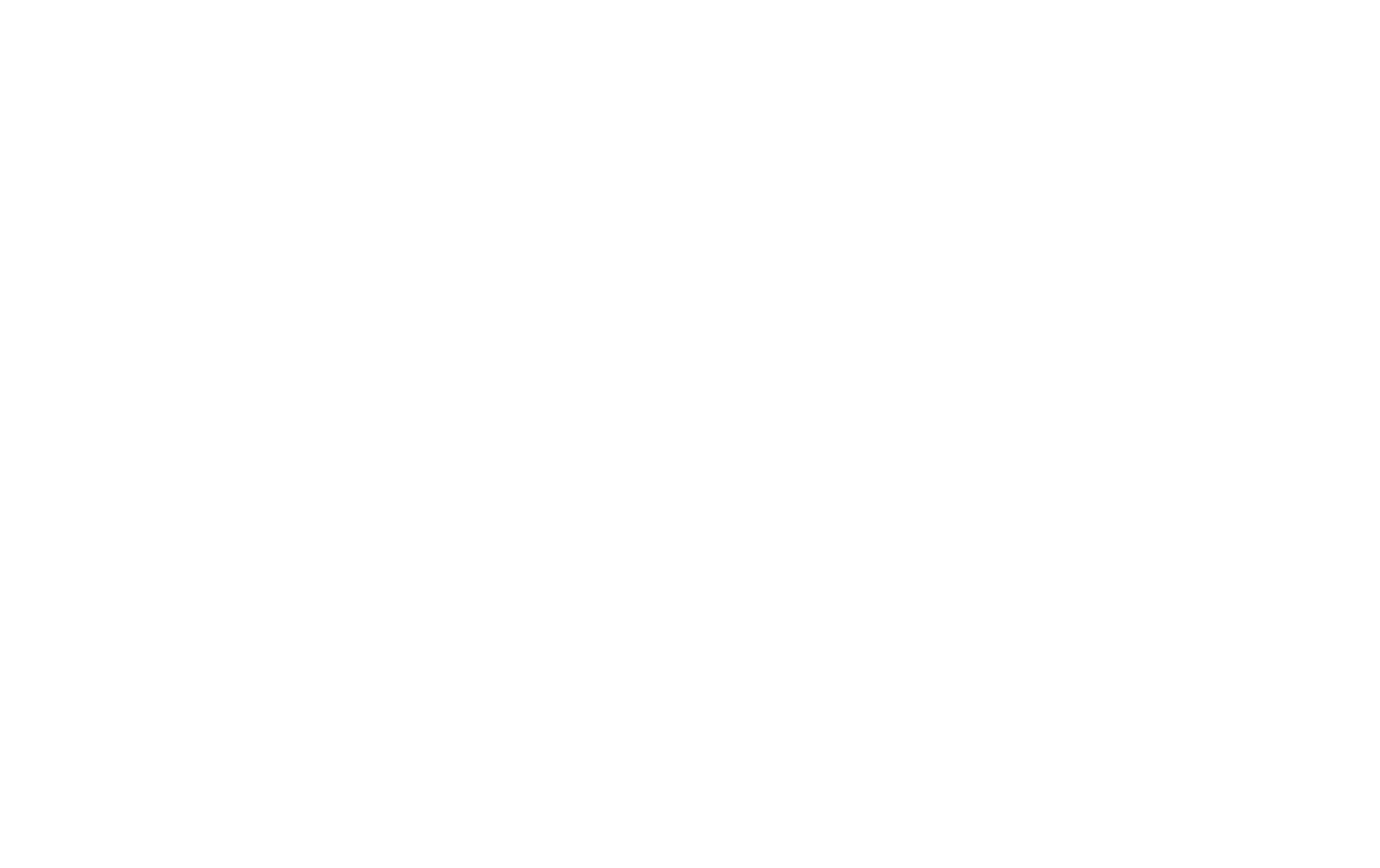## CONSEJO PROVINCIAL DE EDUCACION PAGINA: 5 JUNTA DE CLASIFICACION DE EDUCACION PRIMARIA FECHA DE EMISION:06/12/2021

| <sup>3</sup> Local i dad: Ri o Gal I egos | Establecimiento: ESCUELA N 19                                                                                                |                                                                                                                                                                                                                               |                                                     |                     |                          |
|-------------------------------------------|------------------------------------------------------------------------------------------------------------------------------|-------------------------------------------------------------------------------------------------------------------------------------------------------------------------------------------------------------------------------|-----------------------------------------------------|---------------------|--------------------------|
|                                           |                                                                                                                              | Nro Apellido y Nombre Tit A.P. ---- SERVICIOS DOCENTES ----- Ant. Cult Resi. M.A. ATP O.T. PUBL ACTIVIDADES C.C. J.E. OTRO S.D.I Aldp PUNT.<br>Ord                                  M.A/E Vic Dir Sup S.T. Voc D.N. Asis Dict |                                                     |                     | <b>OBSERVAC. PREMIOS</b> |
|                                           | <sup>3</sup> VICEDIRECTORES CON 3 A¥OS EN CONDICIONES DE ACCEDER A LA DIRECCION                                              |                                                                                                                                                                                                                               |                                                     |                     |                          |
| CALLEJO NATALIA<br>2 COPA GLORIA DEL      | 9 0.20 3.00 1.50<br>9 0.80 2.40 1.20 3.60<br><sup>3</sup> VICEDIRECTORES CON 2 A¥OS EN CONDICIONES DE ACCEDER A LA DIRECCION | 10,00 1,40<br>3.00<br>3.00<br>10.00                                                                                                                                                                                           | 1.00 3.00 0.25 0.10<br>0.15                         | 3,00 35,75<br>30.15 | 0.300                    |
| MILESSI MARIA ELENA<br>2 MANSILLA CINTYA  | 9 0.20 5.20 0.60<br>$3.60 \, 0.60$                                                                                           | 3.00<br>10.00<br>$0.10 \quad 2.40$<br>3.00<br>10.001                                                                                                                                                                          | $0.10 \, 0.15$<br>.40 0.20 1.75 3.00 0.50 0.20 0.15 | 3.00 33.75<br>33.40 |                          |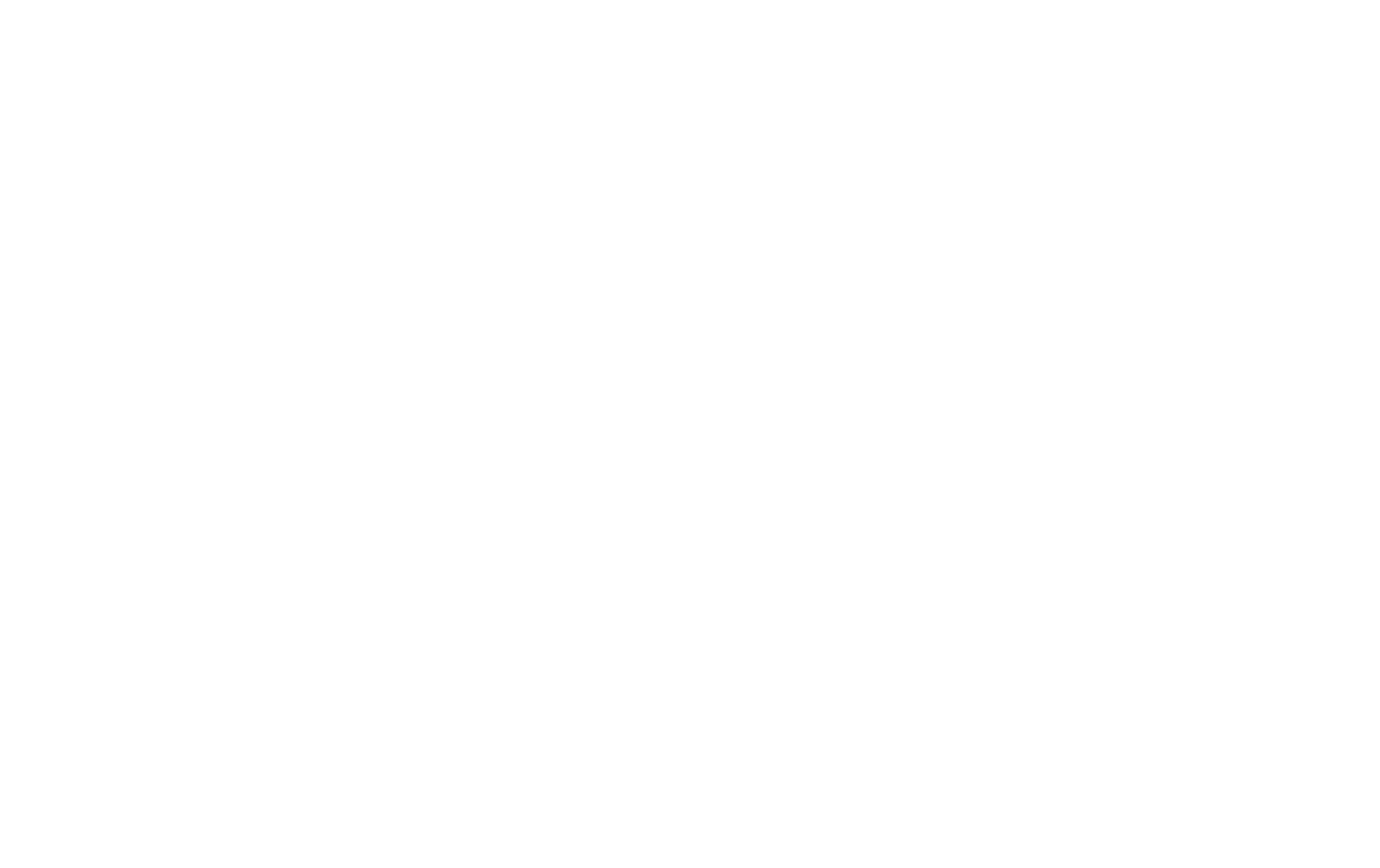## CONSEJO PROVINCIAL DE EDUCACION PAGINA: 6 JUNTA DE CLASIFICACION DE EDUCACION PRIMARIA FECHA DE EMISION:06/12/2021

# LISTADO DEFINITIVO DOCENTES TITULARES ASCENSO POR ESCUELA A¥O 2022.-

 ÚÄÄÄÄÄÄÄÄÄÄÄÄÄÄÄÄÄÄÄÄÄÄÄÄÄÄÄÄÄÄÄÄÄÄÄÄÄÄÄÄÄÄÄÄÄÄÄÄÄÄÄÄÄÄÄÄÄÄÄÄÄÄÄÄÄÄÄÄÄÄÄÄÄÄÄÄÄ¿ ³Localidad:Rio Gallegos Establecimiento:ESCUELA N 33 ³ ÀÄÄÄÄÄÄÄÄÄÄÄÄÄÄÄÄÄÄÄÄÄÄÄÄÄÄÄÄÄÄÄÄÄÄÄÄÄÄÄÄÄÄÄÄÄÄÄÄÄÄÄÄÄÄÄÄÄÄÄÄÄÄÄÄÄÄÄÄÄÄÄÄÄÄÄÄÄÙ

 ----------------------------------------------------------------------------------------------------------------------------------------------------------------------------- Nro Apellido y Nombre Tit A.P. ---- SERVICIOS DOCENTES ----- Ant. Cult Resi. M.A. ATP O.T. PUBL ACTIVIDADES C.C. J.E. OTRO S.D.I Aldp PUNT. OBSERVAC. PREMIOS Ord M.A/E Vic Dir Sup S.T. Voc D.N. Asis Dict LOC PROV NA/IN GRAL. -----------------------------------------------------------------------------------------------------------------------------------------------------------------------------

 ÚÄÄÄÄÄÄÄÄÄÄÄÄÄÄÄÄÄÄÄÄÄÄÄÄÄÄÄÄÄÄÄÄÄÄÄÄÄÄÄÄÄÄÄÄÄÄÄÄÄÄÄÄÄÄÄÄÄÄÄÄÄÄÄÄÄÄÄÄÄÄÄÄÄÄÄÄÄÄÄÄÄÄÄÄÄ¿ <sup>3</sup> VICEDIRECTORES CON 3 A¥OS EN CONDICIONES DE ACCEDER A LA DIRECCION <sup>3</sup> ÀÄÄÄÄÄÄÄÄÄÄÄÄÄÄÄÄÄÄÄÄÄÄÄÄÄÄÄÄÄÄÄÄÄÄÄÄÄÄÄÄÄÄÄÄÄÄÄÄÄÄÄÄÄÄÄÄÄÄÄÄÄÄÄÄÄÄÄÄÄÄÄÄÄÄÄÄÄÄÄÄÄÄÄÄÄÙ

1 LEDESMA GRACIELA 9 3.80 2.40 3.00 10.00 0.20 0.05 0.20 3.00 31.65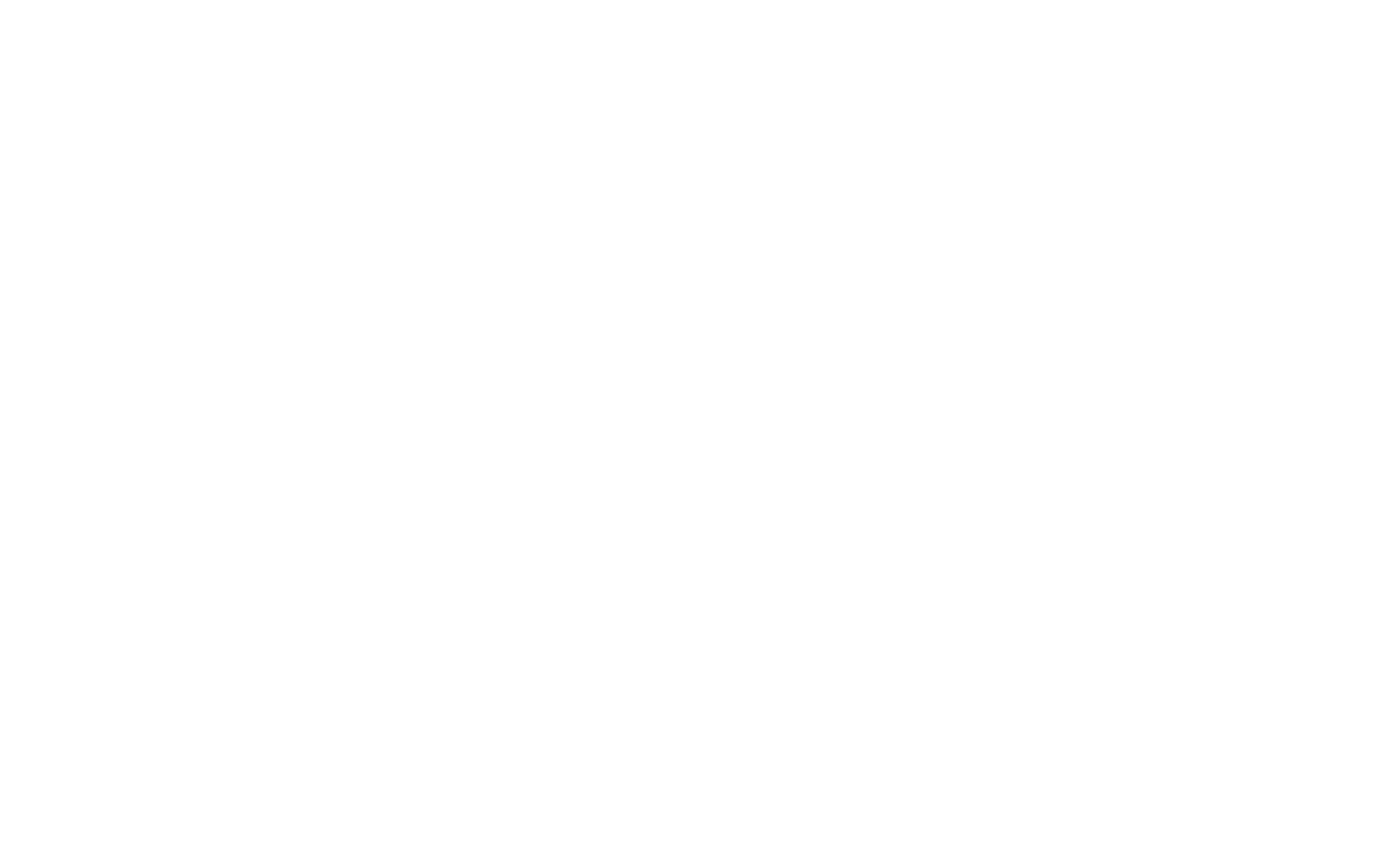## CONSEJO PROVINCIAL DE EDUCACION PAGINA: 7 JUNTA DE CLASIFICACION DE EDUCACION PRIMARIA FECHA DE EMISION:06/12/2021

# LISTADO DEFINITIVO DOCENTES TITULARES ASCENSO POR ESCUELA A¥O 2022. -

# ÚÄÄÄÄÄÄÄÄÄÄÄÄÄÄÄÄÄÄÄÄÄÄÄÄÄÄÄÄÄÄÄÄÄÄÄÄÄÄÄÄÄÄÄÄÄÄÄÄÄÄÄÄÄÄÄÄÄÄÄÄÄÄÄÄÄÄÄÄÄÄÄÄÄÄÄÄÄ¿ <sup>3</sup>Localidad:Rio Gallegos Establecimiento:ESCUELA N 38 <sup>3</sup> ÀÄÄÄÄÄÄÄÄÄÄÄÄÄÄÄÄÄÄÄÄÄÄÄÄÄÄÄÄÄÄÄÄÄÄÄÄÄÄÄÄÄÄÄÄÄÄÄÄÄÄÄÄÄÄÄÄÄÄÄÄÄÄÄÄÄÄÄÄÄÄÄÄÄÄÄÄÄÙ

 ----------------------------------------------------------------------------------------------------------------------------------------------------------------------------- Nro Apellido y Nombre Tit A.P. ---- SERVICIOS DOCENTES ----- Ant. Cult Resi. M.A. ATP O.T. PUBL ACTIVIDADES C.C. J.E. OTRO S.D.I Aldp PUNT. OBSERVAC. PREMIOS Ord M.A/E Vic Dir Sup S.T. Voc D.N. Asis Dict LOC PROV NA/IN GRAL. -----------------------------------------------------------------------------------------------------------------------------------------------------------------------------

 ÚÄÄÄÄÄÄÄÄÄÄÄÄÄÄÄÄÄÄÄÄÄÄÄÄÄÄÄÄÄÄÄÄÄÄÄÄÄÄÄÄÄÄÄÄÄÄÄÄÄÄÄÄÄÄÄÄÄÄÄÄÄÄÄÄÄÄÄÄÄÄÄÄÄÄÄÄÄÄÄÄÄÄÄÄÄ¿ <sup>3</sup> VICEDIRECTORES CON 3 A¥OS EN CONDICIONES DE ACCEDER A LA DIRECCION <sup>3</sup> ÀÄÄÄÄÄÄÄÄÄÄÄÄÄÄÄÄÄÄÄÄÄÄÄÄÄÄÄÄÄÄÄÄÄÄÄÄÄÄÄÄÄÄÄÄÄÄÄÄÄÄÄÄÄÄÄÄÄÄÄÄÄÄÄÄÄÄÄÄÄÄÄÄÄÄÄÄÄÄÄÄÄÄÄÄÄÙ

 1 DAZA SONIA 9 3.60 1.20 0.80 3.00 10.00 0.10 3.25 0.05 0.10 3.00 34.35 0.250 ÚÄÄÄÄÄÄÄÄÄÄÄÄÄÄÄÄÄÄÄÄÄÄÄÄÄÄÄÄÄÄÄÄÄÄÄÄÄÄÄÄÄÄÄÄÄÄÄÄÄÄÄÄÄÄÄÄÄÄÄÄÄÄÄÄÄÄÄÄÄÄÄÄÄÄÄÄÄÄÄÄÄÄÄÄÄ¿ <sup>3</sup> VICEDIRECTORES CON 2 A¥OS EN CONDICIONES DE ACCEDER A LA DIRECCION <sup>3</sup> ÀÄÄÄÄÄÄÄÄÄÄÄÄÄÄÄÄÄÄÄÄÄÄÄÄÄÄÄÄÄÄÄÄÄÄÄÄÄÄÄÄÄÄÄÄÄÄÄÄÄÄÄÄÄÄÄÄÄÄÄÄÄÄÄÄÄÄÄÄÄÄÄÄÄÄÄÄÄÄÄÄÄÄÄÄÄÙ

1 SILVA ADRIANA 9 2.60 0.60 3.00 10.00 0.30 4.00 0.05 0.40 29.95

| Т.   | PUBL |               | LOC PROV NA/IN |  |  |  | ACTIVIDADES C.C. J.E. OTRO S.D.I AIdp PUNT.<br>GRAL. | OBSERVAC. PREMI OS |       |
|------|------|---------------|----------------|--|--|--|------------------------------------------------------|--------------------|-------|
|      |      |               |                |  |  |  |                                                      |                    |       |
| . 25 |      | $0.05$ $0.10$ |                |  |  |  | 3.00 34.35                                           |                    | 0.250 |
| .00  |      | $0.05$ $0.40$ |                |  |  |  | 29.95                                                |                    |       |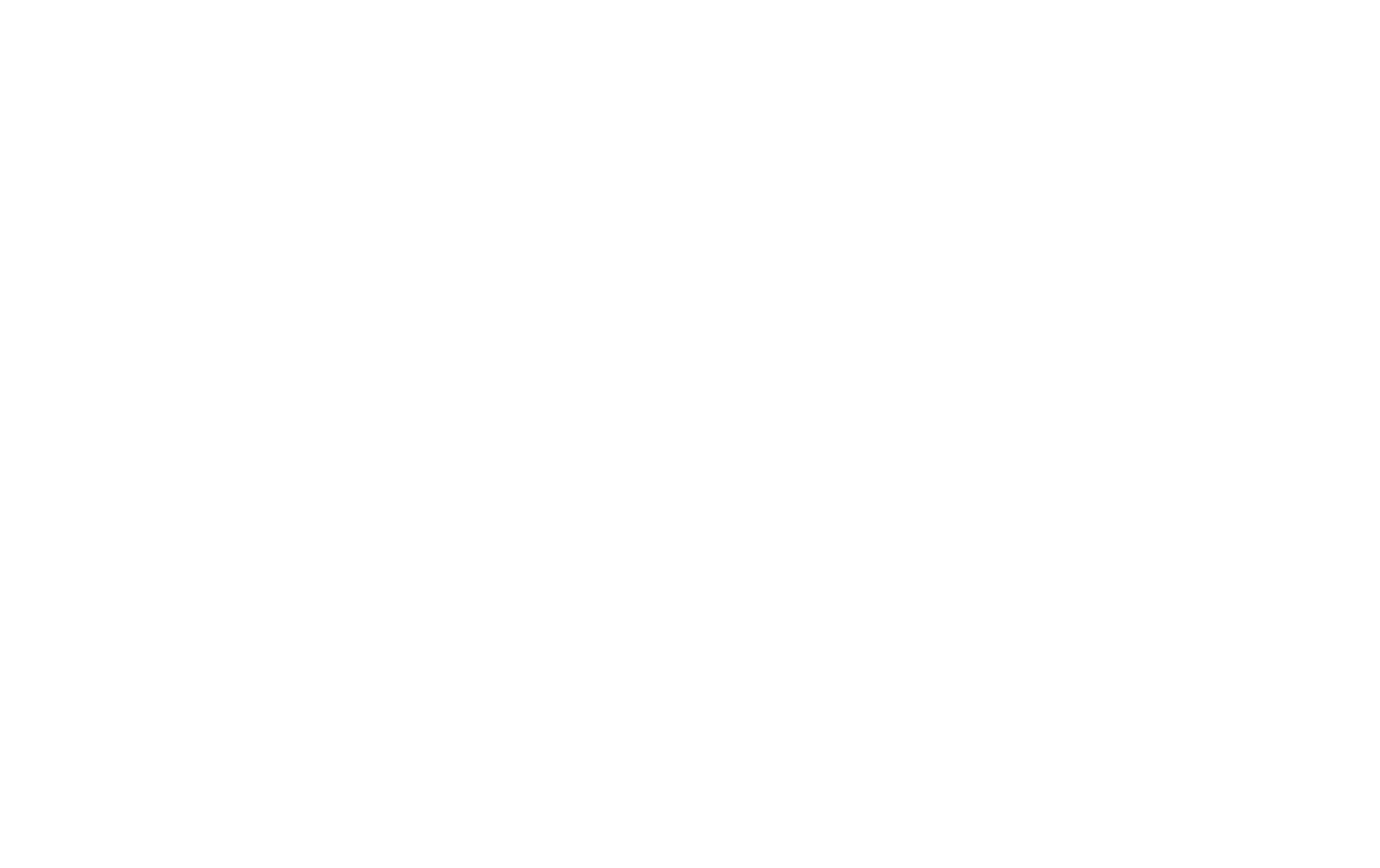## CONSEJO PROVINCIAL DE EDUCACION PAGINA: 8 JUNTA DE CLASIFICACION DE EDUCACION PRIMARIA FECHA DE EMISION:06/12/2021

# LISTADO DEFINITIVO DOCENTES TITULARES ASCENSO POR ESCUELA A¥O 2022.-

 ----------------------------------------------------------------------------------------------------------------------------------------------------------------------------- Nro Apellido y Nombre Tit A.P. ---- SERVICIOS DOCENTES ----- Ant. Cult Resi. M.A. ATP O.T. PUBL ACTIVIDADES C.C. J.E. OTRO S.D.I Aldp PUNT. OBSERVAC. PREMIOS Ord M.A/E Vic Dir Sup S.T. Voc D.N. Asis Dict LOC PROV NA/IN GRAL.

 ÚÄÄÄÄÄÄÄÄÄÄÄÄÄÄÄÄÄÄÄÄÄÄÄÄÄÄÄÄÄÄÄÄÄÄÄÄÄÄÄÄÄÄÄÄÄÄÄÄÄÄÄÄÄÄÄÄÄÄÄÄÄÄÄÄÄÄÄÄÄÄÄÄÄÄÄÄÄ¿ <sup>3</sup>Localidad:Rio Gallegos Establecimiento:ESCUELA N 39 <sup>3</sup> ÀÄÄÄÄÄÄÄÄÄÄÄÄÄÄÄÄÄÄÄÄÄÄÄÄÄÄÄÄÄÄÄÄÄÄÄÄÄÄÄÄÄÄÄÄÄÄÄÄÄÄÄÄÄÄÄÄÄÄÄÄÄÄÄÄÄÄÄÄÄÄÄÄÄÄÄÄÄÙ

| Nro Apellido y<br>Mombre | $I$ it A.P.<br>100 mm = 100 mm = 100<br>. A/E | SERVICIOS DOCENTES<br>Vic Dir Sup S.T. | . Voc D.N. Asis Dict | PUBL ACTIVIDADES C.C. J.E. OTRO S.D.I AI dp<br><b>PROV</b><br>NA/I N | <b>PREMIOS</b><br>PUNT.<br>OBSERVAC<br><b>GRAL</b> |  |
|--------------------------|-----------------------------------------------|----------------------------------------|----------------------|----------------------------------------------------------------------|----------------------------------------------------|--|
|                          |                                               |                                        |                      |                                                                      |                                                    |  |

| <b>AUDIA</b><br><b>CESPED</b>                | 0.60 | . 00 | 3.00 | 10.00<br>10 <sub>l</sub> | 0.10<br>0.75      | $\sim$ $\sim$ $\sim$ $\sim$<br>3.00<br><u>/L</u><br>31.15 |
|----------------------------------------------|------|------|------|--------------------------|-------------------|-----------------------------------------------------------|
| LORENA<br>$\angle$ CEPERNIC $\angle$<br>NEDA |      | 80   | 3.00 | 10.00                    | 10.<br>0.<br>h(1) | $ -$<br>$\sim$ $\sim$<br><b>55</b><br><u>JI.JJ</u>        |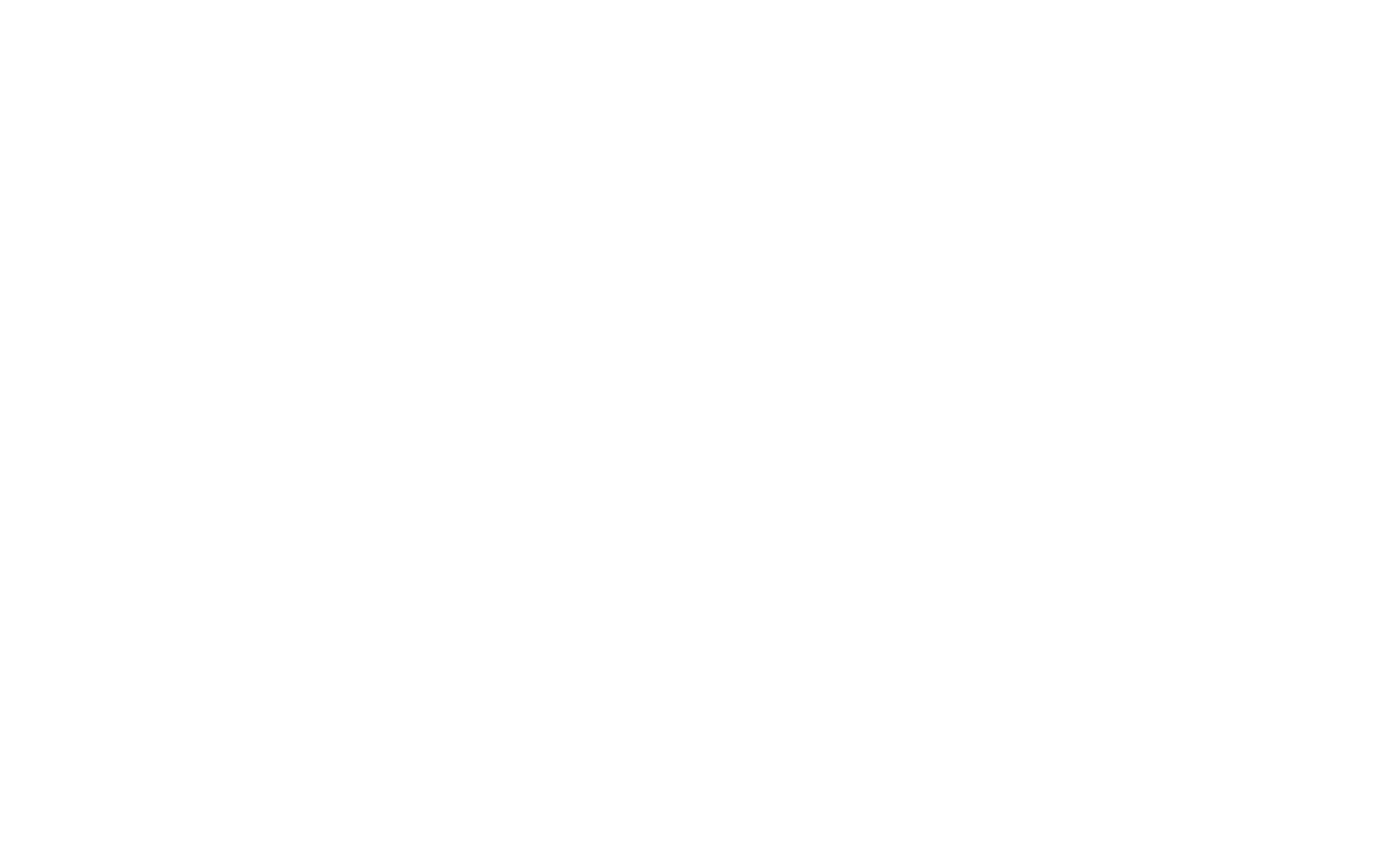## CONSEJO PROVINCIAL DE EDUCACION PAGINA: 9 JUNTA DE CLASIFICACION DE EDUCACION PRIMARIA FECHA DE EMISION:06/12/2021

# LISTADO DEFINITIVO DOCENTES TITULARES ASCENSO POR ESCUELA A¥O 2022.-

 ÚÄÄÄÄÄÄÄÄÄÄÄÄÄÄÄÄÄÄÄÄÄÄÄÄÄÄÄÄÄÄÄÄÄÄÄÄÄÄÄÄÄÄÄÄÄÄÄÄÄÄÄÄÄÄÄÄÄÄÄÄÄÄÄÄÄÄÄÄÄÄÄÄÄÄÄÄÄ¿ <sup>3</sup>Localidad:Rio Gallegos Establecimiento:ESCUELA N 41 <sup>3</sup> ÀÄÄÄÄÄÄÄÄÄÄÄÄÄÄÄÄÄÄÄÄÄÄÄÄÄÄÄÄÄÄÄÄÄÄÄÄÄÄÄÄÄÄÄÄÄÄÄÄÄÄÄÄÄÄÄÄÄÄÄÄÄÄÄÄÄÄÄÄÄÄÄÄÄÄÄÄÄÙ

 ----------------------------------------------------------------------------------------------------------------------------------------------------------------------------- Nro Apellido y Nombre Tit A.P. ---- SERVICIOS DOCENTES ----- Ant. Cult Resi. M.A. ATP O.T. PUBL ACTIVIDADES C.C. J.E. OTRO S.D.I Aldp PUNT. OBSERVAC. PREMIOS Ord M.A/E Vic Dir Sup S.T. Voc D.N. Asis Dict LOC PROV NA/IN GRAL. -----------------------------------------------------------------------------------------------------------------------------------------------------------------------------

| CARRI ZO<br><b>NOEMI</b><br>$\Box$ DI A |      | 00<br>20<br>. 00 | 3.00 | 10.00 | $\sim$ $\sim$ $\sim$<br><sup>n</sup><br>10<br>U.<br>. ∠J | 38.55<br>3.00       |
|-----------------------------------------|------|------------------|------|-------|----------------------------------------------------------|---------------------|
| CARRIZO SILVINA.                        | 0.80 | 00 <sub>1</sub>  | 3.00 | 10.00 | $\cap$<br><b>11</b><br><u>U. ZI</u><br>. J. ZJ           | フト<br>34.75<br>3.00 |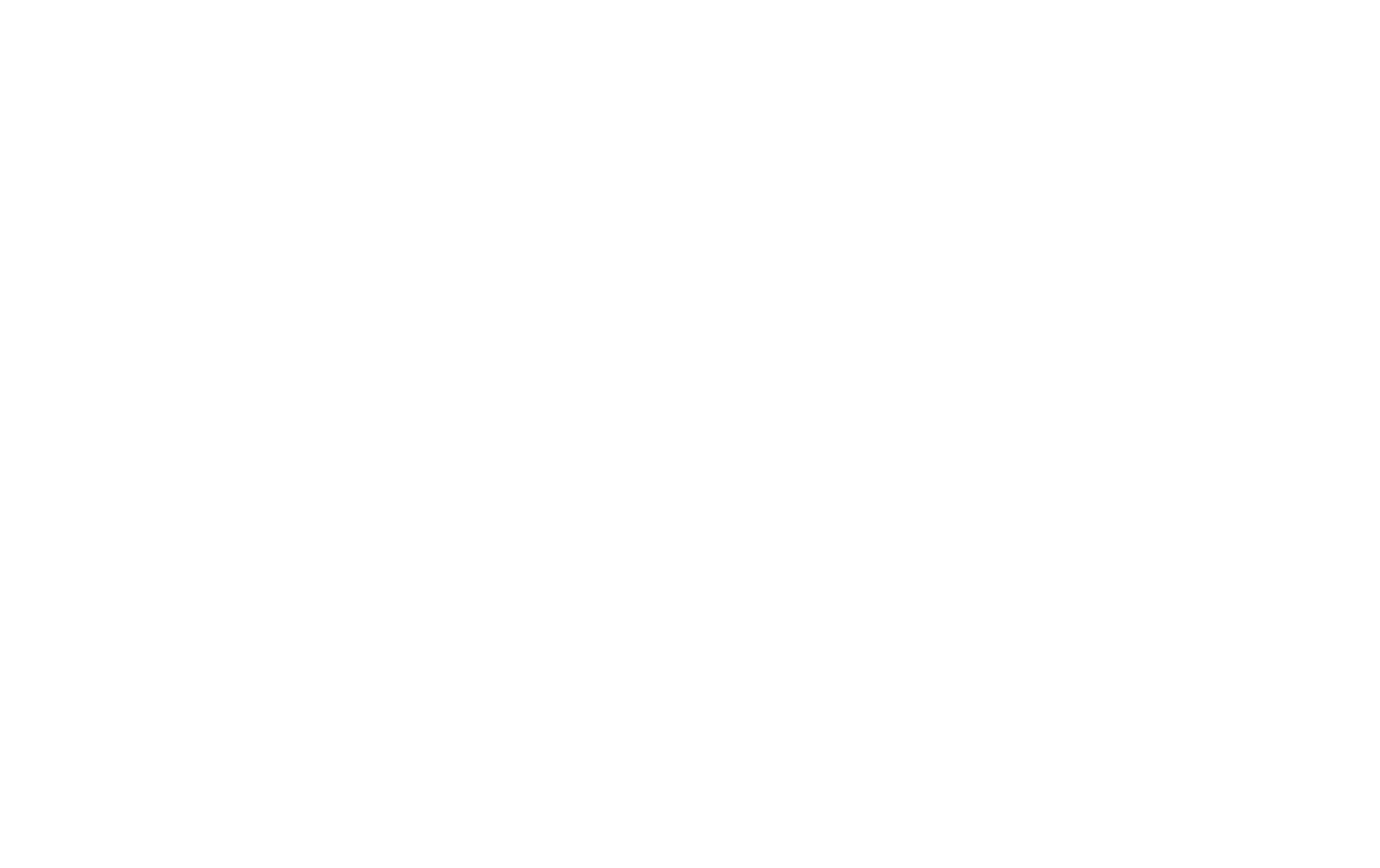## CONSEJO PROVINCIAL DE EDUCACION PAGINA: 10 JUNTA DE CLASIFICACION DE EDUCACION PRIMARIA FECHA DE EMISION:06/12/2021

# LISTADO DEFINITIVO DOCENTES TITULARES ASCENSO POR ESCUELA A¥O 2022.-

 ÚÄÄÄÄÄÄÄÄÄÄÄÄÄÄÄÄÄÄÄÄÄÄÄÄÄÄÄÄÄÄÄÄÄÄÄÄÄÄÄÄÄÄÄÄÄÄÄÄÄÄÄÄÄÄÄÄÄÄÄÄÄÄÄÄÄÄÄÄÄÄÄÄÄÄÄÄÄ¿ <sup>3</sup>Localidad:Rio Gallegos Establecimiento:ESCUELA N 44 <sup>3</sup> ÀÄÄÄÄÄÄÄÄÄÄÄÄÄÄÄÄÄÄÄÄÄÄÄÄÄÄÄÄÄÄÄÄÄÄÄÄÄÄÄÄÄÄÄÄÄÄÄÄÄÄÄÄÄÄÄÄÄÄÄÄÄÄÄÄÄÄÄÄÄÄÄÄÄÄÄÄÄÙ

 ----------------------------------------------------------------------------------------------------------------------------------------------------------------------------- Nro Apellido y Nombre Tit A.P. ---- SERVICIOS DOCENTES ----- Ant. Cult Resi. M.A. ATP O.T. PUBL ACTIVIDADES C.C. J.E. OTRO S.D.I Aldp PUNT. OBSERVAC. PREMIOS Ord M.A/E Vic Dir Sup S.T. Voc D.N. Asis Dict LOC PROV NA/IN GRAL. -----------------------------------------------------------------------------------------------------------------------------------------------------------------------------

| <b>GRACI F</b><br><b>ROJEI</b>           |                | 80               | $\cap$<br>J. UL | 00<br>IU.            | O(<br>I (<br><b>A</b>   | ' (),<br>- 1 O<br>.54.                       |
|------------------------------------------|----------------|------------------|-----------------|----------------------|-------------------------|----------------------------------------------|
| $\sqrt{2}$<br><b>BAHAMONDE</b><br>UNI CA | $\sim$<br>- 40 | 60<br>. 60<br>50 | ററ<br>J. UL     | $\sim$<br>UU.<br>IV. | $\sim$ $\sim$<br>$\sim$ | $\sim$ $\sim$<br>-01<br><b>12.1</b><br>. ع ت |

| .00  |      | 3.00 34.10 |  |
|------|------|------------|--|
| . 25 | 0.15 | 3.00 32.50 |  |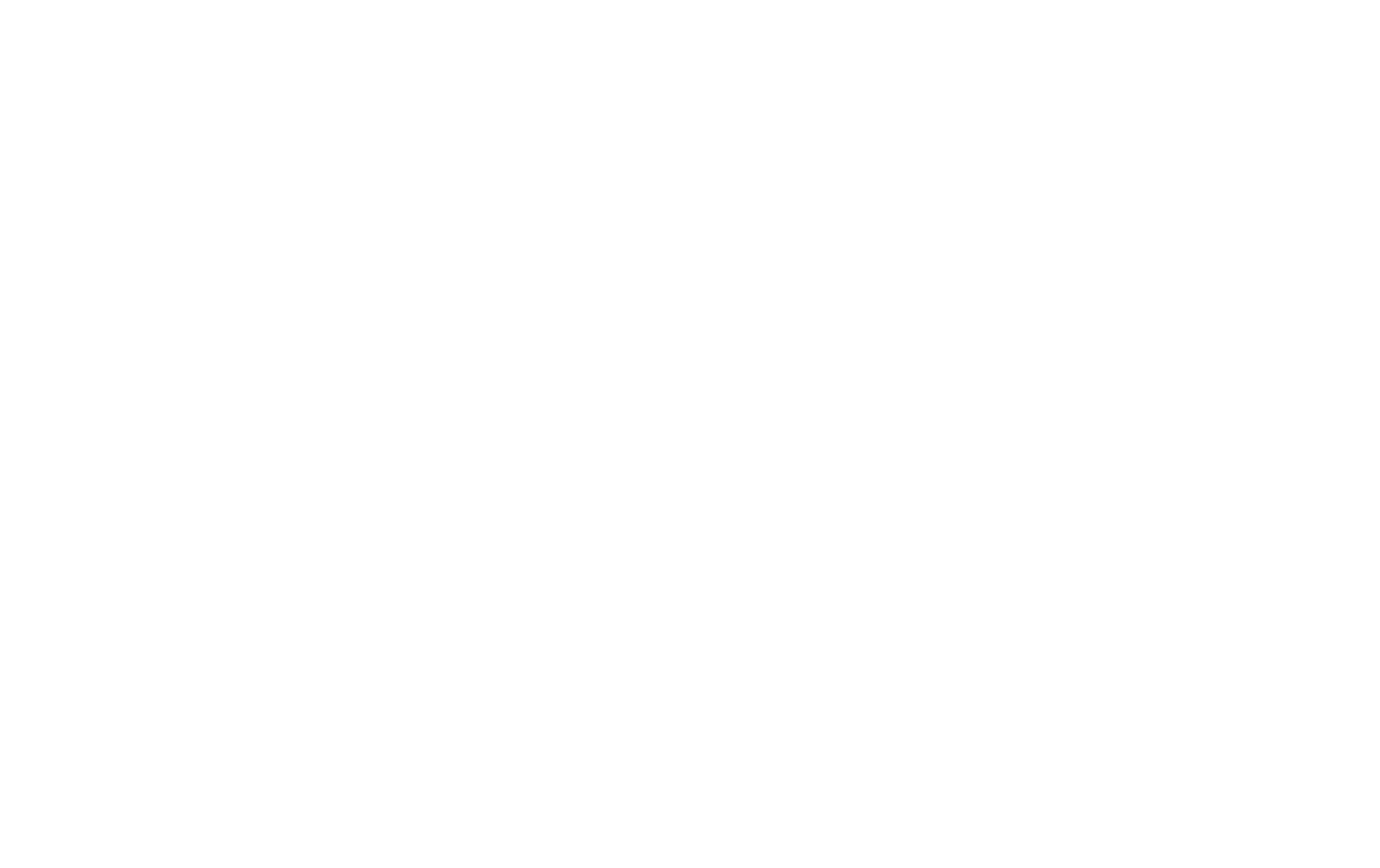## CONSEJO PROVINCIAL DE EDUCACION PAGINA: 11 JUNTA DE CLASIFICACION DE EDUCACION PRIMARIA FECHA DE EMISION:06/12/2021

# LISTADO DEFINITIVO DOCENTES TITULARES ASCENSO POR ESCUELA A¥O 2022.-

 ----------------------------------------------------------------------------------------------------------------------------------------------------------------------------- T. PUBL ACTIVIDADES C.C. J.E. OTRO S.D.I AIdp PUNT. OBSERVAC. PREMIOS LOC PROV NA/IN GRAL. -----------------------------------------------------------------------------------------------------------------------------------------------------------------------------

| <sup>3</sup> Localidad: Rio Gallegos Establecimiento: ESCUELA N 46                                                                                                                                 |                                         |              |                                         |  |                                                         |                          |  |
|----------------------------------------------------------------------------------------------------------------------------------------------------------------------------------------------------|-----------------------------------------|--------------|-----------------------------------------|--|---------------------------------------------------------|--------------------------|--|
| Nro Apellido y Nombre   Tit A.P. ----   SERVICIOS DOCENTES   -----   Ant. Cult Resi. M.A. ATP  0.T.  PUBL<br>Ord                            M.A/E   Vic   Dir  Sup S.T. Voc D.N.   Asis Dict       |                                         |              |                                         |  | ACTIVIDADES C.C. J.E. OTRO S.D.I AIdp<br>LOC PROV NA/IN | PUNT.<br><b>GRAL</b>     |  |
| <sup>3</sup> VICEDI RECTORES CON 3 A¥OS EN CONDICIONES DE ACCEDER A LA DIRECCION<br>للمستقاد المستقادة المستقدم المستقدم المستقدم المستقدم المستقدم المستقدم المستقدم المستقدم المستقدم المستقدم ا |                                         |              |                                         |  |                                                         |                          |  |
| DUARTE CLAUDIA<br>2 LARRETA ELIANA<br><sup>3</sup> VICEDIRECTORES CON 2 A¥OS EN CONDICIONES DE ACCEDER A LA DIRECCION                                                                              | 9 0.60 3.20 2.10 1.60<br>3.40 1.50 0.80 | 3.00<br>3.00 | 10.00 1.00 0.20<br>10.00 0.60 0.10 2.00 |  | 0.10                                                    | 3.00 33.80<br>3.00 33.40 |  |
| ESCOBAR JULIO CESAR                                                                                                                                                                                | 4,00 0,60                               | 3.00         | 10.00 0.30 0.30                         |  | $0.50$ $0.10$                                           | 27.80                    |  |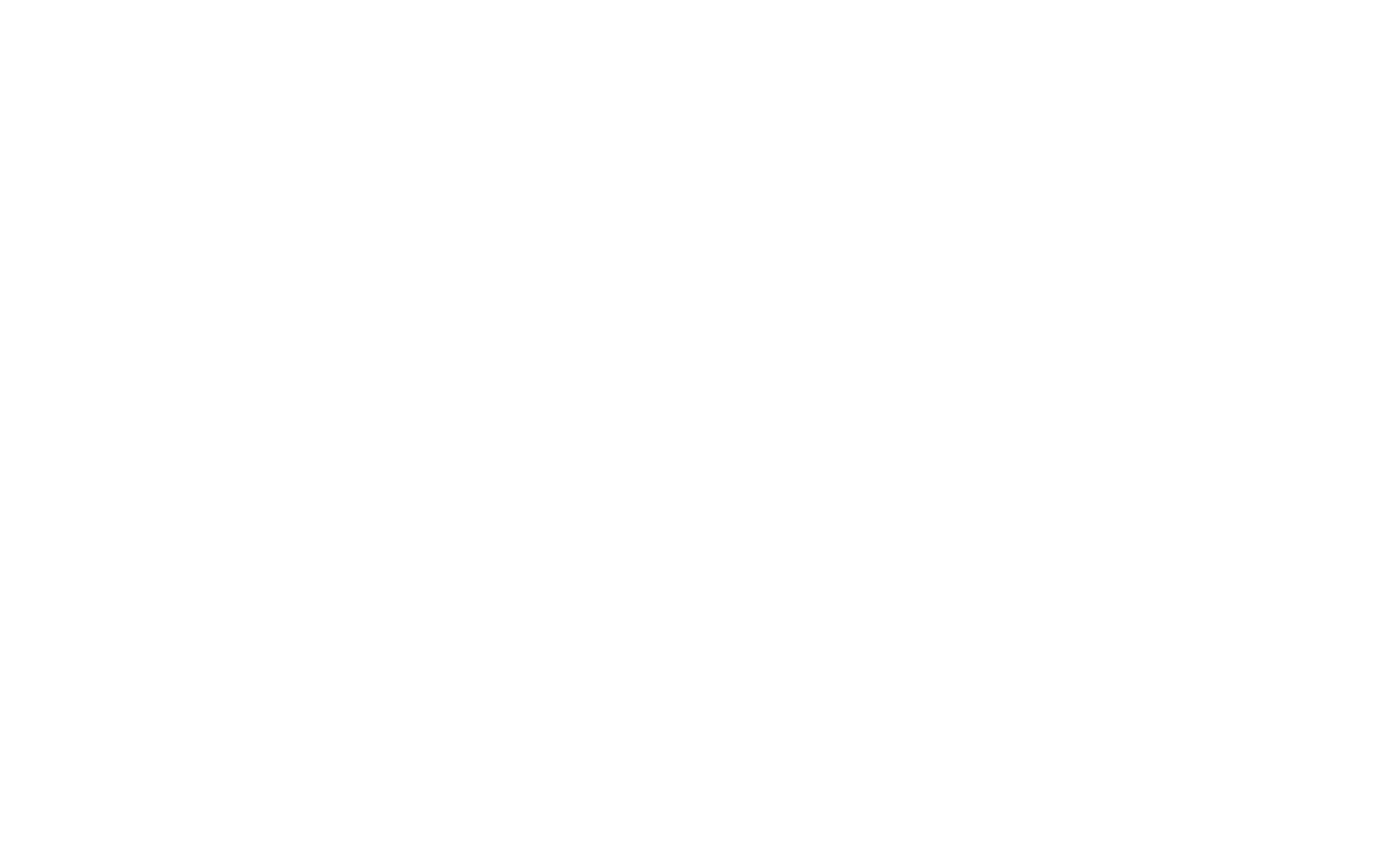## CONSEJO PROVINCIAL DE EDUCACION PAGINA: 12 JUNTA DE CLASIFICACION DE EDUCACION PRIMARIA FECHA DE EMISION:06/12/2021

| <sup>3</sup> Local i dad: Ri o Gal I egos                                                                                     |               | Establecimiento: ESCUELA N 47    |  |              |       |                          |      |      |                                                                                                                                                                                                               |                      |                   |
|-------------------------------------------------------------------------------------------------------------------------------|---------------|----------------------------------|--|--------------|-------|--------------------------|------|------|---------------------------------------------------------------------------------------------------------------------------------------------------------------------------------------------------------------|----------------------|-------------------|
|                                                                                                                               |               |                                  |  |              |       |                          |      |      | Nro Apellido y Nombre Tit A.P. ---- SERVICIOS DOCENTES   ----- Ant. Cult Resi. M.A. ATP O.T. PUBL ACTIVIDADES C.C. J.E. OTRO S.D.I Aldp<br>Ord                      M.A/E Vic Dir Sup S.T. Voc D.N. Asis Dict | PUNT.<br><b>GRAL</b> | OBSERVAC. PREMIOS |
| <sup>3</sup> VICEDIRECTORES CON 3 A¥OS EN CONDICIONES DE ACCEDER A LA DIRECCION                                               |               |                                  |  |              |       |                          |      |      |                                                                                                                                                                                                               |                      |                   |
| OYARZO MARQUEZ<br>2 ALARCON MARIA EMILIA 9<br><sup>3</sup> VICEDIRECTORES CON 2 A¥OS EN CONDICIONES DE ACCEDER A LA DIRECCION |               | 3.40 1.20 0.40<br>3.60 1.20 0.80 |  | 3.00<br>3.00 | 10.00 | 10, 00 1, 30 0, 10 2, 50 | 0.10 | 4.75 | 0.05<br>0.10                                                                                                                                                                                                  | 3.00 34.90<br>31.60  |                   |
| ARRA¥O MARIA                                                                                                                  | $3.60$ $0.60$ |                                  |  | 3.00         | 10.00 |                          |      | 3.00 |                                                                                                                                                                                                               | 2.00 31.20           |                   |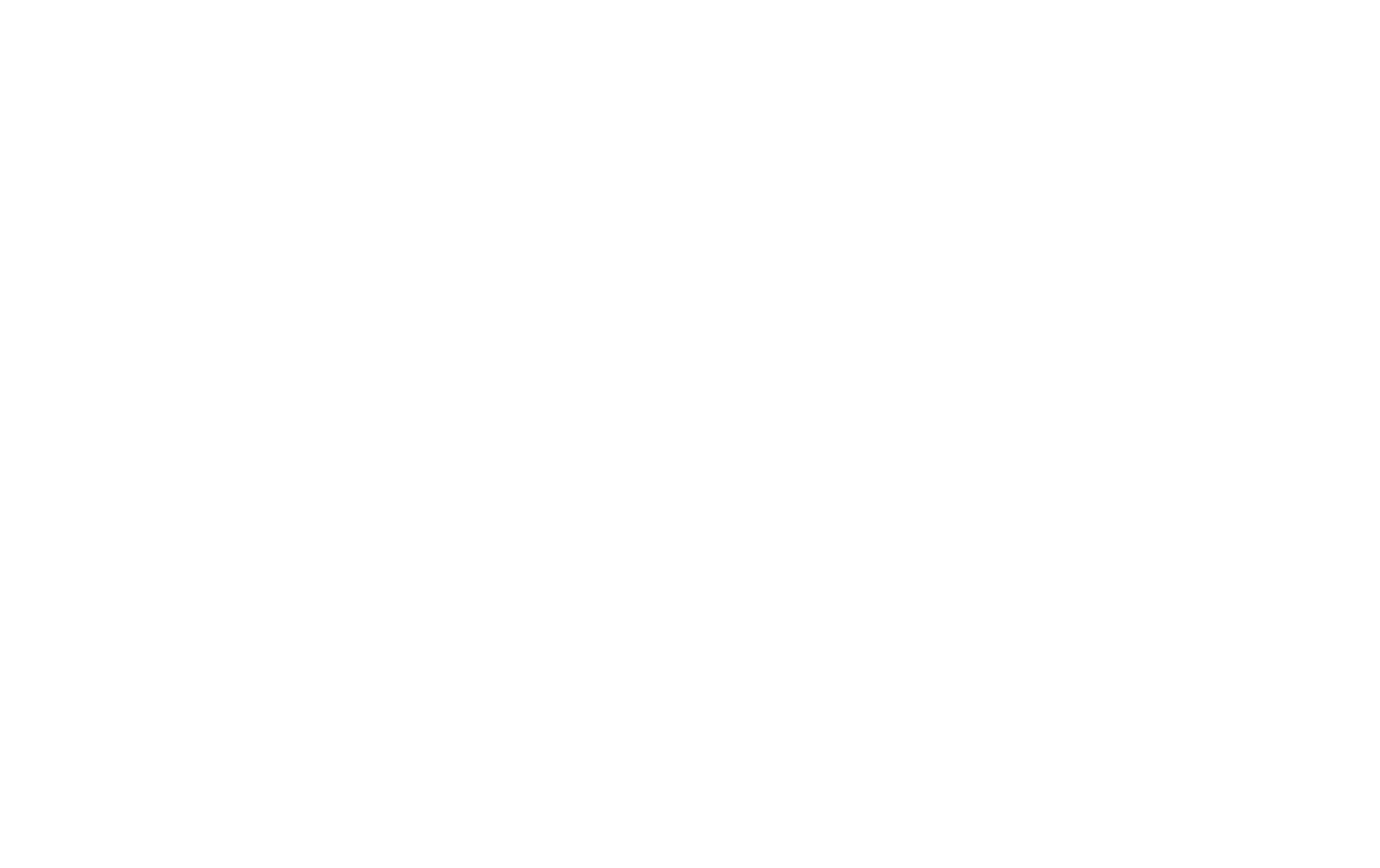## CONSEJO PROVINCIAL DE EDUCACION PAGINA: 13 JUNTA DE CLASIFICACION DE EDUCACION PRIMARIA FECHA DE EMISION:06/12/2021

| <sup>3</sup> Local i dad: Ri o Gal I egos                                         |                               | Establecimiento: ESCUELA N 55                                                                                                         |                                                                               |                                                                                                                                                         |                                                                                        |                         |
|-----------------------------------------------------------------------------------|-------------------------------|---------------------------------------------------------------------------------------------------------------------------------------|-------------------------------------------------------------------------------|---------------------------------------------------------------------------------------------------------------------------------------------------------|----------------------------------------------------------------------------------------|-------------------------|
| Ord                                                                               |                               | M.A/E Vic Dir Sup S.T. Voc D.N. Asis Dict                                                                                             |                                                                               | Nro Apellido y Nombre Tit A.P. ---- SERVICIOS DOCENTES ----- Ant. Cult Resi. M.A. ATP O.T. PUBL ACTIVIDADES C.C. J.E. OTRO S.D.I Aldp<br>LOC PROV NA/IN | GRAL.                                                                                  | PUNT. OBSERVAC. PREMIOS |
|                                                                                   |                               | <sup>3</sup> VICEDIRECTORES CON 3 A¥OS EN CONDICIONES DE ACCEDER A LA DIRECCION                                                       |                                                                               |                                                                                                                                                         |                                                                                        |                         |
| GUI DETTI LETI ZI A<br>2 PARRA RAMONA DEL<br>3 WEBER NELLDA<br>4 CRUZ CRISPECIONA | 9 0.40 2.80 1.50 1.60<br>9    | 2.80 1.20 0.80<br>3.40 0.90 0.80<br>3.60 1.20 2.00<br><sup>3</sup> VICEDIRECTORES CON 2 A¥OS EN CONDICIONES DE ACCEDER A LA DIRECCION | 3.00<br>3.00<br>10.00 0.60 0.30<br>3.00<br>10.00<br>3.00 0.25 10.00 1.00 0.40 | 10.00 0.50 0.10 8.50 0.20 0.20 0.10<br>3.25<br>$0.10 \, 0.20$<br>5.00<br>0.20<br>0.15                                                                   | $0.20 - 1.50$ 2.00 37.35<br>3.00 34.55<br>$-1.50$ 2.00 34.00<br>$0.10 - 1.50$<br>29.20 | 0. 250                  |
| ORSINI GISELA<br>2 RIOS WALTER ALDO                                               | 4.40 0.60<br>9 0.20 2.40 0.60 |                                                                                                                                       | 3.00 0.20 10.00<br>$0.20$ 1.50<br>3.00<br>10.00 0.10 0.10                     | 2.25                                                                                                                                                    | 3.00 31.90<br>3.00 30.65                                                               |                         |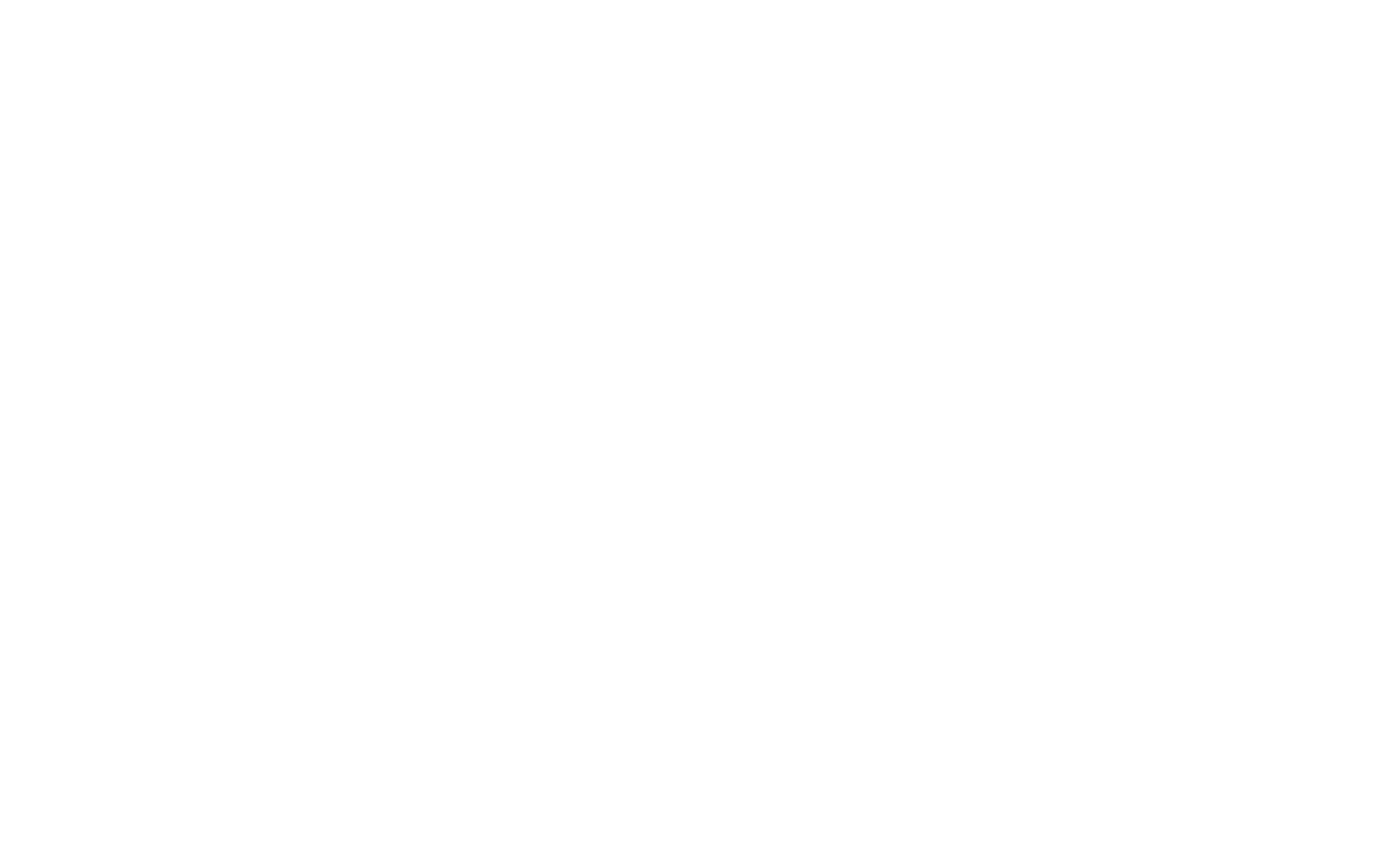## CONSEJO PROVINCIAL DE EDUCACION PAGINA: 14 JUNTA DE CLASIFICACION DE EDUCACION PRIMARIA FECHA DE EMISION:06/12/2021

| <sup>3</sup> Local i dad: Ri o Gal I egos                                                                                                                                                                                                                | Establecimiento: ESCUELA N 58      |                                           |              |                          |      |              |                                             |                                |                    |
|----------------------------------------------------------------------------------------------------------------------------------------------------------------------------------------------------------------------------------------------------------|------------------------------------|-------------------------------------------|--------------|--------------------------|------|--------------|---------------------------------------------|--------------------------------|--------------------|
| Nro Apellido y Nombre Tit A.P. ---- SERVICIOS DOCENTES ----- Ant. Cult Resi. M.A. ATP O.T. PUBL<br>Ord                                                                                                                                                   |                                    | M.A/E Vic Dir Sup S.T. Voc D.N. Asis Dict |              |                          |      |              | ACTI VI DADES C. C. J. E.<br>LOC PROV NA/IN | OTRO S.D.I AIdp PUNT.<br>GRAL. | OBSERVAC. PREMI OS |
| <sup>3</sup> VICEDIRECTORES CON 3 A¥OS EN CONDICIONES DE ACCEDER A LA DIRECCION                                                                                                                                                                          |                                    |                                           |              |                          |      |              |                                             |                                |                    |
| SAEZ ANGEL MARIANO<br>2 MALDONADO CARDENAS<br><i>ز</i> ة مەممەنىيەت ئەسىم ئەسىم ئەسىم ئەسىم ئەسىم ئەسىم ئەسىم ئەسىم ئەسىم ئەسىم ئەسىم ئەسىم ئەسىم ئەسىم ئەسىم ئەسىم ئ<br><sup>3</sup> VICEDIRECTORES CON 2 A¥OS EN CONDICIONES DE ACCEDER A LA DIRECCION | 2.40 0.90<br>9 0.20 3.60 1.20 1.20 |                                           | 3.00<br>3.00 | 10.00<br>$10.00 \, 0.20$ | 0.10 | 5.25<br>4.75 | 0.10                                        | 3.00 33.65<br>33.25            |                    |
| GAMARRA MARIA ITATI                                                                                                                                                                                                                                      | 4.60 0.60                          |                                           | 3.00         | 10.00                    |      | $0.20$ 1.25  | $0.15$ $0.10$                               | 3.00 31.90                     |                    |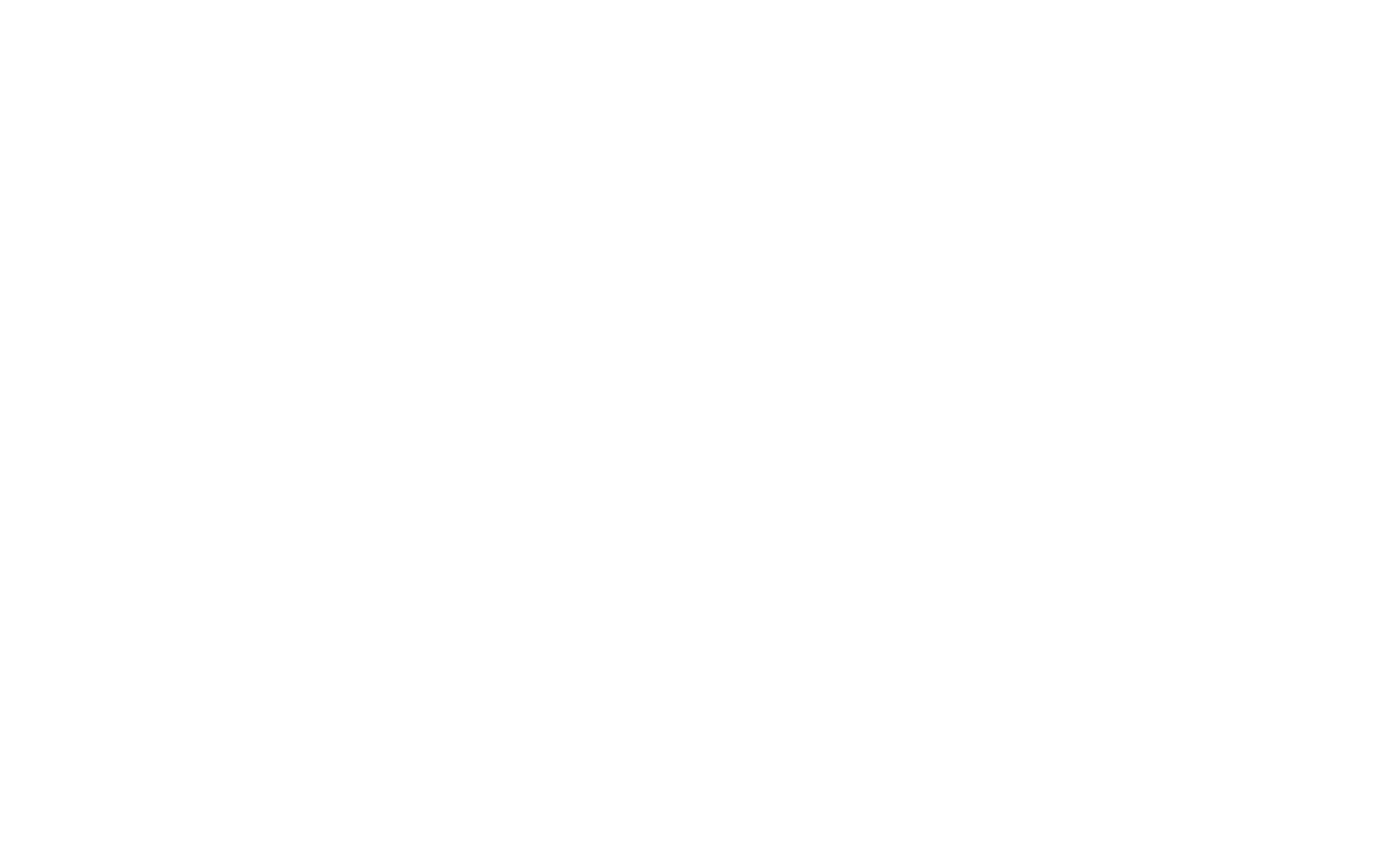## CONSEJO PROVINCIAL DE EDUCACION PAGINA: 15 JUNTA DE CLASIFICACION DE EDUCACION PRIMARIA FECHA DE EMISION:06/12/2021

# LISTADO DEFINITIVO DOCENTES TITULARES ASCENSO POR ESCUELA A¥O 2022.-

 ÚÄÄÄÄÄÄÄÄÄÄÄÄÄÄÄÄÄÄÄÄÄÄÄÄÄÄÄÄÄÄÄÄÄÄÄÄÄÄÄÄÄÄÄÄÄÄÄÄÄÄÄÄÄÄÄÄÄÄÄÄÄÄÄÄÄÄÄÄÄÄÄÄÄÄÄÄÄ¿ <sup>3</sup>Localidad:Rio Gallegos Establecimiento:ESCUELA N 61 <sup>3</sup> ÀÄÄÄÄÄÄÄÄÄÄÄÄÄÄÄÄÄÄÄÄÄÄÄÄÄÄÄÄÄÄÄÄÄÄÄÄÄÄÄÄÄÄÄÄÄÄÄÄÄÄÄÄÄÄÄÄÄÄÄÄÄÄÄÄÄÄÄÄÄÄÄÄÄÄÄÄÄÙ

 ----------------------------------------------------------------------------------------------------------------------------------------------------------------------------- Nro Apellido y Nombre Tit A.P. ---- SERVICIOS DOCENTES ----- Ant. Cult Resi. M.A. ATP O.T. PUBL ACTIVIDADES C.C. J.E. OTRO S.D.I Aldp PUNT. OBSERVAC. PREMIOS Ord M.A/E Vic Dir Sup S.T. Voc D.N. Asis Dict LOC PROV NA/IN GRAL. -----------------------------------------------------------------------------------------------------------------------------------------------------------------------------

 ÚÄÄÄÄÄÄÄÄÄÄÄÄÄÄÄÄÄÄÄÄÄÄÄÄÄÄÄÄÄÄÄÄÄÄÄÄÄÄÄÄÄÄÄÄÄÄÄÄÄÄÄÄÄÄÄÄÄÄÄÄÄÄÄÄÄÄÄÄÄÄÄÄÄÄÄÄÄÄÄÄÄÄÄÄÄ¿ <sup>3</sup> VICEDIRECTORES CON 3 A¥OS EN CONDICIONES DE ACCEDER A LA DIRECCION <sup>3</sup> ÀÄÄÄÄÄÄÄÄÄÄÄÄÄÄÄÄÄÄÄÄÄÄÄÄÄÄÄÄÄÄÄÄÄÄÄÄÄÄÄÄÄÄÄÄÄÄÄÄÄÄÄÄÄÄÄÄÄÄÄÄÄÄÄÄÄÄÄÄÄÄÄÄÄÄÄÄÄÄÄÄÄÄÄÄÄÙ

1 MORA CLAUDIA BEATRIZ 9 0.20 4.40 1.20 3.00 10.00 0.50 1.00 2.00 31.30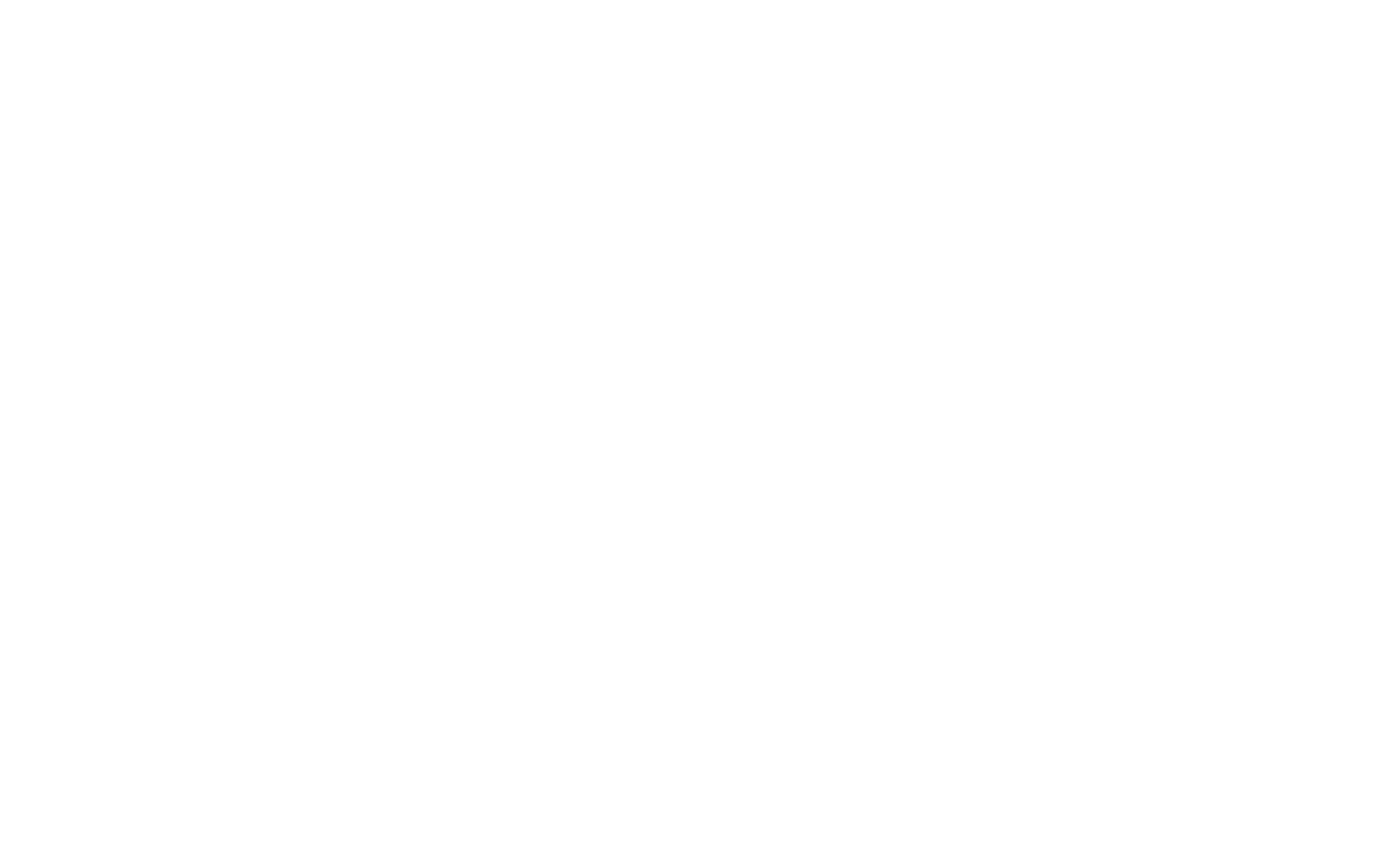## CONSEJO PROVINCIAL DE EDUCACION PAGINA: 16 JUNTA DE CLASIFICACION DE EDUCACION PRIMARIA FECHA DE EMISION:06/12/2021

# LISTADO DEFINITIVO DOCENTES TITULARES ASCENSO POR ESCUELA A¥O 2022.-

 ÚÄÄÄÄÄÄÄÄÄÄÄÄÄÄÄÄÄÄÄÄÄÄÄÄÄÄÄÄÄÄÄÄÄÄÄÄÄÄÄÄÄÄÄÄÄÄÄÄÄÄÄÄÄÄÄÄÄÄÄÄÄÄÄÄÄÄÄÄÄÄÄÄÄÄÄÄÄ¿ <sup>3</sup>Localidad:Rio Gallegos Establecimiento:ESCUELA N 62 <sup>3</sup> ÀÄÄÄÄÄÄÄÄÄÄÄÄÄÄÄÄÄÄÄÄÄÄÄÄÄÄÄÄÄÄÄÄÄÄÄÄÄÄÄÄÄÄÄÄÄÄÄÄÄÄÄÄÄÄÄÄÄÄÄÄÄÄÄÄÄÄÄÄÄÄÄÄÄÄÄÄÄÙ

 ----------------------------------------------------------------------------------------------------------------------------------------------------------------------------- Nro Apellido y Nombre Tit A.P. ---- SERVICIOS DOCENTES ----- Ant. Cult Resi. M.A. ATP O.T. PUBL ACTIVIDADES C.C. J.E. OTRO S.D.I Aldp PUNT. OBSERVAC. PREMIOS Ord M.A/E Vic Dir Sup S.T. Voc D.N. Asis Dict LOC PROV NA/IN GRAL. -----------------------------------------------------------------------------------------------------------------------------------------------------------------------------

 ÚÄÄÄÄÄÄÄÄÄÄÄÄÄÄÄÄÄÄÄÄÄÄÄÄÄÄÄÄÄÄÄÄÄÄÄÄÄÄÄÄÄÄÄÄÄÄÄÄÄÄÄÄÄÄÄÄÄÄÄÄÄÄÄÄÄÄÄÄÄÄÄÄÄÄÄÄÄÄÄÄÄÄÄÄÄ¿ <sup>3</sup> VICEDIRECTORES CON 3 A¥OS EN CONDICIONES DE ACCEDER A LA DIRECCION <sup>3</sup> ÀÄÄÄÄÄÄÄÄÄÄÄÄÄÄÄÄÄÄÄÄÄÄÄÄÄÄÄÄÄÄÄÄÄÄÄÄÄÄÄÄÄÄÄÄÄÄÄÄÄÄÄÄÄÄÄÄÄÄÄÄÄÄÄÄÄÄÄÄÄÄÄÄÄÄÄÄÄÄÄÄÄÄÄÄÄÙ

1 GALVAN CARLOS 9 3.80 1.50 3.00 10.00 0.20 2.00 0.25 0.10 2.00 31.85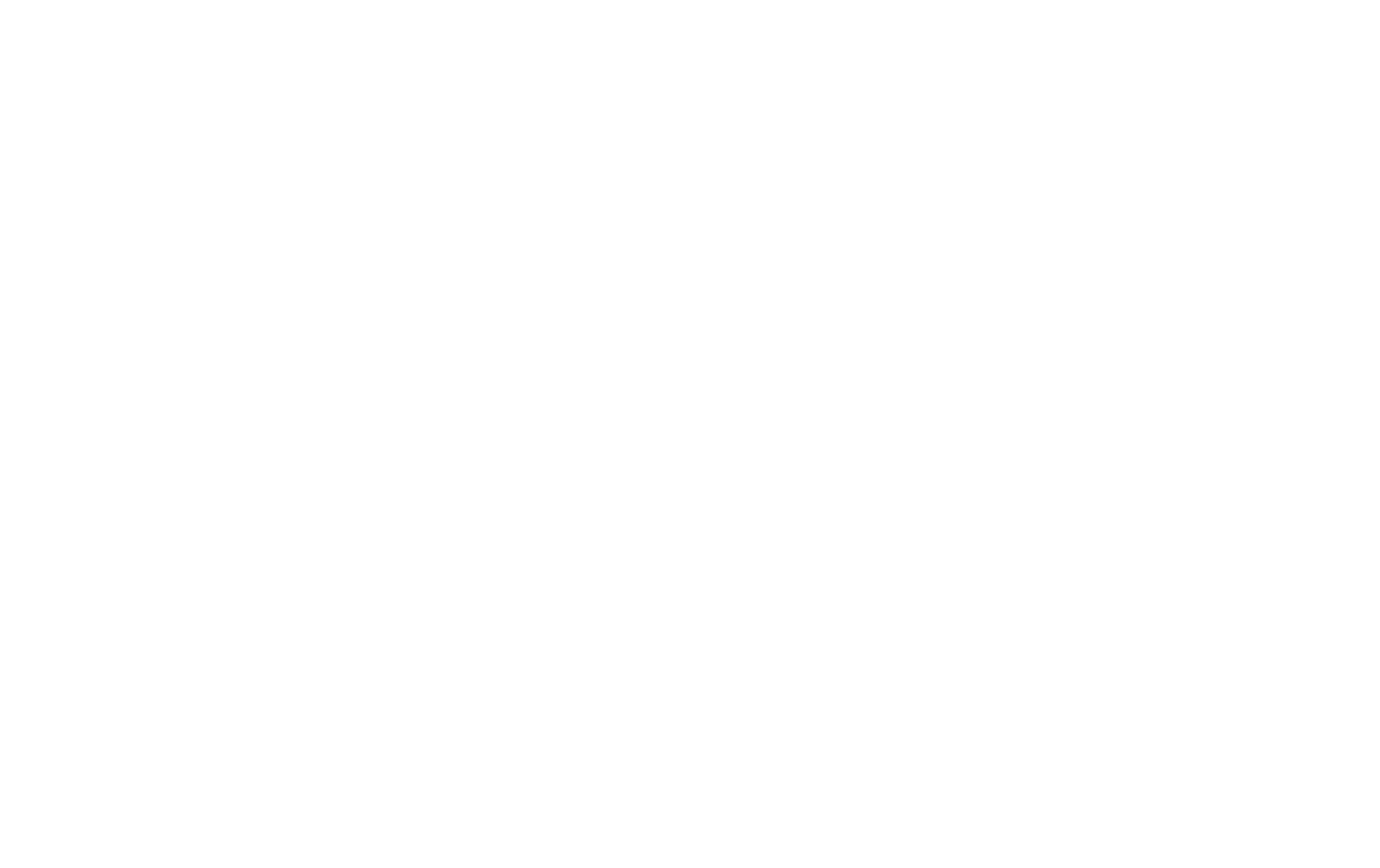## CONSEJO PROVINCIAL DE EDUCACION PAGINA: 17 JUNTA DE CLASIFICACION DE EDUCACION PRIMARIA FECHA DE EMISION:06/12/2021

# LISTADO DEFINITIVO DOCENTES TITULARES ASCENSO POR ESCUELA A¥O 2022.-

# ÚÄÄÄÄÄÄÄÄÄÄÄÄÄÄÄÄÄÄÄÄÄÄÄÄÄÄÄÄÄÄÄÄÄÄÄÄÄÄÄÄÄÄÄÄÄÄÄÄÄÄÄÄÄÄÄÄÄÄÄÄÄÄÄÄÄÄÄÄÄÄÄÄÄÄÄÄÄ¿ <sup>3</sup>Localidad:Rio Gallegos Establecimiento:ESCUELA N 63 <sup>3</sup> ÀÄÄÄÄÄÄÄÄÄÄÄÄÄÄÄÄÄÄÄÄÄÄÄÄÄÄÄÄÄÄÄÄÄÄÄÄÄÄÄÄÄÄÄÄÄÄÄÄÄÄÄÄÄÄÄÄÄÄÄÄÄÄÄÄÄÄÄÄÄÄÄÄÄÄÄÄÄÙ

 ----------------------------------------------------------------------------------------------------------------------------------------------------------------------------- Nro Apellido y Nombre Tit A.P. ---- SERVICIOS DOCENTES ----- Ant. Cult Resi. M.A. ATP O.T. PUBL ACTIVIDADES C.C. J.E. OTRO S.D.I Aldp PUNT. OBSERVAC. PREMIOS Ord M.A/E Vic Dir Sup S.T. Voc D.N. Asis Dict LOC PROV NA/IN GRAL. -----------------------------------------------------------------------------------------------------------------------------------------------------------------------------

 ÚÄÄÄÄÄÄÄÄÄÄÄÄÄÄÄÄÄÄÄÄÄÄÄÄÄÄÄÄÄÄÄÄÄÄÄÄÄÄÄÄÄÄÄÄÄÄÄÄÄÄÄÄÄÄÄÄÄÄÄÄÄÄÄÄÄÄÄÄÄÄÄÄÄÄÄÄÄÄÄÄÄÄÄÄÄ¿ <sup>3</sup> VICEDIRECTORES CON 3 A¥OS EN CONDICIONES DE ACCEDER A LA DIRECCION <sup>3</sup> ÀÄÄÄÄÄÄÄÄÄÄÄÄÄÄÄÄÄÄÄÄÄÄÄÄÄÄÄÄÄÄÄÄÄÄÄÄÄÄÄÄÄÄÄÄÄÄÄÄÄÄÄÄÄÄÄÄÄÄÄÄÄÄÄÄÄÄÄÄÄÄÄÄÄÄÄÄÄÄÄÄÄÄÄÄÄÙ

 1 BURGOS NURIA BEATRIZ 9 3.00 2.10 0.40 3.00 10.00 1.40 8.50 1.00 38.40 ÚÄÄÄÄÄÄÄÄÄÄÄÄÄÄÄÄÄÄÄÄÄÄÄÄÄÄÄÄÄÄÄÄÄÄÄÄÄÄÄÄÄÄÄÄÄÄÄÄÄÄÄÄÄÄÄÄÄÄÄÄÄÄÄÄÄÄÄÄÄÄÄÄÄÄÄÄÄÄÄÄÄÄÄÄÄ¿ <sup>3</sup> VICEDIRECTORES CON 2 A¥OS EN CONDICIONES DE ACCEDER A LA DIRECCION ÀÄÄÄÄÄÄÄÄÄÄÄÄÄÄÄÄÄÄÄÄÄÄÄÄÄÄÄÄÄÄÄÄÄÄÄÄÄÄÄÄÄÄÄÄÄÄÄÄÄÄÄÄÄÄÄÄÄÄÄÄÄÄÄÄÄÄÄÄÄÄÄÄÄÄÄÄÄÄÄÄÄÄÄÄÄÙ

1 NUNEZ EDITH YOLANDA 9 4.20 0.60 3.00 0.20 10.00 1.40 8.75 0.25 3.00 40.40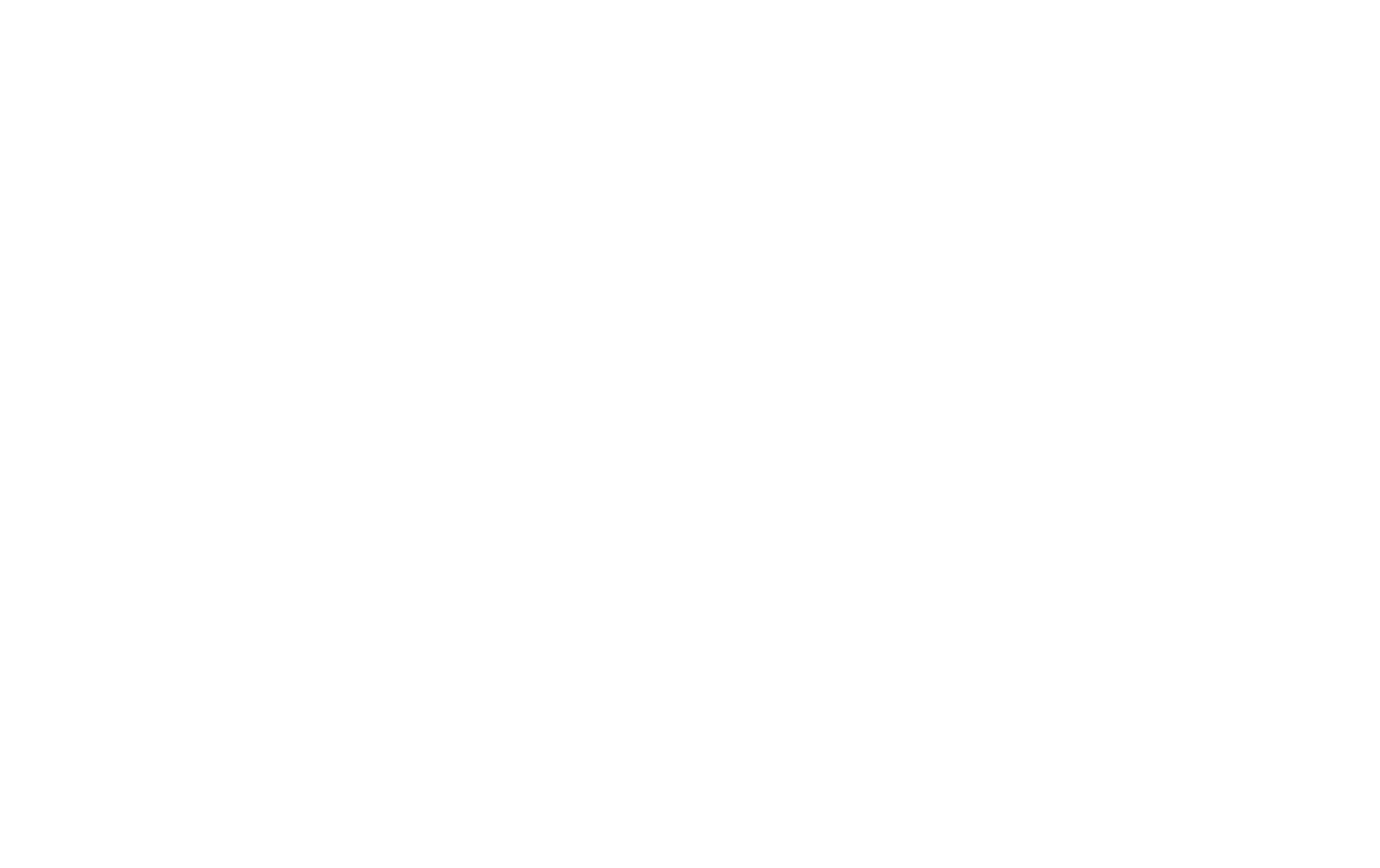## CONSEJO PROVINCIAL DE EDUCACION PAGINA: 18 JUNTA DE CLASIFICACION DE EDUCACION PRIMARIA FECHA DE EMISION:06/12/2021

# LISTADO DEFINITIVO DOCENTES TITULARES ASCENSO POR ESCUELA A¥O 2022.-

 ----------------------------------------------------------------------------------------------------------------------------------------------------------------------------- Nro Apellido y Nombre Tit A.P. ---- SERVICIOS DOCENTES ----- Ant. Cult Resi. M.A. ATP O.T. PUBL ACTIVIDADES C.C. J.E. OTRO S.D.I Aldp PUNT. OBSERVAC. PREMIOS Ord M.A/E Vic Dir Sup S.T. Voc D.N. Asis Dict LOC PROV NA/IN GRAL.

 ÚÄÄÄÄÄÄÄÄÄÄÄÄÄÄÄÄÄÄÄÄÄÄÄÄÄÄÄÄÄÄÄÄÄÄÄÄÄÄÄÄÄÄÄÄÄÄÄÄÄÄÄÄÄÄÄÄÄÄÄÄÄÄÄÄÄÄÄÄÄÄÄÄÄÄÄÄÄ¿ <sup>3</sup>Localidad:Rio Gallegos Establecimiento:ESCUELA N 78 <sup>3</sup> ÀÄÄÄÄÄÄÄÄÄÄÄÄÄÄÄÄÄÄÄÄÄÄÄÄÄÄÄÄÄÄÄÄÄÄÄÄÄÄÄÄÄÄÄÄÄÄÄÄÄÄÄÄÄÄÄÄÄÄÄÄÄÄÄÄÄÄÄÄÄÄÄÄÄÄÄÄÄÙ

| Nro Apel | _ _ _ _ _ | SERVICIOS DOCENTES                 | Resi<br>Ant | M.A.<br>ATP | PUBL<br>ACTI VI DADES C.C. | <b>PUNT</b><br>OTRO S.D.<br>AI do | <b>OBSERVA</b> |
|----------|-----------|------------------------------------|-------------|-------------|----------------------------|-----------------------------------|----------------|
|          | . A/F     | Voc l<br>Sup S.T<br>Vic Dir<br>DN. | Asis Dict   |             | NA/IN<br><b>PROV</b>       | GRAL                              |                |
|          |           |                                    |             |             |                            |                                   |                |
|          |           |                                    |             |             |                            |                                   |                |

| . 50            | 0.05 | 3.00 37.45 |  |
|-----------------|------|------------|--|
| $.25 \t\t 0.05$ |      | 3.00 33.70 |  |

| SANDRA<br><b>MANSI</b><br>IА                                     |      | 60          | ററ<br>J. UL | 10.00<br>U.     | -50<br>10<br>Ω.             | ု ပ၁ | $\sim$ $\sim$<br>3.00<br>45<br>. ، ا ل |
|------------------------------------------------------------------|------|-------------|-------------|-----------------|-----------------------------|------|----------------------------------------|
| LORENA<br><b>AGUERO</b><br>$\bigcap$ $\bigcap$ $\bigcap$<br>JLGA | . 60 | 7.9c<br>-60 | ററ<br>J. UL | 10.<br>30<br>OO | $\sim$ $\sim$<br>$\cdot$ 20 | . UJ | 33 70<br>3. OO<br>. പ.                 |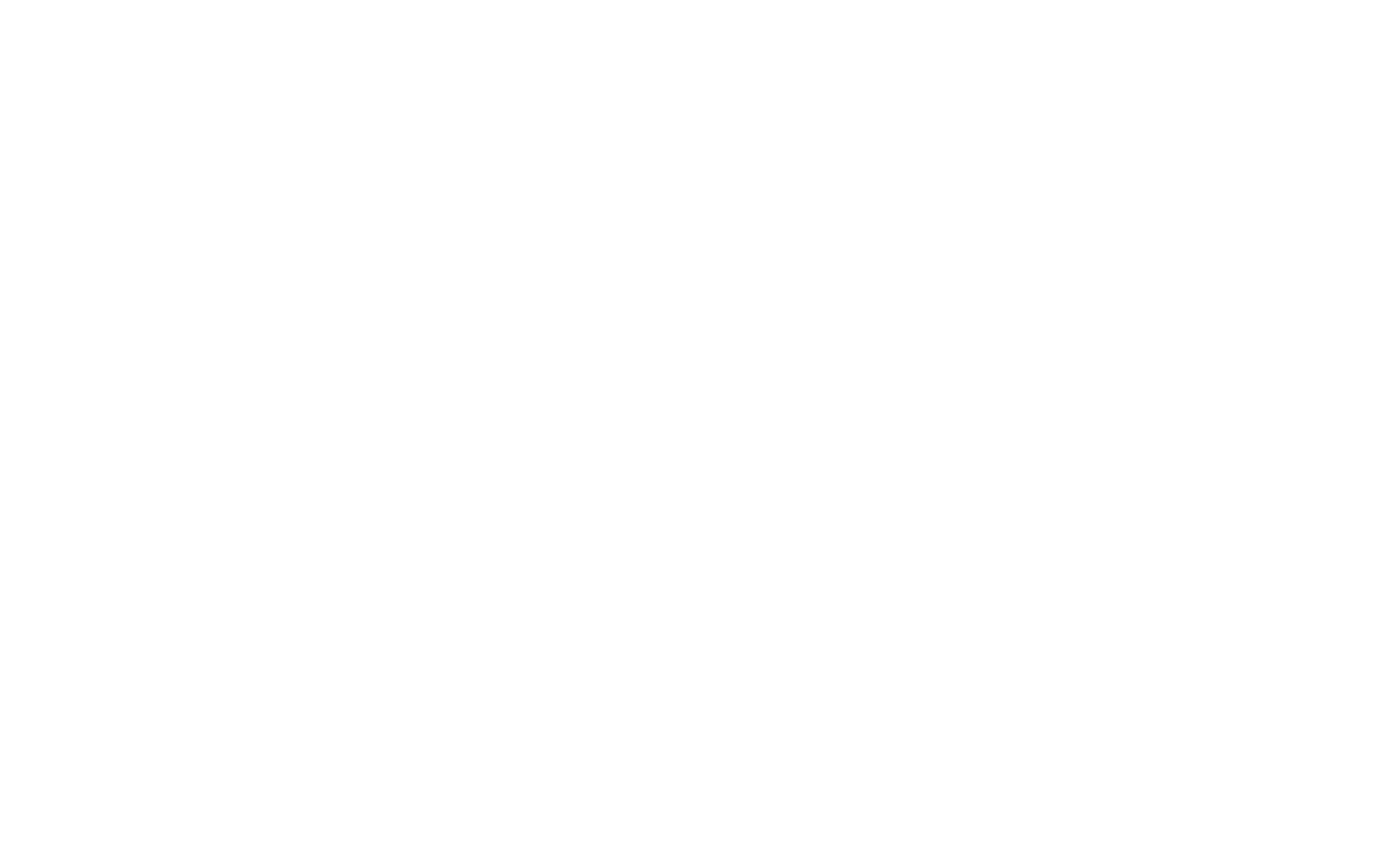### CONSEJO PROVINCIAL DE EDUCACION PAGINA: 19 JUNTA DE CLASIFICACION DE EDUCACION PRIMARIA FECHA DE EMISION:06/12/2021

## LISTADO DEFINITIVO DOCENTES TITULARES ASCENSO POR ESCUELA A¥O 2022.-

 ÚÄÄÄÄÄÄÄÄÄÄÄÄÄÄÄÄÄÄÄÄÄÄÄÄÄÄÄÄÄÄÄÄÄÄÄÄÄÄÄÄÄÄÄÄÄÄÄÄÄÄÄÄÄÄÄÄÄÄÄÄÄÄÄÄÄÄÄÄÄÄÄÄÄÄÄÄÄ¿ <sup>3</sup>Localidad:Rio Gallegos Establecimiento:ESCUELA N 81 <sup>3</sup> ÀÄÄÄÄÄÄÄÄÄÄÄÄÄÄÄÄÄÄÄÄÄÄÄÄÄÄÄÄÄÄÄÄÄÄÄÄÄÄÄÄÄÄÄÄÄÄÄÄÄÄÄÄÄÄÄÄÄÄÄÄÄÄÄÄÄÄÄÄÄÄÄÄÄÄÄÄÄÙ

 ----------------------------------------------------------------------------------------------------------------------------------------------------------------------------- Nro Apellido y Nombre Tit A.P. ---- SERVICIOS DOCENTES ----- Ant. Cult Resi. M.A. ATP O.T. PUBL ACTIVIDADES C.C. J.E. OTRO S.D.I Aldp PUNT. OBSERVAC. PREMIOS Ord M.A/E Vic Dir Sup S.T. Voc D.N. Asis Dict LOC PROV NA/IN GRAL. -----------------------------------------------------------------------------------------------------------------------------------------------------------------------------

 ÚÄÄÄÄÄÄÄÄÄÄÄÄÄÄÄÄÄÄÄÄÄÄÄÄÄÄÄÄÄÄÄÄÄÄÄÄÄÄÄÄÄÄÄÄÄÄÄÄÄÄÄÄÄÄÄÄÄÄÄÄÄÄÄÄÄÄÄÄÄÄÄÄÄÄÄÄÄÄÄÄÄÄÄÄÄ¿ <sup>3</sup> VICEDIRECTORES CON 3 A¥OS EN CONDICIONES DE ACCEDER A LA DIRECCION <sup>3</sup> ÀÄÄÄÄÄÄÄÄÄÄÄÄÄÄÄÄÄÄÄÄÄÄÄÄÄÄÄÄÄÄÄÄÄÄÄÄÄÄÄÄÄÄÄÄÄÄÄÄÄÄÄÄÄÄÄÄÄÄÄÄÄÄÄÄÄÄÄÄÄÄÄÄÄÄÄÄÄÄÄÄÄÄÄÄÄÙ

1 SUBIRA GABRIELA 9 3.40 1.20 0.40 3.00 0.30 10.00 0.10 3.00 0.05 30.45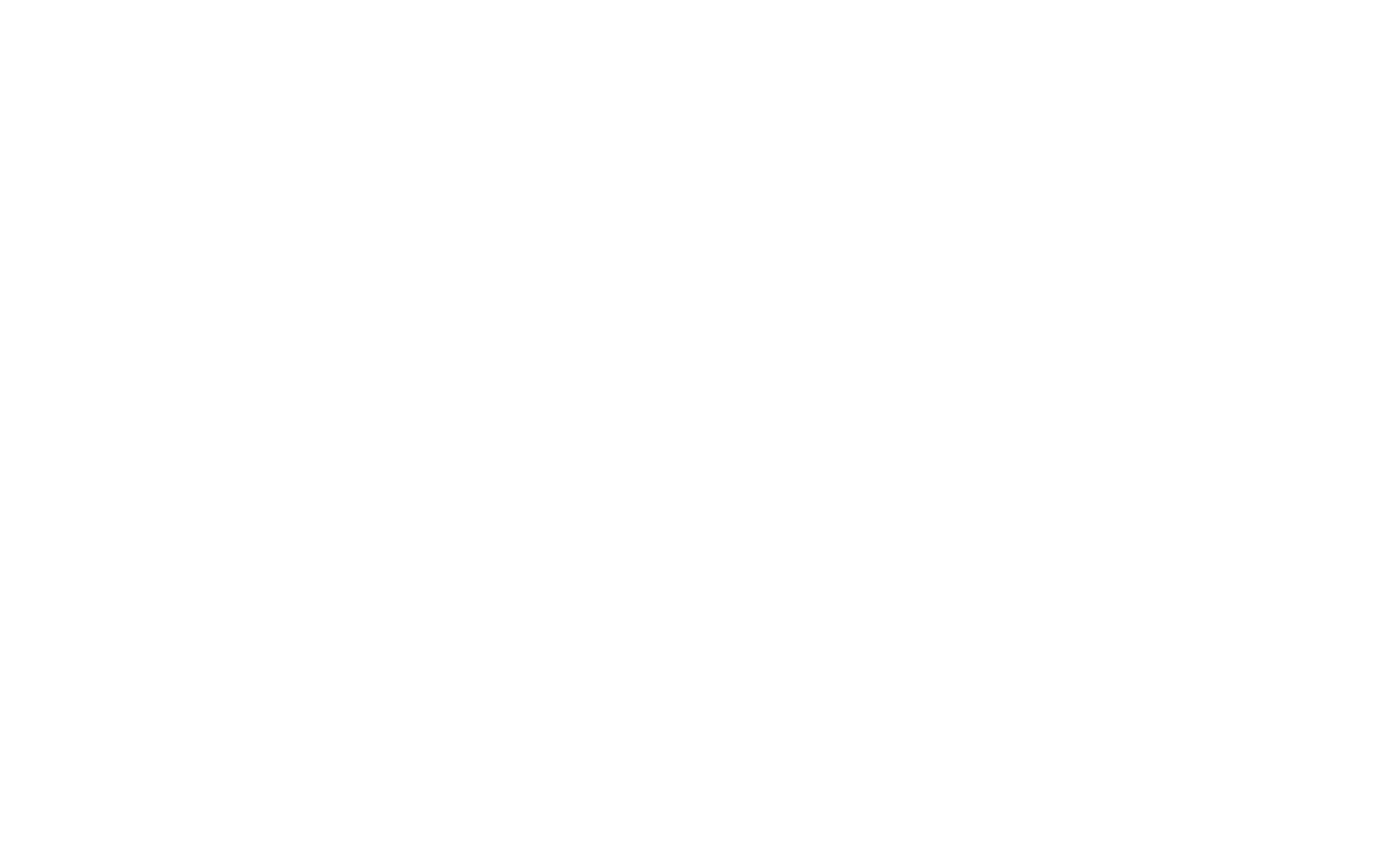### CONSEJO PROVINCIAL DE EDUCACION PAGINA: 20 JUNTA DE CLASIFICACION DE EDUCACION PRIMARIA FECHA DE EMISION:06/12/2021

## LISTADO DEFINITIVO DOCENTES TITULARES ASCENSO POR ESCUELA A¥O 2022.-

 ----------------------------------------------------------------------------------------------------------------------------------------------------------------------------- Nro Apellido y Nombre Tit A.P. ---- SERVICIOS DOCENTES ----- Ant. Cult Resi. M.A. ATP O.T. PUBL ACTIVIDADES C.C. J.E. OTRO S.D.I Aldp PUNT. OBSERVAC. PREMIOS Ord M.A/E Vic Dir Sup S.T. Voc D.N. Asis Dict LOC PROV NA/IN GRAL.

 ÚÄÄÄÄÄÄÄÄÄÄÄÄÄÄÄÄÄÄÄÄÄÄÄÄÄÄÄÄÄÄÄÄÄÄÄÄÄÄÄÄÄÄÄÄÄÄÄÄÄÄÄÄÄÄÄÄÄÄÄÄÄÄÄÄÄÄÄÄÄÄÄÄÄÄÄÄÄ¿ <sup>3</sup>Localidad:Rio Gallegos Establecimiento:ESCUELA N 83 3 ÀÄÄÄÄÄÄÄÄÄÄÄÄÄÄÄÄÄÄÄÄÄÄÄÄÄÄÄÄÄÄÄÄÄÄÄÄÄÄÄÄÄÄÄÄÄÄÄÄÄÄÄÄÄÄÄÄÄÄÄÄÄÄÄÄÄÄÄÄÄÄÄÄÄÄÄÄÄÙ

| Nro Apellido y Nombre Tit A.P. ---- . | SERVICIOS DOCENTES ----- Ant. Cult Resi. M.A. ATP 0.T.<br>M.A/E Vic Dir Sup S.T. Voc D.N. Asis Dict |  |  | PROV NA/IN | PUBL ACTIVIDADES C.C. J.E. OTRO S.D.I AI dp PUNT. OBSERVAC. PREMIOS | <b>RAL</b> |  |
|---------------------------------------|-----------------------------------------------------------------------------------------------------|--|--|------------|---------------------------------------------------------------------|------------|--|
|                                       | <sup>3</sup> VICEDIRECTORES CON 3 A¥OS EN CONDICIONES DE ACCEDER A LA DIRECCION                     |  |  |            |                                                                     |            |  |

|      | $0.00$ 3.00 0.90 1.50 0.60 0.20 | . 40<br>42. | 0.400 |
|------|---------------------------------|-------------|-------|
| . 25 | 0, 30, 0, 40                    | 3.00 32.35  |       |

 ÚÄÄÄÄÄÄÄÄÄÄÄÄÄÄÄÄÄÄÄÄÄÄÄÄÄÄÄÄÄÄÄÄÄÄÄÄÄÄÄÄÄÄÄÄÄÄÄÄÄÄÄÄÄÄÄÄÄÄÄÄÄÄÄÄÄÄÄÄÄÄÄÄÄÄÄÄÄÄÄÄÄÄÄÄÄ¿ <sup>3</sup> VICEDIRECTORES CON 3 A¥OS EN CONDICIONES DE ACCEDER A LA DIRECCION <sup>3</sup> ÀÄÄÄÄÄÄÄÄÄÄÄÄÄÄÄÄÄÄÄÄÄÄÄÄÄÄÄÄÄÄÄÄÄÄÄÄÄÄÄÄÄÄÄÄÄÄÄÄÄÄÄÄÄÄÄÄÄÄÄÄÄÄÄÄÄÄÄÄÄÄÄÄÄÄÄÄÄÄÄÄÄÄÄÄÄÙ

| 1 GOMEZ SANDRA ELISA       9   0.20   3.00   0.90   1.60   2.25     1. |       | 4.00 3.00 0.90 1.50 0.60 0.20 | 42.40      | 0.400 |
|------------------------------------------------------------------------|-------|-------------------------------|------------|-------|
| ? CABANA SONIA BEATRIZ 9<br>.001.20                                    | 10.00 | 0.20 1.25<br>$0.30 \, 0.40$   | 3.00 32.35 |       |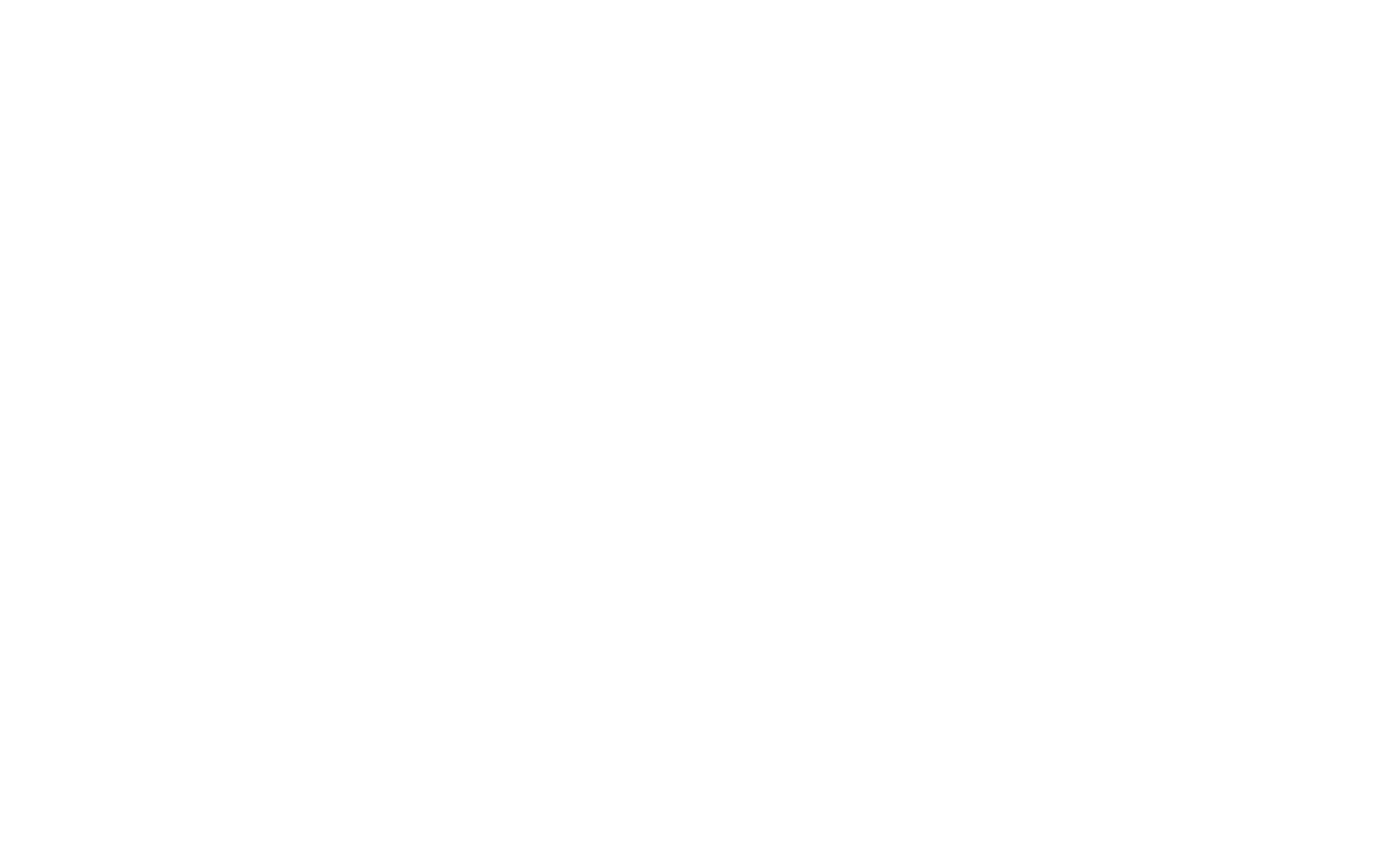### CONSEJO PROVINCIAL DE EDUCACION PAGINA: 21 JUNTA DE CLASIFICACION DE EDUCACION PRIMARIA FECHA DE EMISION:06/12/2021

## LISTADO DEFINITIVO DOCENTES TITULARES ASCENSO POR ESCUELA A¥O 2022.-

### ÚÄÄÄÄÄÄÄÄÄÄÄÄÄÄÄÄÄÄÄÄÄÄÄÄÄÄÄÄÄÄÄÄÄÄÄÄÄÄÄÄÄÄÄÄÄÄÄÄÄÄÄÄÄÄÄÄÄÄÄÄÄÄÄÄÄÄÄÄÄÄÄÄÄÄÄÄÄ¿ <sup>3</sup>Localidad:Rio Gallegos Establecimiento:ESCUELA N 90 3 ÀÄÄÄÄÄÄÄÄÄÄÄÄÄÄÄÄÄÄÄÄÄÄÄÄÄÄÄÄÄÄÄÄÄÄÄÄÄÄÄÄÄÄÄÄÄÄÄÄÄÄÄÄÄÄÄÄÄÄÄÄÄÄÄÄÄÄÄÄÄÄÄÄÄÄÄÄÄÙ

 ----------------------------------------------------------------------------------------------------------------------------------------------------------------------------- Nro Apellido y Nombre Tit A.P. ---- SERVICIOS DOCENTES ----- Ant. Cult Resi. M.A. ATP O.T. PUBL ACTIVIDADES C.C. J.E. OTRO S.D.I Aldp PUNT. OBSERVAC. PREMIOS Ord M.A/E Vic Dir Sup S.T. Voc D.N. Asis Dict LOC PROV NA/IN GRAL. -----------------------------------------------------------------------------------------------------------------------------------------------------------------------------

 ÚÄÄÄÄÄÄÄÄÄÄÄÄÄÄÄÄÄÄÄÄÄÄÄÄÄÄÄÄÄÄÄÄÄÄÄÄÄÄÄÄÄÄÄÄÄÄÄÄÄÄÄÄÄÄÄÄÄÄÄÄÄÄÄÄÄÄÄÄÄÄÄÄÄÄÄÄÄÄÄÄÄÄÄÄÄ¿ <sup>3</sup> VICEDIRECTORES CON 3 A¥OS EN CONDICIONES DE ACCEDER A LA DIRECCION <sup>3</sup> ÀÄÄÄÄÄÄÄÄÄÄÄÄÄÄÄÄÄÄÄÄÄÄÄÄÄÄÄÄÄÄÄÄÄÄÄÄÄÄÄÄÄÄÄÄÄÄÄÄÄÄÄÄÄÄÄÄÄÄÄÄÄÄÄÄÄÄÄÄÄÄÄÄÄÄÄÄÄÄÄÄÄÄÄÄÄÙ

| FERMANELLI GRACIELA |      | 20 0.90 2.40   | 3.00 | 10.00         | $\sim$ $\sim$ $\sim$<br>J. 20 |       |    | 3.00 33.75 |
|---------------------|------|----------------|------|---------------|-------------------------------|-------|----|------------|
| AVALOS LUCIA INES   |      | 40 1.50        | 3.00 | 10.00         | $\Omega$ 30<br>u. oc          | U. U. | U. | 3.00 31.40 |
| IRIARTE BLANCA      | 0.60 | 2.40 1.20 2.00 | 3.00 | 10.00<br>0.30 | .50                           |       |    | 30.00      |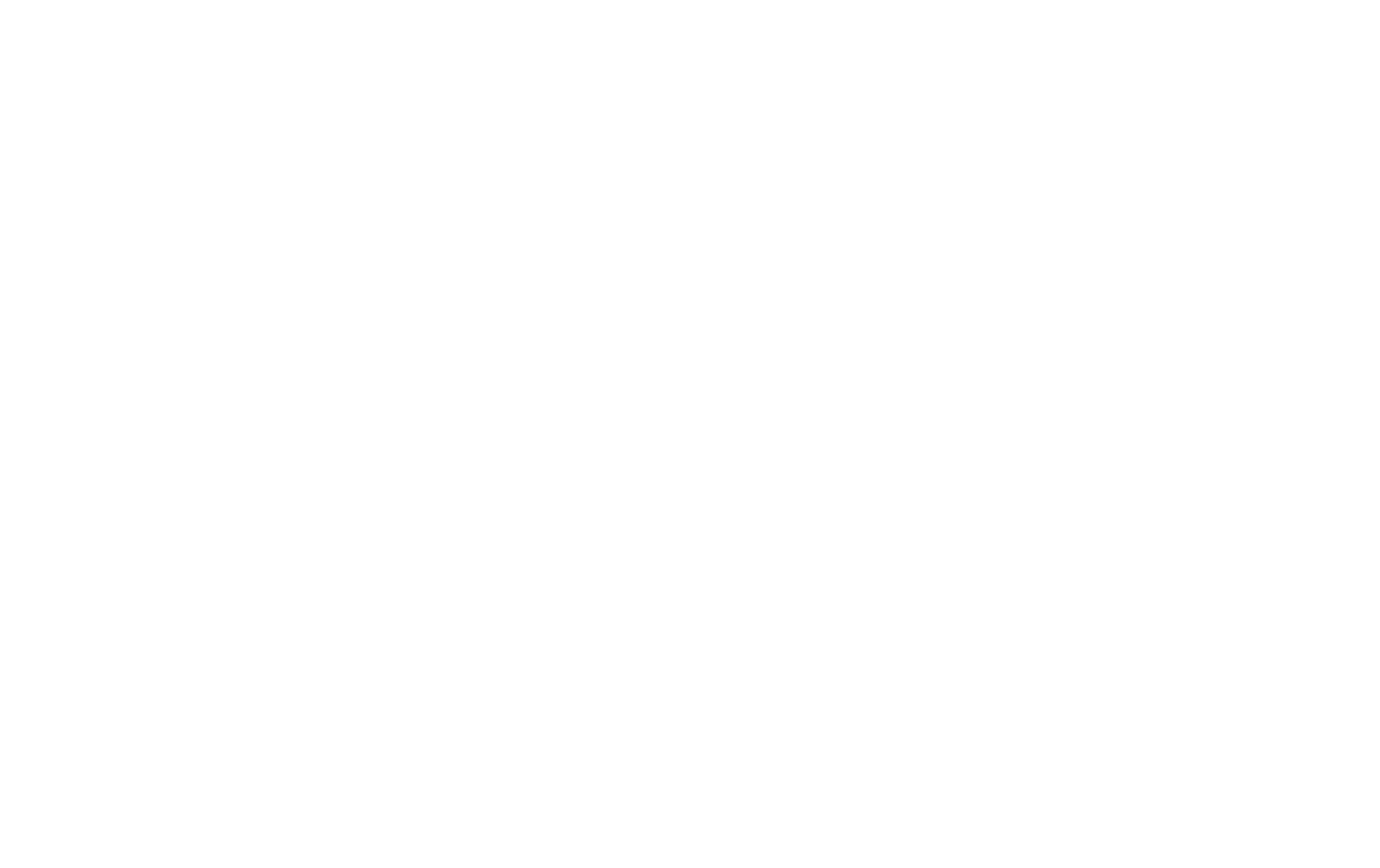### CONSEJO PROVINCIAL DE EDUCACION PAGINA: 22 JUNTA DE CLASIFICACION DE EDUCACION PRIMARIA FECHA DE EMISION:06/12/2021

# LISTADO DEFINITIVO DOCENTES TITULARESASCENSO POR ESCUELA A¥O 2022. -

 ÚÄÄÄÄÄÄÄÄÄÄÄÄÄÄÄÄÄÄÄÄÄÄÄÄÄÄÄÄÄÄÄÄÄÄÄÄÄÄÄÄÄÄÄÄÄÄÄÄÄÄÄÄÄÄÄÄÄÄÄÄÄÄÄÄÄÄÄÄÄÄÄÄÄÄÄÄÄ¿ <sup>3</sup>Localidad:Rio Gallegos Establecimiento:ESCUELA N 91 3 ÀÄÄÄÄÄÄÄÄÄÄÄÄÄÄÄÄÄÄÄÄÄÄÄÄÄÄÄÄÄÄÄÄÄÄÄÄÄÄÄÄÄÄÄÄÄÄÄÄÄÄÄÄÄÄÄÄÄÄÄÄÄÄÄÄÄÄÄÄÄÄÄÄÄÄÄÄÄÙ

 ----------------------------------------------------------------------------------------------------------------------------------------------------------------------------- Nro Apellido y Nombre Tit A.P. ---- SERVICIOS DOCENTES ----- Ant. Cult Resi. M.A. ATP O.T. PUBL ACTIVIDADES C.C. J.E. OTRO S.D.I Aldp PUNT. OBSERVAC. PREMIOS Ord M.A/E Vic Dir Sup S.T. Voc D.N. Asis Dict LOC PROV NA/IN GRAL. -----------------------------------------------------------------------------------------------------------------------------------------------------------------------------

 ÚÄÄÄÄÄÄÄÄÄÄÄÄÄÄÄÄÄÄÄÄÄÄÄÄÄÄÄÄÄÄÄÄÄÄÄÄÄÄÄÄÄÄÄÄÄÄÄÄÄÄÄÄÄÄÄÄÄÄÄÄÄÄÄÄÄÄÄÄÄÄÄÄÄÄÄÄÄÄÄÄÄÄÄÄÄ¿ <sup>3</sup> VICEDIRECTORES CON 2 A¥OS EN CONDICIONES DE ACCEDER A LA DIRECCION <sup>3</sup> ÀÄÄÄÄÄÄÄÄÄÄÄÄÄÄÄÄÄÄÄÄÄÄÄÄÄÄÄÄÄÄÄÄÄÄÄÄÄÄÄÄÄÄÄÄÄÄÄÄÄÄÄÄÄÄÄÄÄÄÄÄÄÄÄÄÄÄÄÄÄÄÄÄÄÄÄÄÄÄÄÄÄÄÄÄÄÙ

| <b>BARRIA</b><br><b>RUBEN</b><br>PABL <sub>C</sub> |                 | 40<br>U. OL      | 3.00 | -00<br>10.  | $\sqrt{2}$<br><u>.</u> | $\sim$ $\sim$ $\sim$<br>3.00<br>$\overline{1}$<br>. |
|----------------------------------------------------|-----------------|------------------|------|-------------|------------------------|-----------------------------------------------------|
| <b>ERNESTO</b><br>CUCCURU HUGO                     | ാറ<br>.<br>. ZU | 0000.60<br>U. OL | 3.00 | . 00<br>10. |                        | 29.80<br>3.00                                       |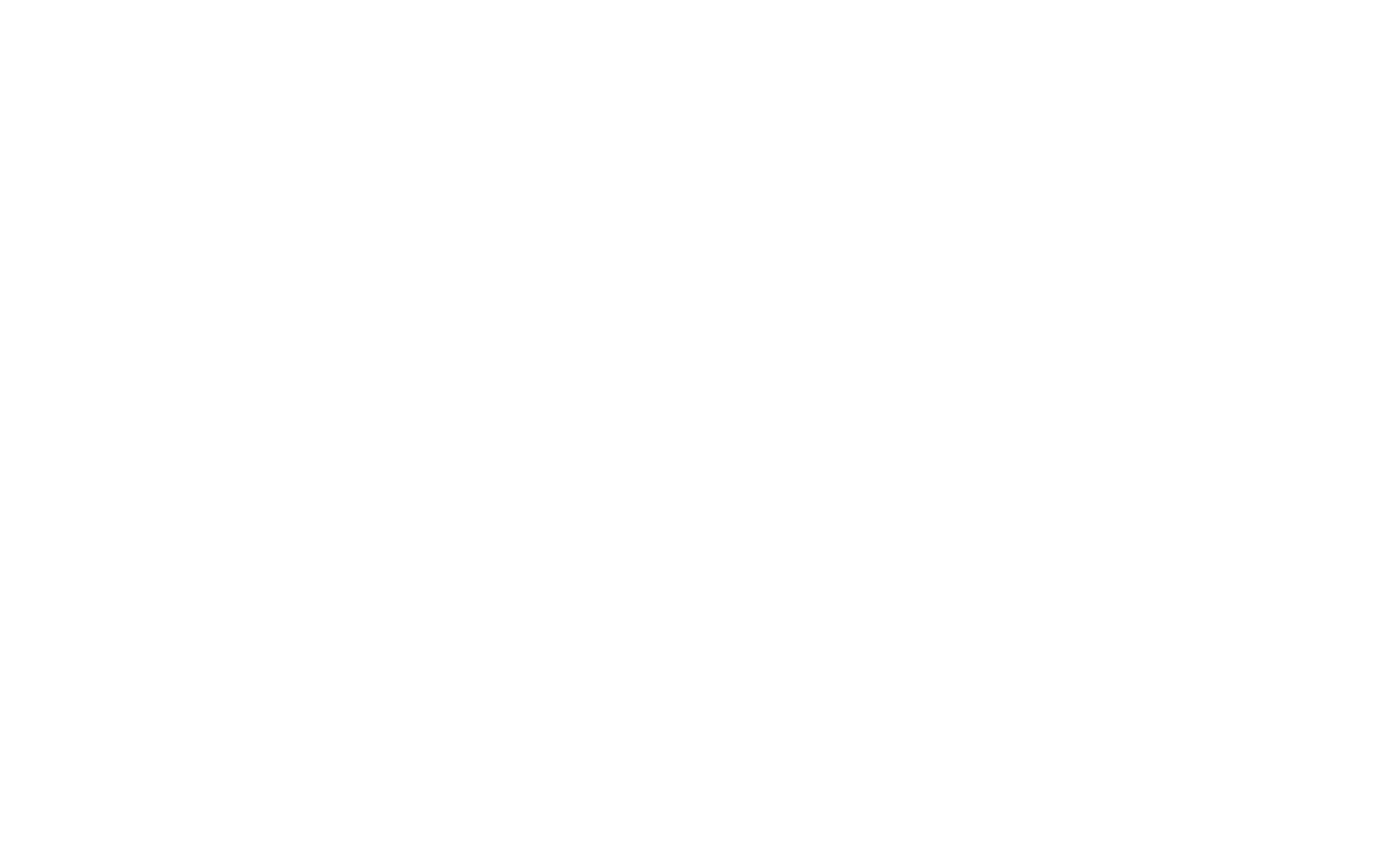### CONSEJO PROVINCIAL DE EDUCACION PAGINA: 23 JUNTA DE CLASIFICACION DE EDUCACION PRIMARIA FECHA DE EMISION:06/12/2021

# LISTADO DEFINITIVO DOCENTES TITULARES ASCENSO POR ESCUELA A¥O 2022.-

 ----------------------------------------------------------------------------------------------------------------------------------------------------------------------------- T. PUBL ACTIVIDADES C.C. J.E. OTRO S.D.I AIdp PUNT. OBSERVAC. PREMIOS LOC PROV NA/IN GRAL. -----------------------------------------------------------------------------------------------------------------------------------------------------------------------------

| Nro Apellido y Nombre   Tit A.P. ----   SERVICIOS DOCENTES   -----   Ant. Cult Resi. M.A. ATP  0.T.  PUBL<br>Ord                            M.A/E   Vic   Dir  Sup S.T. Voc D.N.   Asis Dict |                |  |      |       |      |                   | ACTIVIDADES C.C. J.E. OTRO S.D.I AIdp<br>LOC PROV NA/IN |            | PUNT.<br><b>GRAL</b> |
|----------------------------------------------------------------------------------------------------------------------------------------------------------------------------------------------|----------------|--|------|-------|------|-------------------|---------------------------------------------------------|------------|----------------------|
| <sup>3</sup> VICEDIRECTORES CON 3 A¥OS EN CONDICIONES DE ACCEDER A LA DIRECCION                                                                                                              |                |  |      |       |      |                   |                                                         |            |                      |
| SALGUERO SANDRA 9 0.20 2.60 0.60 1.20 3.00                                                                                                                                                   |                |  | 3.00 | 10.00 |      | $0.10 \quad 4.25$ | 0.05                                                    |            | 34.00                |
| 2 VALI ENTE ROSSANA<br><sup>3</sup> VICEDIRECTORES CON 2 A¥OS EN CONDICIONES DE ACCEDER A LA DIRECCION                                                                                       | 2.80 0.90 1.60 |  | 3.00 | 10.00 | 0.10 |                   | 0.05                                                    | 3.00 30.45 |                      |
| WILCHE ROSANA INES                                                                                                                                                                           | $2.60$ 0.60    |  | 3.00 | 10.00 |      | 1.00              | $0.30 \, 0.45$                                          | 3.00 29.95 |                      |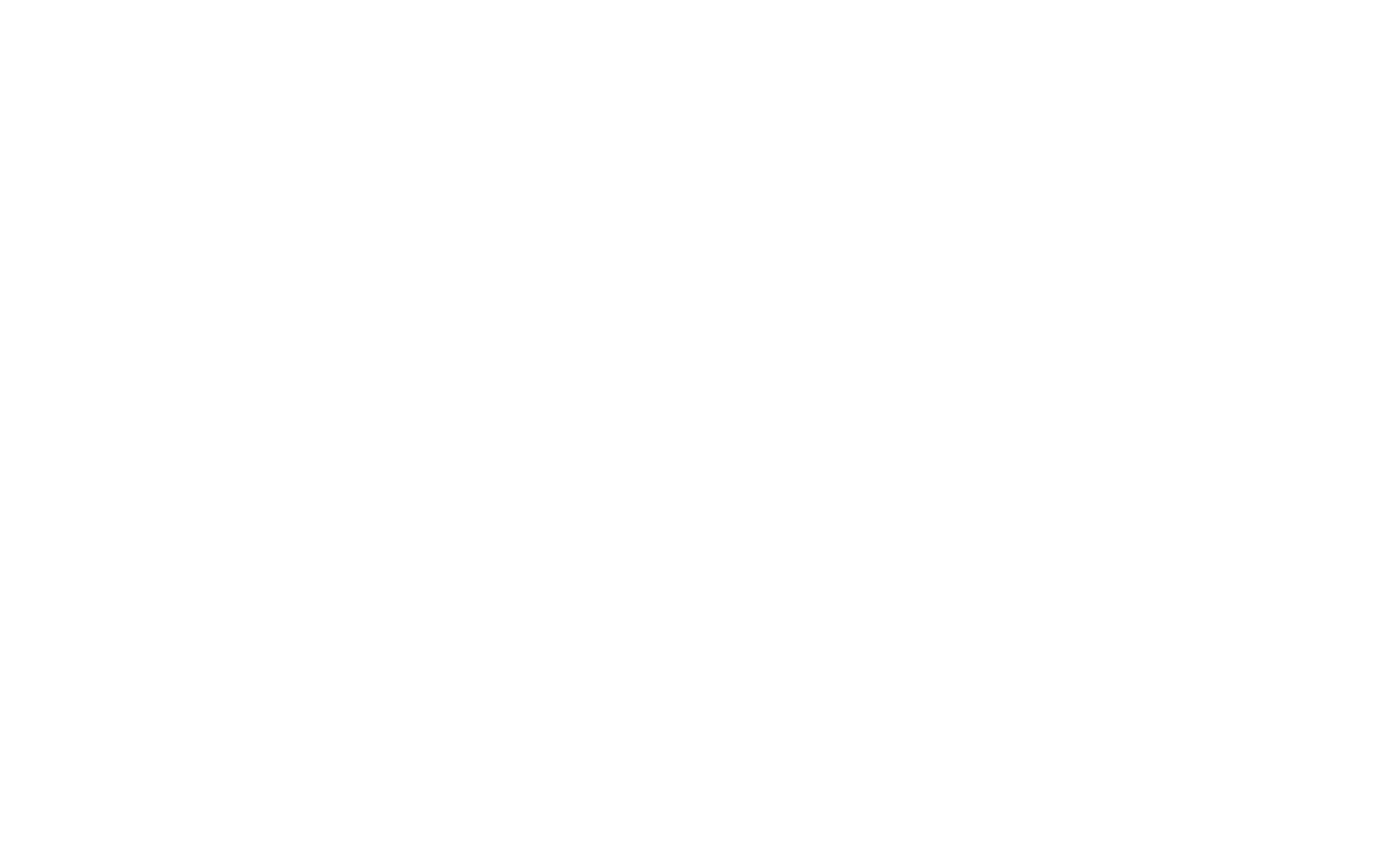### CONSEJO PROVINCIAL DE EDUCACION PAGINA: 24 JUNTA DE CLASIFICACION DE EDUCACION PRIMARIA FECHA DE EMISION:06/12/2021

## LISTADO DEFINITIVO DOCENTES TITULARES ASCENSO POR ESCUELA A¥O 2022.-

### ÚÄÄÄÄÄÄÄÄÄÄÄÄÄÄÄÄÄÄÄÄÄÄÄÄÄÄÄÄÄÄÄÄÄÄÄÄÄÄÄÄÄÄÄÄÄÄÄÄÄÄÄÄÄÄÄÄÄÄÄÄÄÄÄÄÄÄÄÄÄÄÄÄÄÄÄÄÄ¿ <sup>3</sup>Localidad:Rio Gallegos Establecimiento:EDJA-EGB N 4 <sup>3</sup> ÀÄÄÄÄÄÄÄÄÄÄÄÄÄÄÄÄÄÄÄÄÄÄÄÄÄÄÄÄÄÄÄÄÄÄÄÄÄÄÄÄÄÄÄÄÄÄÄÄÄÄÄÄÄÄÄÄÄÄÄÄÄÄÄÄÄÄÄÄÄÄÄÄÄÄÄÄÄÙ

 ----------------------------------------------------------------------------------------------------------------------------------------------------------------------------- Nro Apellido y Nombre Tit A.P. ---- SERVICIOS DOCENTES ----- Ant. Cult Resi. M.A. ATP O.T. PUBL ACTIVIDADES C.C. J.E. OTRO S.D.I Aldp PUNT. OBSERVAC. PREMIOS Ord M.A/E Vic Dir Sup S.T. Voc D.N. Asis Dict LOC PROV NA/IN GRAL. -----------------------------------------------------------------------------------------------------------------------------------------------------------------------------

 ÚÄÄÄÄÄÄÄÄÄÄÄÄÄÄÄÄÄÄÄÄÄÄÄÄÄÄÄÄÄÄÄÄÄÄÄÄÄÄÄÄÄÄÄÄÄÄÄÄÄÄÄÄÄÄÄÄÄÄÄÄÄÄÄÄÄÄÄÄÄÄÄÄÄÄÄÄÄÄÄÄÄÄÄÄÄ¿ <sup>3</sup> VICEDIRECTORES CON 3 A¥OS EN CONDICIONES DE ACCEDER A LA DIRECCION <sup>3</sup> ÀÄÄÄÄÄÄÄÄÄÄÄÄÄÄÄÄÄÄÄÄÄÄÄÄÄÄÄÄÄÄÄÄÄÄÄÄÄÄÄÄÄÄÄÄÄÄÄÄÄÄÄÄÄÄÄÄÄÄÄÄÄÄÄÄÄÄÄÄÄÄÄÄÄÄÄÄÄÄÄÄÄÄÄÄÄÙ

 1 SALOMON REINA 9 3.00 1.20 0.40 3.00 10.00 0.80 0.20 3.75 0.10 0.10 3.00 34.55 ÚÄÄÄÄÄÄÄÄÄÄÄÄÄÄÄÄÄÄÄÄÄÄÄÄÄÄÄÄÄÄÄÄÄÄÄÄÄÄÄÄÄÄÄÄÄÄÄÄÄÄÄÄÄÄÄÄÄÄÄÄÄÄÄÄÄÄÄÄÄÄÄÄÄÄÄÄÄÄÄÄÄÄÄÄÄ¿ <sup>3</sup> VICEDIRECTORES CON 2 A¥OS EN CONDICIONES DE ACCEDER A LA DIRECCION ÀÄÄÄÄÄÄÄÄÄÄÄÄÄÄÄÄÄÄÄÄÄÄÄÄÄÄÄÄÄÄÄÄÄÄÄÄÄÄÄÄÄÄÄÄÄÄÄÄÄÄÄÄÄÄÄÄÄÄÄÄÄÄÄÄÄÄÄÄÄÄÄÄÄÄÄÄÄÄÄÄÄÄÄÄÄÙ

1 NANT MARISA ANGELICA 9 2.40 0.60 2.00 3.00 10.00 0.10 4.25 0.05 0.20 31.60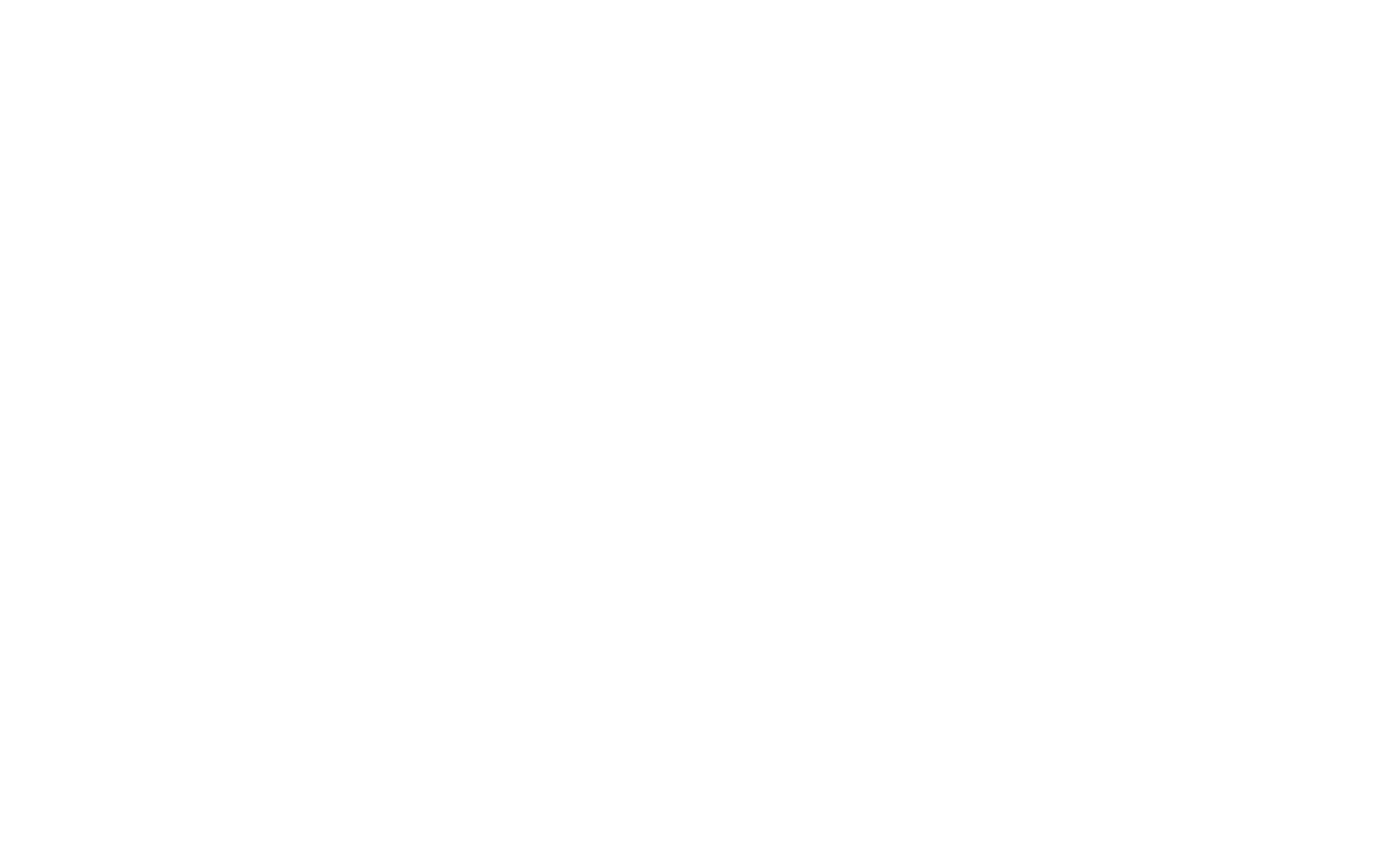### CONSEJO PROVINCIAL DE EDUCACION PAGINA: 25 JUNTA DE CLASIFICACION DE EDUCACION PRIMARIA FECHA DE EMISION:06/12/2021

## LISTADO DEFINITIVO DOCENTES TITULARES ASCENSO POR ESCUELA A¥O 2022.-

 ÚÄÄÄÄÄÄÄÄÄÄÄÄÄÄÄÄÄÄÄÄÄÄÄÄÄÄÄÄÄÄÄÄÄÄÄÄÄÄÄÄÄÄÄÄÄÄÄÄÄÄÄÄÄÄÄÄÄÄÄÄÄÄÄÄÄÄÄÄÄÄÄÄÄÄÄÄÄ¿ <sup>3</sup>Localidad:Rio Gallegos Establecimiento:EDJA-EGB N 8 <sup>3</sup> ÀÄÄÄÄÄÄÄÄÄÄÄÄÄÄÄÄÄÄÄÄÄÄÄÄÄÄÄÄÄÄÄÄÄÄÄÄÄÄÄÄÄÄÄÄÄÄÄÄÄÄÄÄÄÄÄÄÄÄÄÄÄÄÄÄÄÄÄÄÄÄÄÄÄÄÄÄÄÙ

 ----------------------------------------------------------------------------------------------------------------------------------------------------------------------------- Nro Apellido y Nombre Tit A.P. ---- SERVICIOS DOCENTES ----- Ant. Cult Resi. M.A. ATP O.T. PUBL ACTIVIDADES C.C. J.E. OTRO S.D.I Aldp PUNT. OBSERVAC. PREMIOS Ord M.A/E Vic Dir Sup S.T. Voc D.N. Asis Dict LOC PROV NA/IN GRAL. -----------------------------------------------------------------------------------------------------------------------------------------------------------------------------

 ÚÄÄÄÄÄÄÄÄÄÄÄÄÄÄÄÄÄÄÄÄÄÄÄÄÄÄÄÄÄÄÄÄÄÄÄÄÄÄÄÄÄÄÄÄÄÄÄÄÄÄÄÄÄÄÄÄÄÄÄÄÄÄÄÄÄÄÄÄÄÄÄÄÄÄÄÄÄÄÄÄÄÄÄÄÄ¿ <sup>3</sup> VICEDIRECTORES CON 2 A¥OS EN CONDICIONES DE ACCEDER A LA DIRECCION <sup>3</sup> ÀÄÄÄÄÄÄÄÄÄÄÄÄÄÄÄÄÄÄÄÄÄÄÄÄÄÄÄÄÄÄÄÄÄÄÄÄÄÄÄÄÄÄÄÄÄÄÄÄÄÄÄÄÄÄÄÄÄÄÄÄÄÄÄÄÄÄÄÄÄÄÄÄÄÄÄÄÄÄÄÄÄÄÄÄÄÙ

1 RODRIGUEZ ADRIANA 9 3.80 0.60 3.00 10.00 0.50 5.50 0.20 3.00 35.60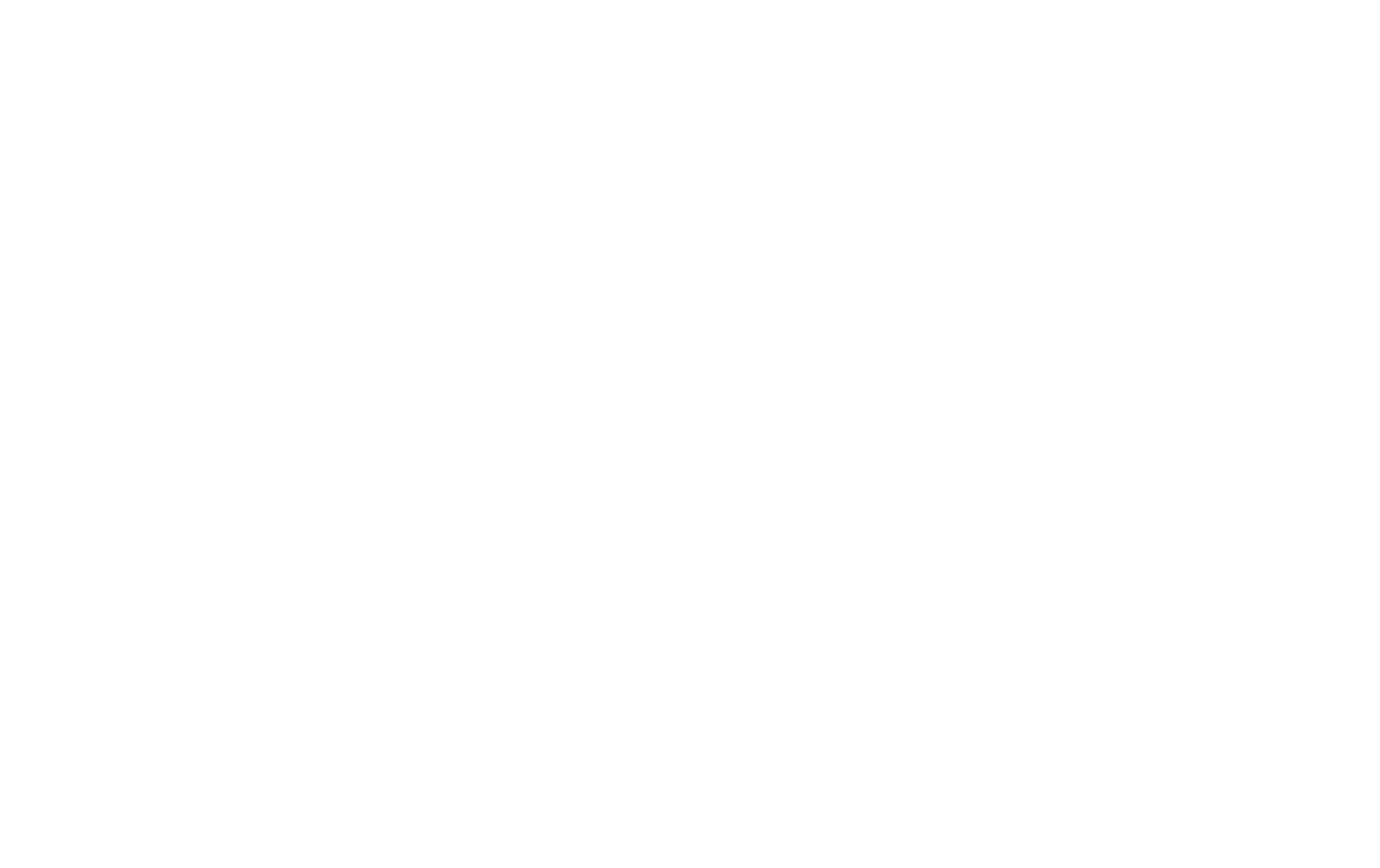### CONSEJO PROVINCIAL DE EDUCACION PAGINA: 26 JUNTA DE CLASIFICACION DE EDUCACION PRIMARIA FECHA DE EMISION:06/12/2021

## LISTADO DEFINITIVO DOCENTES TITULARES ASCENSO POR ESCUELA A¥O 2022.-

### ÚÄÄÄÄÄÄÄÄÄÄÄÄÄÄÄÄÄÄÄÄÄÄÄÄÄÄÄÄÄÄÄÄÄÄÄÄÄÄÄÄÄÄÄÄÄÄÄÄÄÄÄÄÄÄÄÄÄÄÄÄÄÄÄÄÄÄÄÄÄÄÄÄÄÄÄÄÄ¿ <sup>3</sup>Localidad:Rio Gallegos Establecimiento:ESCUELA N 70 <sup>3</sup> ÀÄÄÄÄÄÄÄÄÄÄÄÄÄÄÄÄÄÄÄÄÄÄÄÄÄÄÄÄÄÄÄÄÄÄÄÄÄÄÄÄÄÄÄÄÄÄÄÄÄÄÄÄÄÄÄÄÄÄÄÄÄÄÄÄÄÄÄÄÄÄÄÄÄÄÄÄÄÙ

 ----------------------------------------------------------------------------------------------------------------------------------------------------------------------------- Nro Apellido y Nombre Tit A.P. ---- SERVICIOS DOCENTES ----- Ant. Cult Resi. M.A. ATP O.T. PUBL ACTIVIDADES C.C. J.E. OTRO S.D.I Aldp PUNT. OBSERVAC. PREMIOS Ord M.A/E Vic Dir Sup S.T. Voc D.N. Asis Dict LOC PROV NA/IN GRAL. -----------------------------------------------------------------------------------------------------------------------------------------------------------------------------

 ÚÄÄÄÄÄÄÄÄÄÄÄÄÄÄÄÄÄÄÄÄÄÄÄÄÄÄÄÄÄÄÄÄÄÄÄÄÄÄÄÄÄÄÄÄÄÄÄÄÄÄÄÄÄÄÄÄÄÄÄÄÄÄÄÄÄÄÄÄÄÄÄÄÄÄÄÄÄÄÄÄÄÄÄÄÄ¿ <sup>3</sup> VICEDIRECTORES CON 3 A¥OS EN CONDICIONES DE ACCEDER A LA DIRECCION <sup>3</sup> ÀÄÄÄÄÄÄÄÄÄÄÄÄÄÄÄÄÄÄÄÄÄÄÄÄÄÄÄÄÄÄÄÄÄÄÄÄÄÄÄÄÄÄÄÄÄÄÄÄÄÄÄÄÄÄÄÄÄÄÄÄÄÄÄÄÄÄÄÄÄÄÄÄÄÄÄÄÄÄÄÄÄÄÄÄÄÙ

 1 BLANCA ITATI LAURA 9 0.40 3.60 1.20 0.80 3.00 0.60 10.00 0.40 0.30 3.00 32.30 ÚÄÄÄÄÄÄÄÄÄÄÄÄÄÄÄÄÄÄÄÄÄÄÄÄÄÄÄÄÄÄÄÄÄÄÄÄÄÄÄÄÄÄÄÄÄÄÄÄÄÄÄÄÄÄÄÄÄÄÄÄÄÄÄÄÄÄÄÄÄÄÄÄÄÄÄÄÄÄÄÄÄÄÄÄÄ¿ <sup>3</sup> VICEDIRECTORES CON 2 A¥OS EN CONDICIONES DE ACCEDER A LA DIRECCION ÀÄÄÄÄÄÄÄÄÄÄÄÄÄÄÄÄÄÄÄÄÄÄÄÄÄÄÄÄÄÄÄÄÄÄÄÄÄÄÄÄÄÄÄÄÄÄÄÄÄÄÄÄÄÄÄÄÄÄÄÄÄÄÄÄÄÄÄÄÄÄÄÄÄÄÄÄÄÄÄÄÄÄÄÄÄÙ

| RODRI GUEZ BLANCA    | ാറ<br>∘ ∠∪ | 600.60                   | 3.00 | 10.00<br>-00                | $\sim$<br>u. uu | 33.40<br>3.00 |
|----------------------|------------|--------------------------|------|-----------------------------|-----------------|---------------|
| LARUFFA SANDRA MABEL |            | 00 <sup>°</sup><br>U. OU | 3.00 | 0.50<br>10.00<br>. 40<br>0. |                 | 31.50<br>3.00 |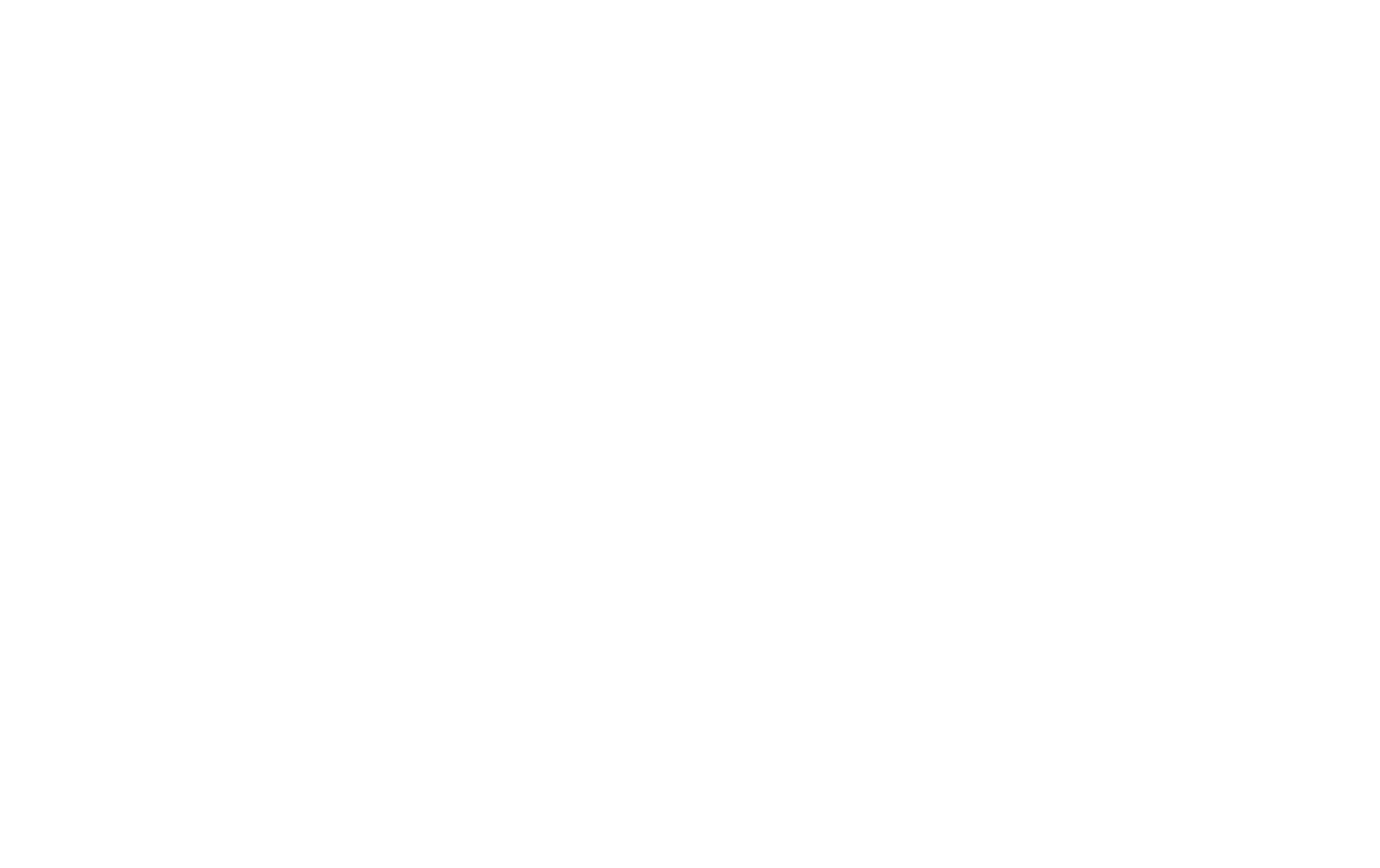### CONSEJO PROVINCIAL DE EDUCACION PAGINA: 27 JUNTA DE CLASIFICACION DE EDUCACION PRIMARIA FECHA DE EMISION:06/12/2021

# LISTADO DEFINITIVO DOCENTES TITULARES ASCENSO POR ESCUELA A¥O 2022.-

### ÚÄÄÄÄÄÄÄÄÄÄÄÄÄÄÄÄÄÄÄÄÄÄÄÄÄÄÄÄÄÄÄÄÄÄÄÄÄÄÄÄÄÄÄÄÄÄÄÄÄÄÄÄÄÄÄÄÄÄÄÄÄÄÄÄÄÄÄÄÄÄÄÄÄÄÄÄÄ¿ <sup>3</sup>Localidad:Rio Gallegos Establecimiento:ESCUELA N 71 <sup>3</sup> ÀÄÄÄÄÄÄÄÄÄÄÄÄÄÄÄÄÄÄÄÄÄÄÄÄÄÄÄÄÄÄÄÄÄÄÄÄÄÄÄÄÄÄÄÄÄÄÄÄÄÄÄÄÄÄÄÄÄÄÄÄÄÄÄÄÄÄÄÄÄÄÄÄÄÄÄÄÄÙ

 ----------------------------------------------------------------------------------------------------------------------------------------------------------------------------- Nro Apellido y Nombre Tit A.P. ---- SERVICIOS DOCENTES ----- Ant. Cult Resi. M.A. ATP O.T. PUBL ACTIVIDADES C.C. J.E. OTRO S.D.I Aldp PUNT. OBSERVAC. PREMIOS Ord M.A/E Vic Dir Sup S.T. Voc D.N. Asis Dict LOC PROV NA/IN GRAL. -----------------------------------------------------------------------------------------------------------------------------------------------------------------------------

 ÚÄÄÄÄÄÄÄÄÄÄÄÄÄÄÄÄÄÄÄÄÄÄÄÄÄÄÄÄÄÄÄÄÄÄÄÄÄÄÄÄÄÄÄÄÄÄÄÄÄÄÄÄÄÄÄÄÄÄÄÄÄÄÄÄÄÄÄÄÄÄÄÄÄÄÄÄÄÄÄÄÄÄÄÄÄ¿ <sup>3</sup> VICEDIRECTORES CON 3 A¥OS EN CONDICIONES DE ACCEDER A LA DIRECCION <sup>3</sup> ÀÄÄÄÄÄÄÄÄÄÄÄÄÄÄÄÄÄÄÄÄÄÄÄÄÄÄÄÄÄÄÄÄÄÄÄÄÄÄÄÄÄÄÄÄÄÄÄÄÄÄÄÄÄÄÄÄÄÄÄÄÄÄÄÄÄÄÄÄÄÄÄÄÄÄÄÄÄÄÄÄÄÄÄÄÄÙ

 1 SOULEZ MARIANA LAURA 9 0.20 3.60 1.20 3.00 0.40 10.00 0.60 1.00 0.15 0.20 0.15 0.10 3.00 32.60 ÚÄÄÄÄÄÄÄÄÄÄÄÄÄÄÄÄÄÄÄÄÄÄÄÄÄÄÄÄÄÄÄÄÄÄÄÄÄÄÄÄÄÄÄÄÄÄÄÄÄÄÄÄÄÄÄÄÄÄÄÄÄÄÄÄÄÄÄÄÄÄÄÄÄÄÄÄÄÄÄÄÄÄÄÄÄ¿ <sup>3</sup> VICEDIRECTORES CON 2 A¥OS EN CONDICIONES DE ACCEDER A LA DIRECCION ÀÄÄÄÄÄÄÄÄÄÄÄÄÄÄÄÄÄÄÄÄÄÄÄÄÄÄÄÄÄÄÄÄÄÄÄÄÄÄÄÄÄÄÄÄÄÄÄÄÄÄÄÄÄÄÄÄÄÄÄÄÄÄÄÄÄÄÄÄÄÄÄÄÄÄÄÄÄÄÄÄÄÄÄÄÄÙ

| <b>NOEMI</b><br>CARMEN<br><b>TERAN</b>    | .20<br>$00\,$<br>$\sqrt{ }$ | 3.00 | 10.00 | $\sim$ $\sim$ $\sim$<br>$\sim$<br>$\prec$ (<br>U.<br>L. LJ | $\sim$ $\sim$ $\sim$<br>2.00<br>2 <sup>h</sup><br>. JZ. JJ |
|-------------------------------------------|-----------------------------|------|-------|------------------------------------------------------------|------------------------------------------------------------|
| REI NOSO<br>$^\circ$ LAUDI $\overline{A}$ | 40<br>U.OU                  | 3.00 | 10.00 | $\sim$ $\sim$ $\sim$<br>ـ ـ ـ ـ ـ                          | $\sim$ $\sim$ $\sim$ $\sim$<br>マト<br><u> 27. JJ</u>        |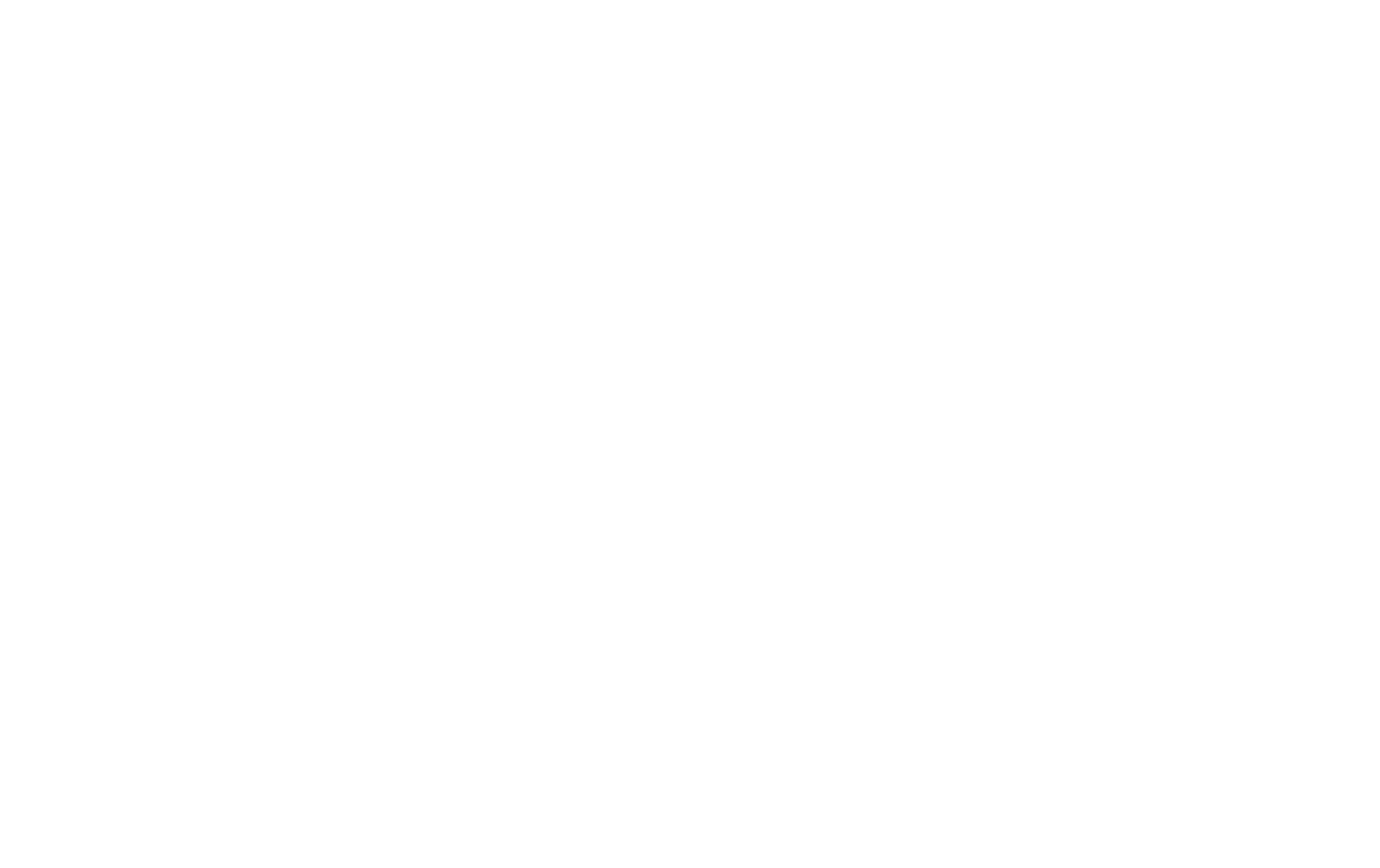### CONSEJO PROVINCIAL DE EDUCACION PAGINA: 28 JUNTA DE CLASIFICACION DE EDUCACION PRIMARIA FECHA DE EMISION:06/12/2021

# LISTADO DEFINITIVO DOCENTES TITULARES ASCENSO POR ESCUELA A¥O 2022.-

### ÚÄÄÄÄÄÄÄÄÄÄÄÄÄÄÄÄÄÄÄÄÄÄÄÄÄÄÄÄÄÄÄÄÄÄÄÄÄÄÄÄÄÄÄÄÄÄÄÄÄÄÄÄÄÄÄÄÄÄÄÄÄÄÄÄÄÄÄÄÄÄÄÄÄÄÄÄÄ¿ <sup>3</sup>Localidad:Rio Gallegos Establecimiento:ESCUELA N 1 <sup>3</sup> ÀÄÄÄÄÄÄÄÄÄÄÄÄÄÄÄÄÄÄÄÄÄÄÄÄÄÄÄÄÄÄÄÄÄÄÄÄÄÄÄÄÄÄÄÄÄÄÄÄÄÄÄÄÄÄÄÄÄÄÄÄÄÄÄÄÄÄÄÄÄÄÄÄÄÄÄÄÄÙ

| Nro Apellido y Nombre   Tit A.P. ----   SERVICIOS DOCENTES   -----   Ant. Cult Resi. M.A. ATP  0.T.<br>Ord                             M.A/E   Vic   Dir  Sup S.T. Voc D.N.   Asis Dict |                            |                                                              |                                                                       |      |                                                              |                                           |                                             |      | PUBL ACTIVIDADES C.C. J.E.<br>LOC PROV NA/IN | OTRO S.D.I AI dp<br>PUNT.<br>GRAL                                                                       | OBSERVAC. PREMIOS |
|-----------------------------------------------------------------------------------------------------------------------------------------------------------------------------------------|----------------------------|--------------------------------------------------------------|-----------------------------------------------------------------------|------|--------------------------------------------------------------|-------------------------------------------|---------------------------------------------|------|----------------------------------------------|---------------------------------------------------------------------------------------------------------|-------------------|
|                                                                                                                                                                                         |                            |                                                              | MAESTROS DE A¥O EN CONDICIONES DE ACCEDER A LA VICEDIRECCION DE EGB 1 |      |                                                              |                                           |                                             |      |                                              |                                                                                                         |                   |
| CUEVAS GABRIELA<br>2 SANTILLAN RUTH MARTA 9<br>3 FLORES CASTRO HILDA<br>4 DIAZ VELAZQUEZ<br>5 GUAQUIN MARCELA<br>6 OJEDA MONICA ROSA<br>/ GOMEZ RAQUEL DEL<br>8 BARRAGAN CARINA         | 9 0.20<br>9 0.60<br>9 0.20 | 3.80<br>5.20<br>5.60<br>4.20<br>4.20<br>l. 40<br>-4.60<br>60 |                                                                       | 2.25 | 3.00<br>3.00<br>3.00<br>3.00<br>3.00<br>3.00<br>3.00<br>3.00 | 10.00<br>10.00<br>10.00<br>10.00<br>10.00 | 10.00 0.20 0.20<br>10.00 0.50<br>10.00 0.20 | 3.50 | 0.15<br>0.10<br>0.05<br>0.15<br>0.15         | 3.00 32.30<br>3.00 30.75<br>3.00 30.70<br>3.00 29.95<br>3.00 29.80<br>3.00 29.40<br>29.20<br>2.00 28.95 |                   |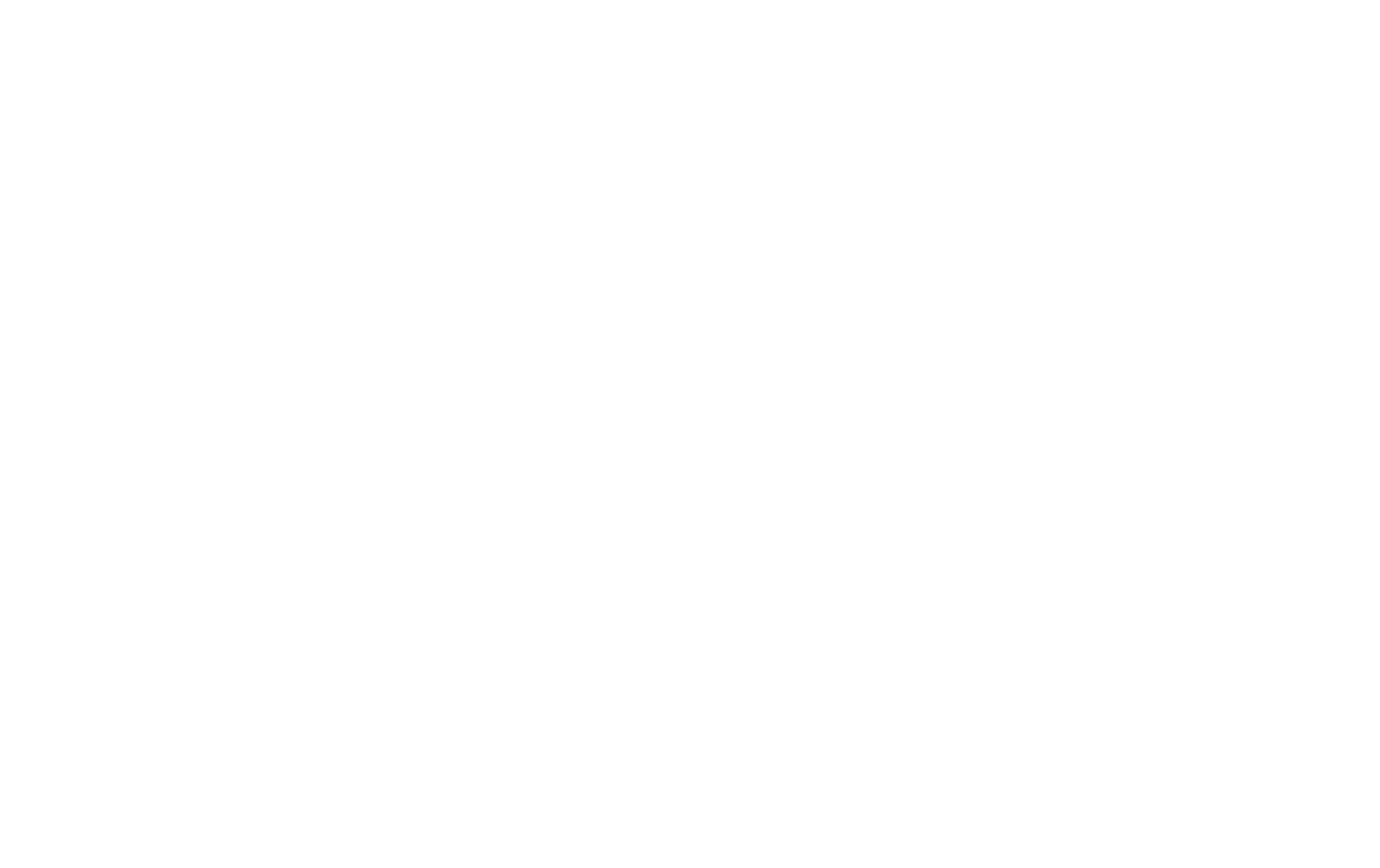### CONSEJO PROVINCIAL DE EDUCACION PAGINA: 29 JUNTA DE CLASIFICACION DE EDUCACION PRIMARIA FECHA DE EMISION:06/12/2021

# LISTADO DEFINITIVO DOCENTES TITULARES ASCENSO POR ESCUELA A¥O 2022.-

### ÚÄÄÄÄÄÄÄÄÄÄÄÄÄÄÄÄÄÄÄÄÄÄÄÄÄÄÄÄÄÄÄÄÄÄÄÄÄÄÄÄÄÄÄÄÄÄÄÄÄÄÄÄÄÄÄÄÄÄÄÄÄÄÄÄÄÄÄÄÄÄÄÄÄÄÄÄÄ¿ <sup>3</sup>Localidad:Rio Gallegos Establecimiento:ESCUELA N 10 <sup>3</sup> ÀÄÄÄÄÄÄÄÄÄÄÄÄÄÄÄÄÄÄÄÄÄÄÄÄÄÄÄÄÄÄÄÄÄÄÄÄÄÄÄÄÄÄÄÄÄÄÄÄÄÄÄÄÄÄÄÄÄÄÄÄÄÄÄÄÄÄÄÄÄÄÄÄÄÄÄÄÄÙ

| MAESTROS DE A¥O EN CONDICIONES DE ACCEDER A LA VICEDIRECCION DE EGB 1 Y 2 3                                                                                                                                                                                                                       |                                           |                                                                                   |  |                                                                                                      |                                                             |                                                                              |                      |                                                   |              |              |      |                                                                                                                                                        |                |  |
|---------------------------------------------------------------------------------------------------------------------------------------------------------------------------------------------------------------------------------------------------------------------------------------------------|-------------------------------------------|-----------------------------------------------------------------------------------|--|------------------------------------------------------------------------------------------------------|-------------------------------------------------------------|------------------------------------------------------------------------------|----------------------|---------------------------------------------------|--------------|--------------|------|--------------------------------------------------------------------------------------------------------------------------------------------------------|----------------|--|
| BAI GORRI MARIA<br>2 NAVARRO EMILIO<br>3 NARANJO MARIANA<br>4 CAMPORRO RODOLFO M<br>5 MANSILLA PATRICIA<br>6 MORALES PAMELA<br>7 CARRIZO SONIA<br>8 MAI DANA MARI ELA<br>9 MU¥OZ PAOLA<br>10 GARRIBIA MARIA LAURA 9<br>11 CRABA MARCELA LORENA 9<br>12 JOSA PERALTA VALERIA 9<br>13 MERINO MONICA | 9 0.20 4.00<br>9 0.20 4.00<br>9 0.20 3.60 | 4.20 0.30<br>4.80<br>3.80<br>3.60<br>2.20<br>3.40<br>4.00<br>2.60<br>3.40<br>4.60 |  | 3.00<br>3.00<br>3.00<br>1.90<br>3.00<br>3.00<br>3.00<br>3.00<br>3.00<br>3.00<br>1.20<br>3.00<br>3.00 | 10.00<br>10.00<br>10.00<br>10.00<br>10.00<br>10.00<br>10.00 | 10.00 0.70<br>10.00 0.80<br>10.00 0.40 0.20<br>10.00 1.30<br>10.00 0.70 0.20 | 0.10<br>0.30<br>0.10 | 10.00 1.20 0.10 3.50<br>$0.10 \quad 2.50$<br>1.00 | 1.00<br>0.15 | 0.15<br>0.05 | 0.20 | 3.00 34.65<br>3.00 31.80<br>3.00 29.80<br>3.00 29.80<br>3.00 29.60<br>3.00 29.40<br>3.00 28.75<br>3.00 28.50<br>3.00 28.40<br>2.00 28.00<br>3.00 26.85 | 26.70<br>26.70 |  |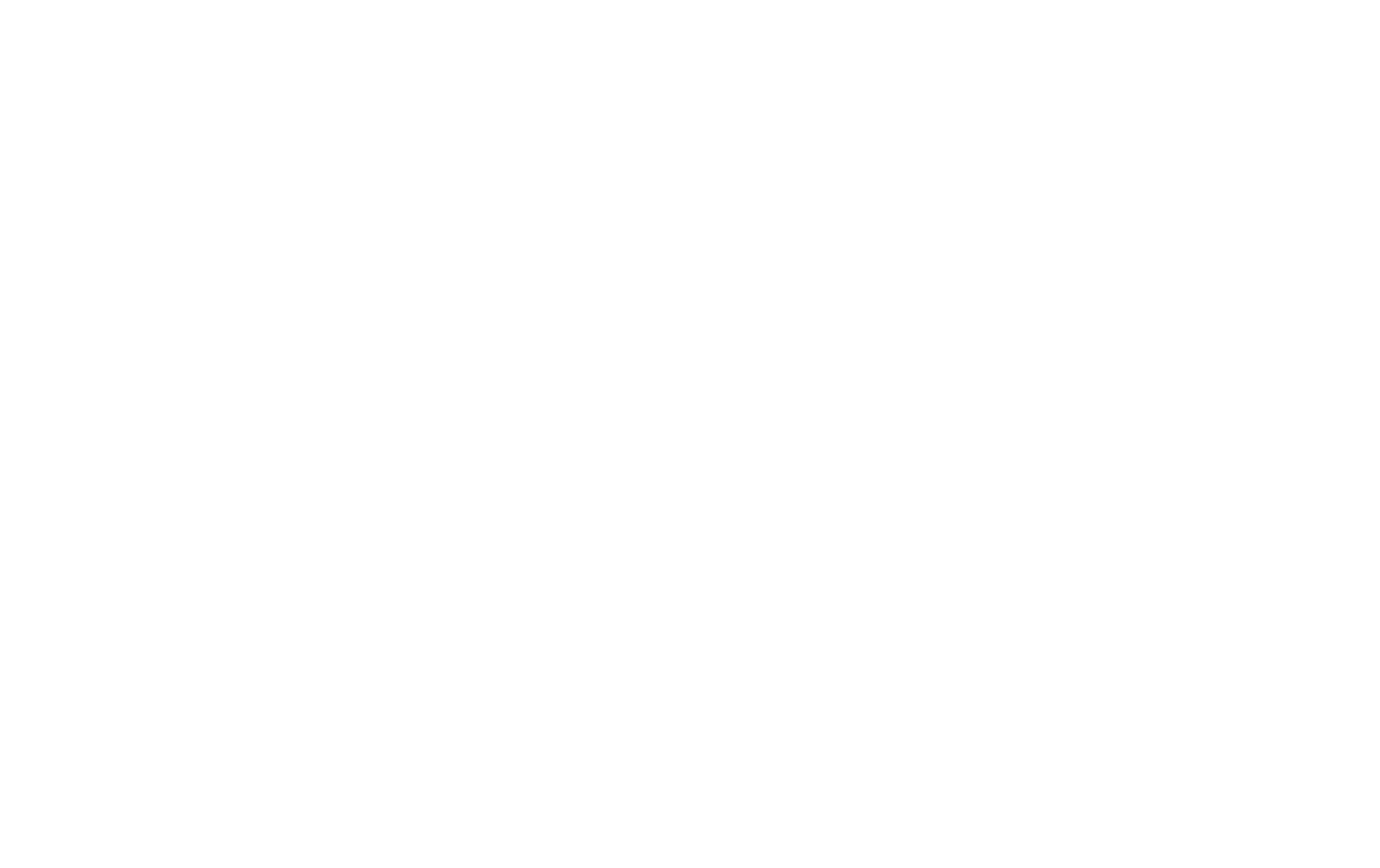### CONSEJO PROVINCIAL DE EDUCACION PAGINA: 30 JUNTA DE CLASIFICACION DE EDUCACION PRIMARIA FECHA DE EMISION:06/12/2021

# LISTADO DEFINITIVO DOCENTES TITULARES ASCENSO POR ESCUELA A¥O 2022.-

### ÚÄÄÄÄÄÄÄÄÄÄÄÄÄÄÄÄÄÄÄÄÄÄÄÄÄÄÄÄÄÄÄÄÄÄÄÄÄÄÄÄÄÄÄÄÄÄÄÄÄÄÄÄÄÄÄÄÄÄÄÄÄÄÄÄÄÄÄÄÄÄÄÄÄÄÄÄÄ¿ <sup>3</sup>Localidad:Rio Gallegos Establecimiento:ESCUELA N 11 <sup>3</sup> ÀÄÄÄÄÄÄÄÄÄÄÄÄÄÄÄÄÄÄÄÄÄÄÄÄÄÄÄÄÄÄÄÄÄÄÄÄÄÄÄÄÄÄÄÄÄÄÄÄÄÄÄÄÄÄÄÄÄÄÄÄÄÄÄÄÄÄÄÄÄÄÄÄÄÄÄÄÄÙ

|                                                                                                                                  |        |                                                                             |                                              |                                                                                      |                      |                                         | OTRO S.D.I AIdp<br>PUNT.<br>GRAL.                                                | OBSERVAC. PREMI OS |
|----------------------------------------------------------------------------------------------------------------------------------|--------|-----------------------------------------------------------------------------|----------------------------------------------|--------------------------------------------------------------------------------------|----------------------|-----------------------------------------|----------------------------------------------------------------------------------|--------------------|
|                                                                                                                                  |        | MAESTROS DE A¥O EN CONDICIONES DE ACCEDER A LA VICEDIRECCION DE EGB 1 Y 2 3 |                                              |                                                                                      |                      |                                         |                                                                                  |                    |
| PAOLETTI ANDREA<br>2 BARRIA ALBA FLOR<br>3 TAVERNA FAVI ANA<br>4 NAVARRO SARA AZUCENA<br>5 HERRERA JULIO<br>6 LAMAS PAULA ANDREA | 9 0.20 | 2.00<br>9 0.40 4.60 0.30<br>5.40<br>5.00<br>4.40<br>4.40                    | 3.00<br>3.00<br>3.00<br>3.00<br>3.00<br>3.00 | 10.00<br>10.00 0.20 0.10<br>0.10<br>10.00<br>0.30<br>10.00<br>0.10<br>10.00<br>10.00 | 7.00<br>1.00         | $0.20 \, 0.20$<br>$0.25$ $0.10$<br>0.15 | 3.00 34.00<br>3.00 32.00<br>3.00 30.85<br>3.00 30.45<br>3.00 29.70<br>3.00 29.40 |                    |
| / ARIAS CARLOS ARIEL<br>8 ACEVEDO OJEDA<br>9 GOMEZ HUGO ALFREDO<br>10 CUESTAS TERESA<br>11 FEININGER NORMA                       |        | 2.80<br>2.00<br>4.20<br>2.60<br>2.80                                        | 2.70<br>3.00<br>3.00<br>0.55<br>3. 00        | 10.00<br>10.00 0.20 0.10<br>10.00 0.10<br>9.10<br>4.20                               | 1.00<br>5.00<br>3.00 | $0.15$ $0.10$<br>0.10                   | 3.00 28.75<br>3.00 27.40<br>26.30<br>26.25<br>3.00 25.00                         |                    |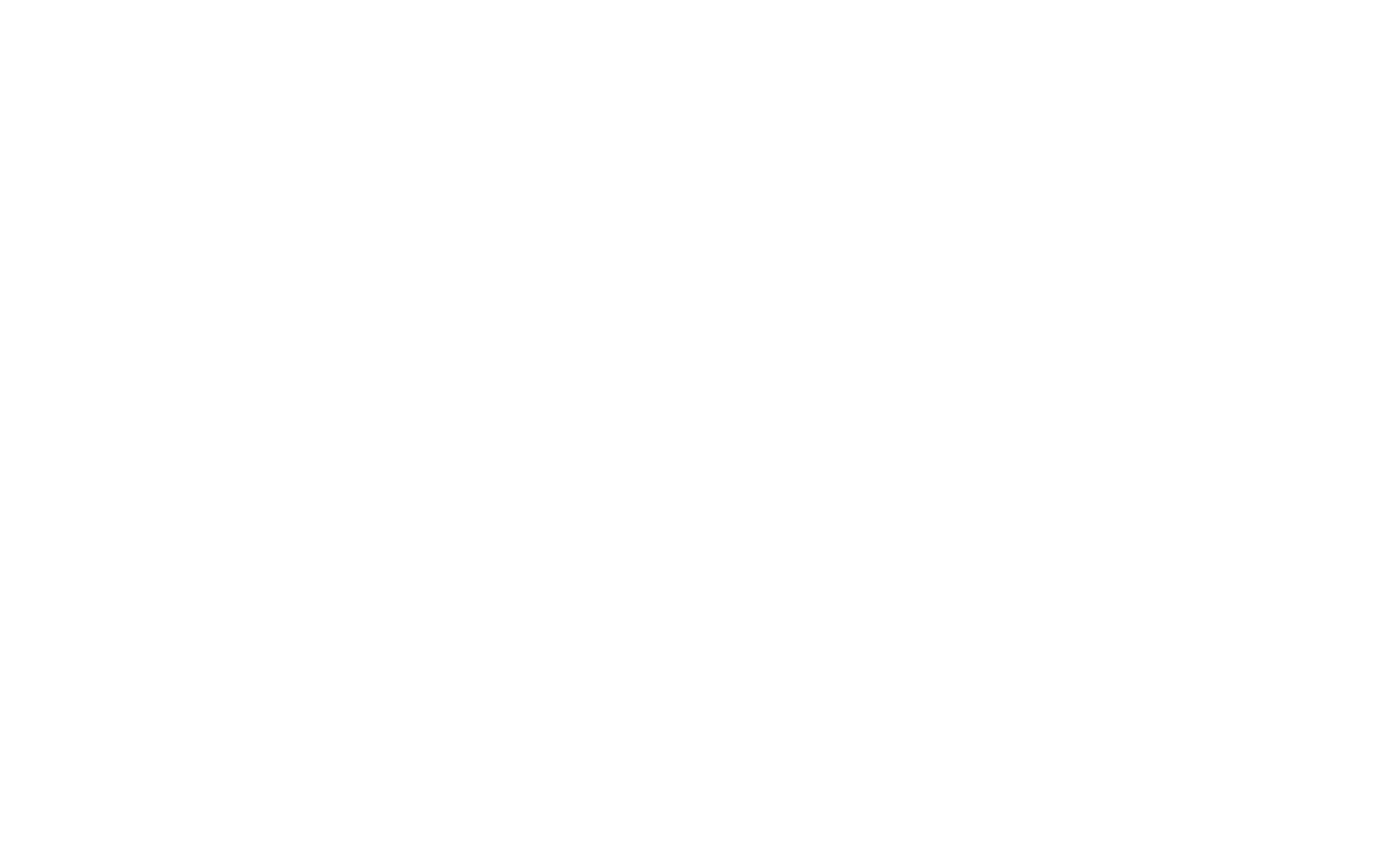### CONSEJO PROVINCIAL DE EDUCACION PAGINA: 31 JUNTA DE CLASIFICACION DE EDUCACION PRIMARIA FECHA DE EMISION:06/12/2021

# LISTADO DEFINITIVO DOCENTES TITULARES ASCENSO POR ESCUELA A¥O 2022.-

### ÚÄÄÄÄÄÄÄÄÄÄÄÄÄÄÄÄÄÄÄÄÄÄÄÄÄÄÄÄÄÄÄÄÄÄÄÄÄÄÄÄÄÄÄÄÄÄÄÄÄÄÄÄÄÄÄÄÄÄÄÄÄÄÄÄÄÄÄÄÄÄÄÄÄÄÄÄÄ¿ <sup>3</sup>Localidad:Rio Gallegos Establecimiento:ESCUELA N 15 <sup>3</sup> ÀÄÄÄÄÄÄÄÄÄÄÄÄÄÄÄÄÄÄÄÄÄÄÄÄÄÄÄÄÄÄÄÄÄÄÄÄÄÄÄÄÄÄÄÄÄÄÄÄÄÄÄÄÄÄÄÄÄÄÄÄÄÄÄÄÄÄÄÄÄÄÄÄÄÄÄÄÄÙ

|                                                                                                                                                                                                                                                  |   |                  |                                                                                      |  |  |  |                                                                      |                                                                                         |                               |                                  |                                   |                |              | <b>Example 20 LOC PROV NA/IN</b> |  |      |  |                                                                                                                                         | OBSERVAC. PREMI OS |  |
|--------------------------------------------------------------------------------------------------------------------------------------------------------------------------------------------------------------------------------------------------|---|------------------|--------------------------------------------------------------------------------------|--|--|--|----------------------------------------------------------------------|-----------------------------------------------------------------------------------------|-------------------------------|----------------------------------|-----------------------------------|----------------|--------------|----------------------------------|--|------|--|-----------------------------------------------------------------------------------------------------------------------------------------|--------------------|--|
| MAESTROS DE A¥O EN CONDICIONES DE ACCEDER A LA VICEDIRECCION DE EGB 1 Y 2 3                                                                                                                                                                      |   |                  |                                                                                      |  |  |  |                                                                      |                                                                                         |                               |                                  |                                   |                |              |                                  |  |      |  |                                                                                                                                         |                    |  |
| BARRIA SILVIA<br>2 ZELAYA SANDRA<br>3 MUNOZ CUITINO<br>4 RIPOLL CLAUDIA<br>5 VEGA MARIA SOLEDAD<br>6 GONZALEZ ISABEL DEL<br>7 GALLEGO GISELA PAULA 9<br>8 ROSINGANA NORMA<br>9 TOLEDO MABEL ALICIA<br>10 RIVEROS CELIA<br>11 CARRI LLANCA ANDREA | 9 | 9 0.40<br>9 0.40 | 3.20<br>5.60<br>2.60<br>2.20<br>3.00<br>5.00<br>3.00<br>3.00<br>4.40<br>2.60<br>3.20 |  |  |  | 3.00<br>3.00<br>3.00<br>1.90<br>3.00<br>3.00<br>2.05<br>1.15<br>3.00 | 10.00<br>10.00<br>10.00<br>10.00<br>3.00 0.10 10.00<br>10.00<br>10.00<br>10.00<br>10.00 | 10.00 0.40 0.10<br>10.00 0.20 | $0.10 \quad 6.50$<br>$0.20$ 2.00 | 2.50<br>4.75<br>$0.10 \quad 1.50$ | $5.50 \, 0.15$ | 0.10<br>0.05 |                                  |  | 0.40 |  | 3.00 34.80<br>3.00 34.00<br>3.00 32.35<br>3.00 31.75<br>3.00 30.20<br>27.30<br>27.10<br>3.00 27.05<br>3.00 26.80<br>3.00 25.80<br>25.20 |                    |  |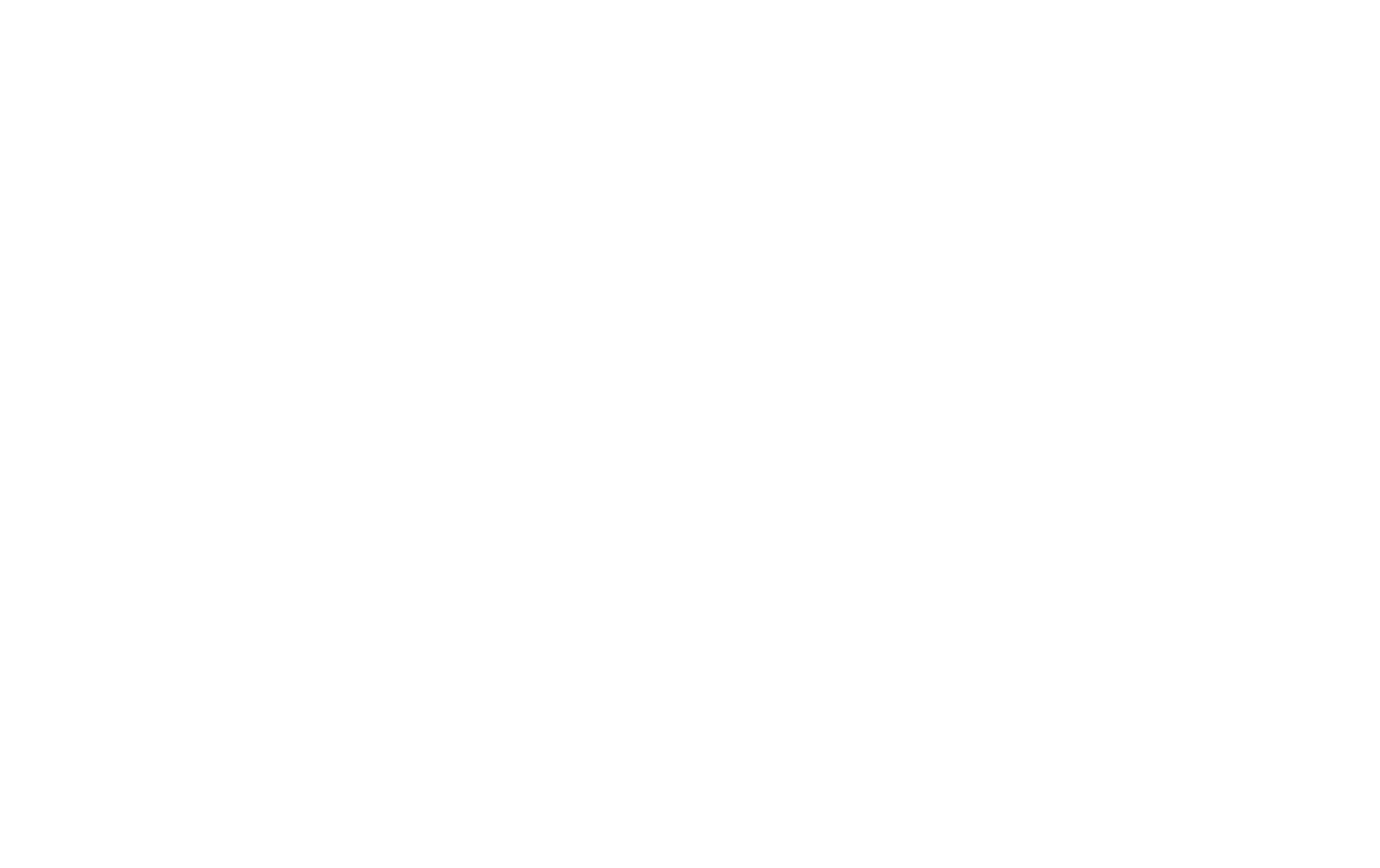### CONSEJO PROVINCIAL DE EDUCACION PAGINA: 32 JUNTA DE CLASIFICACION DE EDUCACION PRIMARIA FECHA DE EMISION:06/12/2021

# LISTADO DEFINITIVO DOCENTES TITULARES ASCENSO POR ESCUELA A¥O 2022.-

### ÚÄÄÄÄÄÄÄÄÄÄÄÄÄÄÄÄÄÄÄÄÄÄÄÄÄÄÄÄÄÄÄÄÄÄÄÄÄÄÄÄÄÄÄÄÄÄÄÄÄÄÄÄÄÄÄÄÄÄÄÄÄÄÄÄÄÄÄÄÄÄÄÄÄÄÄÄÄ¿ <sup>3</sup>Localidad:Rio Gallegos Establecimiento:ESCUELA N 19 <sup>3</sup> ÀÄÄÄÄÄÄÄÄÄÄÄÄÄÄÄÄÄÄÄÄÄÄÄÄÄÄÄÄÄÄÄÄÄÄÄÄÄÄÄÄÄÄÄÄÄÄÄÄÄÄÄÄÄÄÄÄÄÄÄÄÄÄÄÄÄÄÄÄÄÄÄÄÄÄÄÄÄÙ

| Nro Apellido y Nombre Tit A.P. ---- SERVICIOS DOCENTES ----- Ant. Cult Resi. M.A. ATP O.T. PUBL ACTIVIDADES C.C. J.E. OTRO S.D.I Aldp PUNT.<br>Ord                         M.A/E Vic Dir Sup S.T. Voc D.N. Asis Dict |     |                                           |                                |                                                                             |                                              |                                           |                 |                              |               |                                                                                   |  |  |  |                                                                                           | OBSERVAC. PREMI OS |  |
|----------------------------------------------------------------------------------------------------------------------------------------------------------------------------------------------------------------------|-----|-------------------------------------------|--------------------------------|-----------------------------------------------------------------------------|----------------------------------------------|-------------------------------------------|-----------------|------------------------------|---------------|-----------------------------------------------------------------------------------|--|--|--|-------------------------------------------------------------------------------------------|--------------------|--|
|                                                                                                                                                                                                                      |     |                                           |                                | MAESTROS DE A¥O EN CONDICIONES DE ACCEDER A LA VICEDIRECCION DE EGB 1 Y 2 3 |                                              |                                           |                 |                              |               |                                                                                   |  |  |  |                                                                                           |                    |  |
| VERA ADELA MARGARITA 9 0.80 4.40<br>2 MANAY MARCO ANTONIO<br>3 SOSA ALEJANDRA DEL<br>4 ROJAS CRISTINA<br>5 CARDENAS NEGRON<br>6 SANCHEZ VI VI ANA<br>RUIZ MABEL DEL'                                                 | - 9 | 5.40 0.30<br>5.20<br>5.20<br>3.00<br>4.60 | $1.60\,5.25$<br>5.00 0.30 0.80 |                                                                             | 3.00<br>3.00<br>3.00<br>3.00<br>3.00<br>3.00 | 10.00<br>10.00<br>10.00<br>10.00<br>10.00 | 10.00 1.40      | 0.30<br>0.40<br>0.30<br>0.10 | $0.10$ $2.00$ | 3.00 0.10 10.00 0.30 0.10 3.00 0.75 0.10 0.30 0.15<br>2.50 0.05 0.10 0.15<br>0.05 |  |  |  | 38.85<br>3.00 35.30<br>3.00 31.00<br>3.00 30.60<br>3.00 30.55<br>3.00 30.10<br>3.00 29.70 |                    |  |
| 8 GOMEZ ANA LIA<br>9 DUARTE MARIA<br>10 MASSARONI ROSANA                                                                                                                                                             |     | 4.20<br>4.00<br>4.60                      |                                |                                                                             | 3.00<br>3.00<br>3.00                         | 10.00<br>10.00                            | 10,00 0,30 0,20 | 0.10<br>0.10                 |               | 0.05<br>0.05                                                                      |  |  |  | 3.00 29.35<br>3.00 29.10<br>27.15                                                         |                    |  |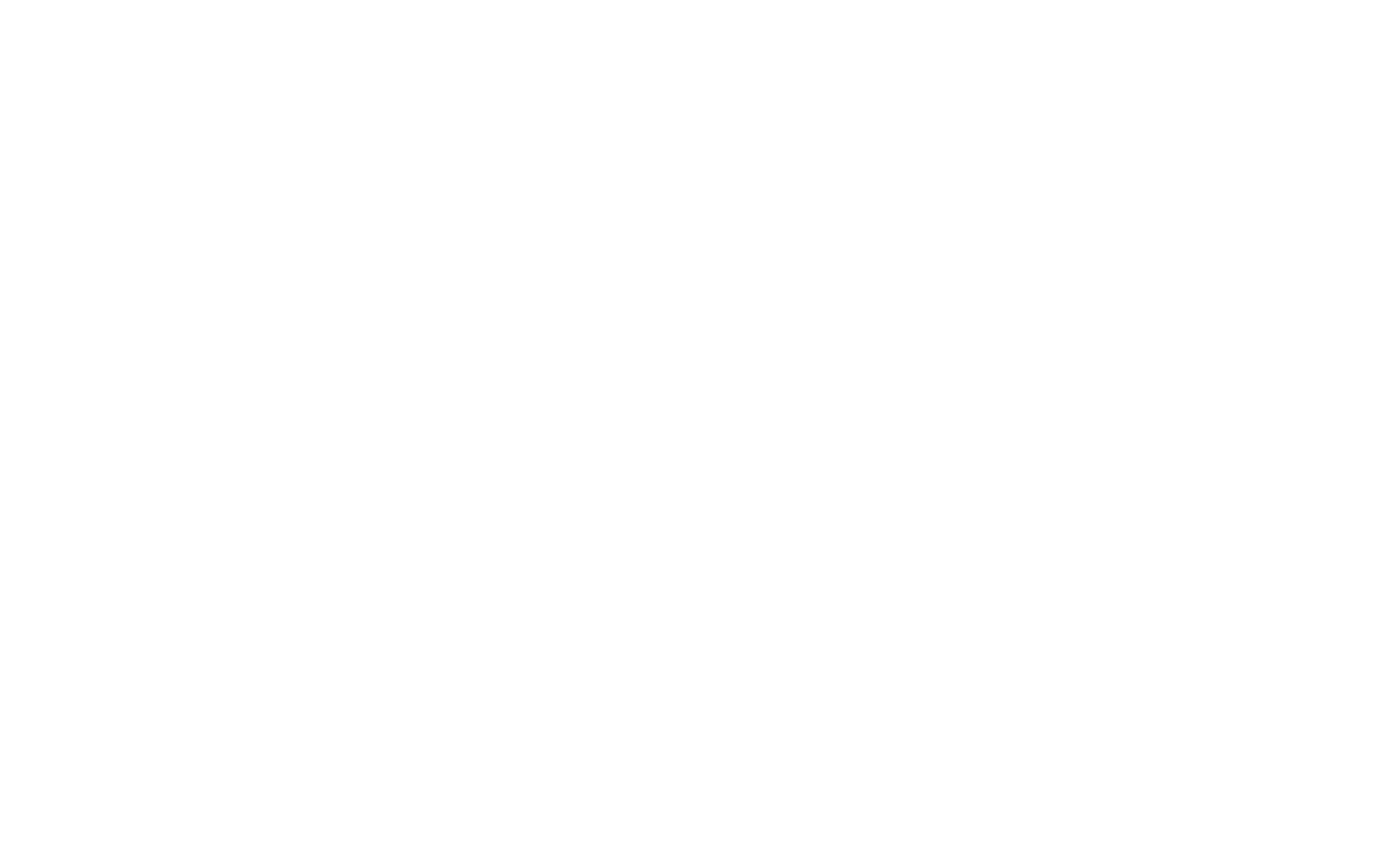### CONSEJO PROVINCIAL DE EDUCACION PAGINA: 33 JUNTA DE CLASIFICACION DE EDUCACION PRIMARIA FECHA DE EMISION:06/12/2021

# LISTADO DEFINITIVO DOCENTES TITULARES ASCENSO POR ESCUELA A¥O 2022.-

### ÚÄÄÄÄÄÄÄÄÄÄÄÄÄÄÄÄÄÄÄÄÄÄÄÄÄÄÄÄÄÄÄÄÄÄÄÄÄÄÄÄÄÄÄÄÄÄÄÄÄÄÄÄÄÄÄÄÄÄÄÄÄÄÄÄÄÄÄÄÄÄÄÄÄÄÄÄÄ¿ ³Localidad:Rio Gallegos Establecimiento:ESCUELA N 33 ³ ÀÄÄÄÄÄÄÄÄÄÄÄÄÄÄÄÄÄÄÄÄÄÄÄÄÄÄÄÄÄÄÄÄÄÄÄÄÄÄÄÄÄÄÄÄÄÄÄÄÄÄÄÄÄÄÄÄÄÄÄÄÄÄÄÄÄÄÄÄÄÄÄÄÄÄÄÄÄÙ

|                                                                                                                                                                                          |                                                                   |                                                                             |                                                               |                                                             |            |                              |                                       | Nro Apellido y Nombre Tit A.P. ---- SERVICIOS DOCENTES   ----- Ant. Cult Resi. M.A. ATP O.T. PUBL ACTIVIDADES C.C. J.E. OTRO S.D.I Aldp<br>Ord                            M.A/E Vic Dir Sup S.T. Voc D.N. Asis Dict |                                                                                                              | PUNT.<br>GRAL. | OBSERVAC. PREMI OS |  |
|------------------------------------------------------------------------------------------------------------------------------------------------------------------------------------------|-------------------------------------------------------------------|-----------------------------------------------------------------------------|---------------------------------------------------------------|-------------------------------------------------------------|------------|------------------------------|---------------------------------------|---------------------------------------------------------------------------------------------------------------------------------------------------------------------------------------------------------------------|--------------------------------------------------------------------------------------------------------------|----------------|--------------------|--|
|                                                                                                                                                                                          |                                                                   | MAESTROS DE A¥O EN CONDICIONES DE ACCEDER A LA VICEDIRECCION DE EGB 1 Y 2 3 |                                                               |                                                             |            |                              |                                       |                                                                                                                                                                                                                     |                                                                                                              |                |                    |  |
| I TERRON GONZALEZ<br>2 MENDOZA EMILIA<br>3 CEPEDA MANUEL SANTOS 9<br>4 GRANEROS JULIA ESTER 9<br>5 JUAREZ SANDRA<br>6 CHALLI ER GUSTAVO<br>7 ZELAYA ELIZABETH DEL<br>8 SANTANA MARGARITA | 3.80<br>5.00 0.30<br>4.40<br>4.40<br>5.00<br>4.80<br>4.40<br>2.80 |                                                                             | 3.00<br>3.00<br>3.00<br>3.00<br>3.00<br>3.00<br>3.00<br>2. 95 | 10.00<br>10.00<br>10.00<br>10.00<br>10.00<br>10.00<br>10.00 | 10.00 1.20 | 0.30<br>0.30<br>0.40<br>0.10 | 3.00<br>1.00<br>1.50<br>1.50<br>1. 25 | 0.05<br>0.10<br>$0.10\,0.10$<br>0.10<br>0.30<br>0.10                                                                                                                                                                | 3.00 33.05<br>3.00 31.70<br>3.00 31.40<br>3.00 31.00<br>3.00 30.40<br>3.00 30.10<br>3.00 29.60<br>3.00 29.00 |                |                    |  |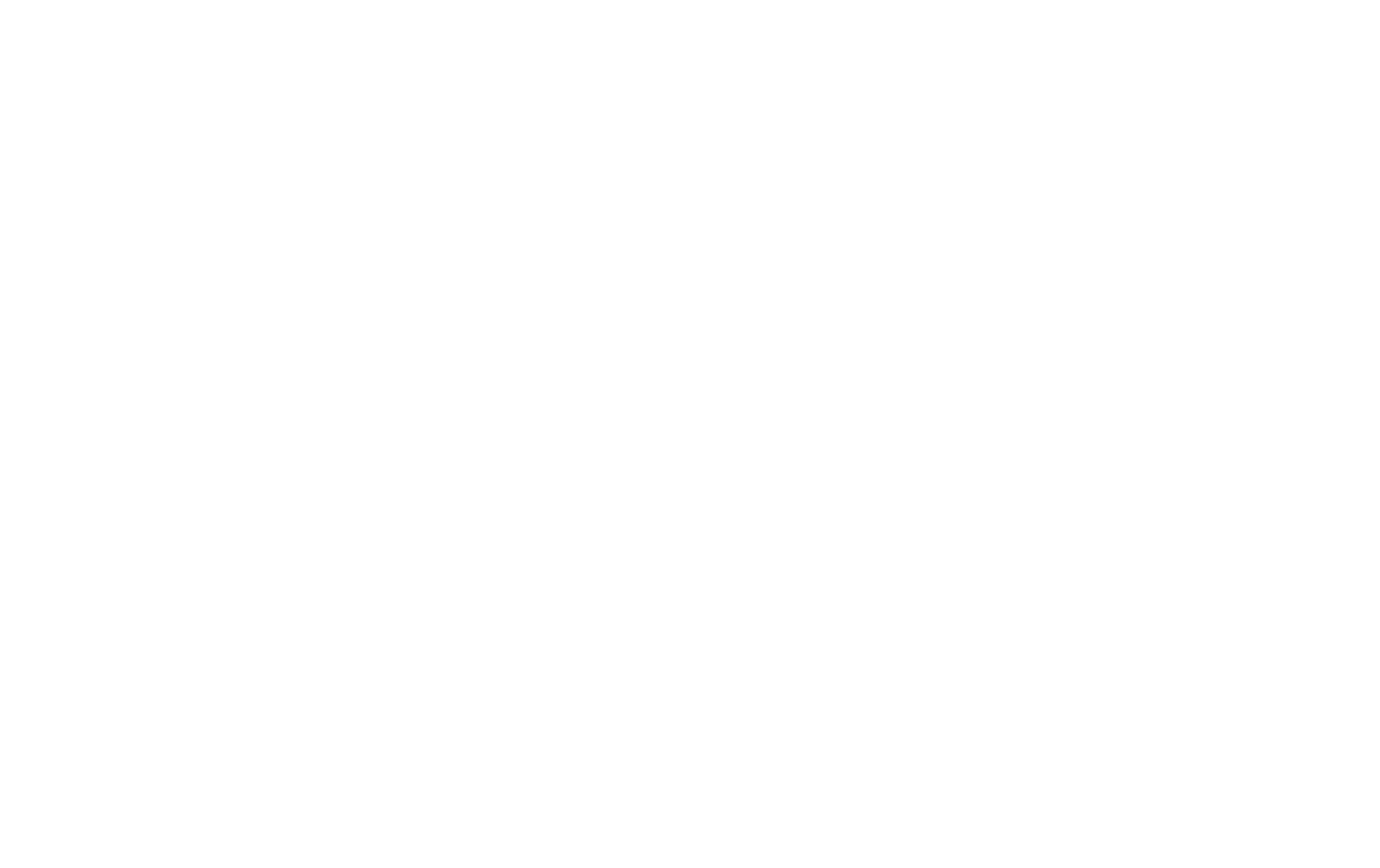### CONSEJO PROVINCIAL DE EDUCACION PAGINA: 34 JUNTA DE CLASIFICACION DE EDUCACION PRIMARIA FECHA DE EMISION:06/12/2021

## LISTADO DEFINITIVO DOCENTES TITULARES ASCENSO POR ESCUELA A¥O 2022.-

### ÚÄÄÄÄÄÄÄÄÄÄÄÄÄÄÄÄÄÄÄÄÄÄÄÄÄÄÄÄÄÄÄÄÄÄÄÄÄÄÄÄÄÄÄÄÄÄÄÄÄÄÄÄÄÄÄÄÄÄÄÄÄÄÄÄÄÄÄÄÄÄÄÄÄÄÄÄÄ¿ <sup>3</sup>Localidad:Rio Gallegos Establecimiento:ESCUELA N 38 <sup>3</sup> ÀÄÄÄÄÄÄÄÄÄÄÄÄÄÄÄÄÄÄÄÄÄÄÄÄÄÄÄÄÄÄÄÄÄÄÄÄÄÄÄÄÄÄÄÄÄÄÄÄÄÄÄÄÄÄÄÄÄÄÄÄÄÄÄÄÄÄÄÄÄÄÄÄÄÄÄÄÄÙ

| Nro Apel<br>Nombre<br>L QO- | $A \cdot P$ ---- | SERVICIOS DOCENTES<br>$\begin{array}{cccccccccc} \multicolumn{2}{c}{} & \multicolumn{2}{c}{} & \multicolumn{2}{c}{} & \multicolumn{2}{c}{} & \multicolumn{2}{c}{} & \multicolumn{2}{c}{} & \multicolumn{2}{c}{} & \multicolumn{2}{c}{} & \multicolumn{2}{c}{} & \multicolumn{2}{c}{} & \multicolumn{2}{c}{} & \multicolumn{2}{c}{} & \multicolumn{2}{c}{} & \multicolumn{2}{c}{} & \multicolumn{2}{c}{} & \multicolumn{2}{c}{} & \multicolumn{2}{c}{} & \multicolumn{2}{c}{} & \multicolumn{2}{c}{} & \mult$ | Cult Resi. M.A.<br>ATP<br>– Ant | PUBL<br>. ACTIVIDADES ( | <b>PUNT</b><br><b>PREMIOS</b><br>OBSERVAC.<br>OTRO S.D.<br>AI dp |
|-----------------------------|------------------|--------------------------------------------------------------------------------------------------------------------------------------------------------------------------------------------------------------------------------------------------------------------------------------------------------------------------------------------------------------------------------------------------------------------------------------------------------------------------------------------------------------|---------------------------------|-------------------------|------------------------------------------------------------------|
|                             | . A/E            | Vic Dir Sup S.T.<br>$Voc$ D.N.                                                                                                                                                                                                                                                                                                                                                                                                                                                                               | s Dict<br>- Asi                 | PROV NA/IN              |                                                                  |
|                             |                  |                                                                                                                                                                                                                                                                                                                                                                                                                                                                                                              |                                 |                         |                                                                  |

 ÚÄÄÄÄÄÄÄÄÄÄÄÄÄÄÄÄÄÄÄÄÄÄÄÄÄÄÄÄÄÄÄÄÄÄÄÄÄÄÄÄÄÄÄÄÄÄÄÄÄÄÄÄÄÄÄÄÄÄÄÄÄÄÄÄÄÄÄÄÄÄÄÄÄÄÄÄÄÄÄÄÄÄÄÄÄ¿ 3 MAESTROS DE A¥O EN CONDICIONES DE ACCEDER A LA VICEDIRECCION DE EGB 1 Y 2 <sup>3</sup> ÀÄÄÄÄÄÄÄÄÄÄÄÄÄÄÄÄÄÄÄÄÄÄÄÄÄÄÄÄÄÄÄÄÄÄÄÄÄÄÄÄÄÄÄÄÄÄÄÄÄÄÄÄÄÄÄÄÄÄÄÄÄÄÄÄÄÄÄÄÄÄÄÄÄÄÄÄÄÄÄÄÄÄÄÄÄÙ

| GIMENEZ MARCELA             | .20 | 3.00      | 10.00 | 1.50<br>0.20 | 30.90<br>3.00 |
|-----------------------------|-----|-----------|-------|--------------|---------------|
| ` DOOLAN ANA MARIA          | 00  | ം ദവ<br>. | 10.00 | 3.00<br>0.10 | 28.40         |
| ANDREA<br>FLORES<br>KARI NA | .00 | 3.00      | 10.00 | 0.10         | 27.10         |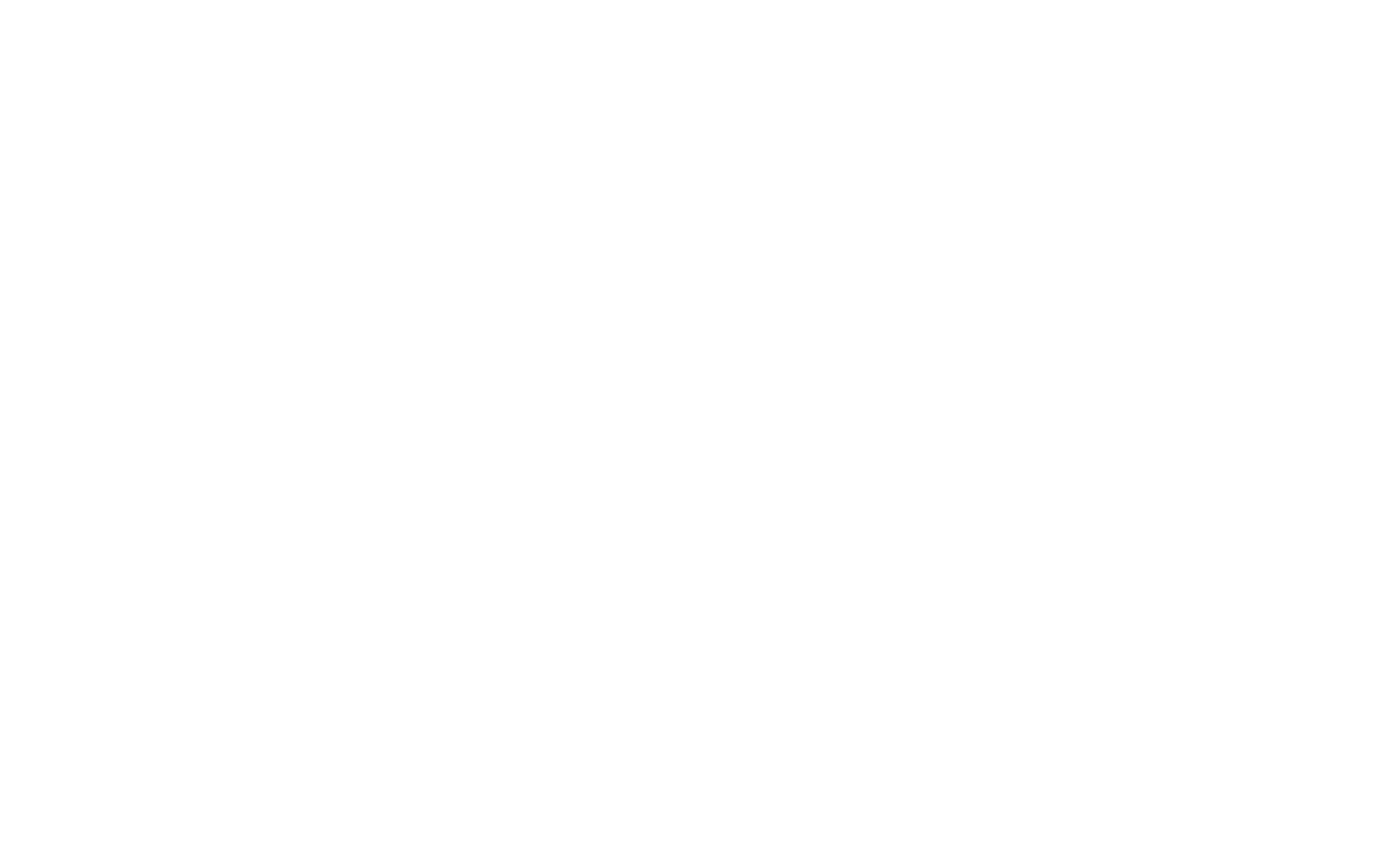### CONSEJO PROVINCIAL DE EDUCACION PAGINA: 35 JUNTA DE CLASIFICACION DE EDUCACION PRIMARIA FECHA DE EMISION:06/12/2021

# LISTADO DEFINITIVO DOCENTES TITULARES ASCENSO POR ESCUELA A¥O 2022.-

### ÚÄÄÄÄÄÄÄÄÄÄÄÄÄÄÄÄÄÄÄÄÄÄÄÄÄÄÄÄÄÄÄÄÄÄÄÄÄÄÄÄÄÄÄÄÄÄÄÄÄÄÄÄÄÄÄÄÄÄÄÄÄÄÄÄÄÄÄÄÄÄÄÄÄÄÄÄÄ¿ <sup>3</sup>Localidad:Rio Gallegos Establecimiento:ESCUELA N 39 <sup>3</sup> ÀÄÄÄÄÄÄÄÄÄÄÄÄÄÄÄÄÄÄÄÄÄÄÄÄÄÄÄÄÄÄÄÄÄÄÄÄÄÄÄÄÄÄÄÄÄÄÄÄÄÄÄÄÄÄÄÄÄÄÄÄÄÄÄÄÄÄÄÄÄÄÄÄÄÄÄÄÄÙ

|                                                                                                                                                                                                                                                                                                                                                              |                                                                                           |                                                                                                           |  |                                                                                                                      |                                                                                                                                                    |                                              |                                                      |                                                                             | OTRO S.D.I AIdp PUNT.<br>GRAL.                                                                                                                                         | OBSERVAC. PREMIOS |  |
|--------------------------------------------------------------------------------------------------------------------------------------------------------------------------------------------------------------------------------------------------------------------------------------------------------------------------------------------------------------|-------------------------------------------------------------------------------------------|-----------------------------------------------------------------------------------------------------------|--|----------------------------------------------------------------------------------------------------------------------|----------------------------------------------------------------------------------------------------------------------------------------------------|----------------------------------------------|------------------------------------------------------|-----------------------------------------------------------------------------|------------------------------------------------------------------------------------------------------------------------------------------------------------------------|-------------------|--|
| MAESTROS DE A¥O EN CONDICIONES DE ACCEDER A LA VICEDIRECCION DE EGB 1 Y 2 3                                                                                                                                                                                                                                                                                  |                                                                                           |                                                                                                           |  |                                                                                                                      |                                                                                                                                                    |                                              |                                                      |                                                                             |                                                                                                                                                                        |                   |  |
| LOMBARDI GRISELDA<br>2 MARTINEZ JAVIER<br>3 VARGAS ANA JANET<br>4 LARA GLORIA VIVIANA<br>5 CARO MARCELA ANALIA<br>6 TRAYO GUI LLERMO<br><b>J DIARTES RAMON</b><br>8 LEGAL SANDRA MARCELA<br>9 OVI EDO BEATRIZ<br>10 FLORES HEBE ROSSANA<br>11 BARRIA NELIDA<br>12 RODRI GUEZ SANDRA<br>13 BOHME OLGA BEATRIZ<br>14 ZELASCHI LILIANA<br>15 LEAL MARIA CECILIA | 9 0.20 4.60<br>9 1.40 5.00<br>9 1.00<br>9 0.80<br>1.00<br>9 0.20<br>9 0.20<br>$9 \t 0.20$ | 3.40<br>4.80<br>4.20<br>4.60<br>5.20<br>4.40<br>3.20<br>3.00<br>0.80 5.00<br>5.00<br>5.20<br>4.80<br>2.40 |  | 3.00<br>3.00<br>2.90<br>3.00<br>3.00<br>2.50<br>3.00<br>3.00<br>3.00<br>2.85<br>3.00<br>3.00<br>1.80<br>3.00<br>3.00 | 10.00 1.20 0.10<br>10.00<br>10.00<br>10.00<br>10.00<br>10.00<br>10.00 1.10 0.10<br>10.00<br>10.00<br>10.00<br>10.00<br>10.00<br>5.60<br>10.00 0.20 | 0.20<br>0.20<br>0.10<br>0.10<br>0.10<br>0.10 | 10.00 0.60 0.20 3.25<br>1.25<br>0.50<br>3.00<br>3.00 | $0.15$ $0.20$<br>0.30 0.70 0.30<br>0.10<br>$0.10$<br>$0.35$<br>0.10<br>0.05 | 3.00 33.85<br>3.00 33.05<br>3.00 32.05<br>3.00 30.90<br>3.00 29.30<br>3.00 29.30<br>28.65<br>28.40<br>28.20<br>27.85<br>27.80<br>27.00<br>26.35<br>3.00 25.60<br>24.60 |                   |  |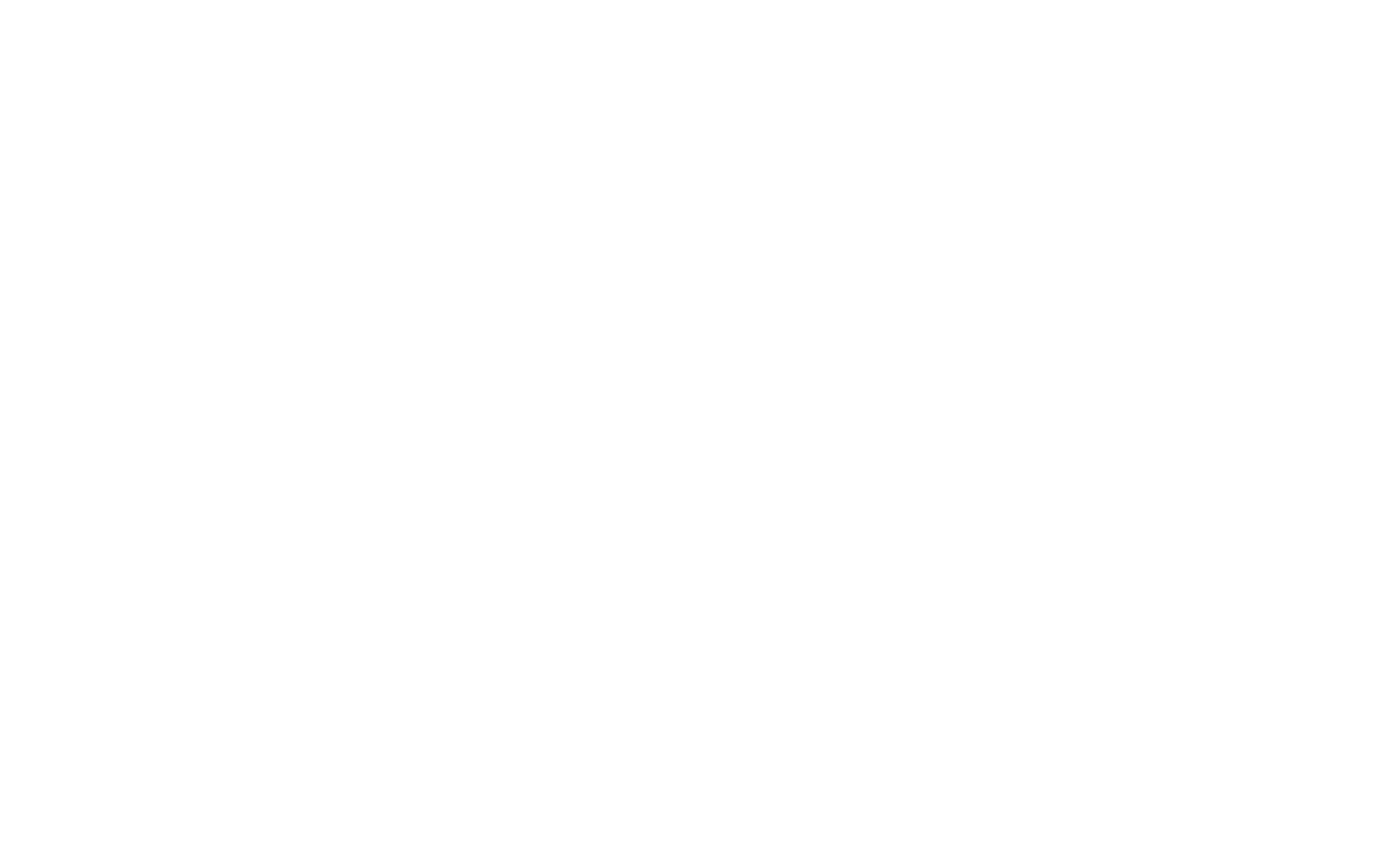CONSEJO PROVINCIAL DE EDUCACION PAGINA: 36 JUNTA DE CLASIFICACION DE EDUCACION PRIMARIA FECHA DE EMISION:06/12/2021

LISTADO DEFINITIVO DOCENTES TITULARES ASCENSO POR ESCUELA A¥O 2022.-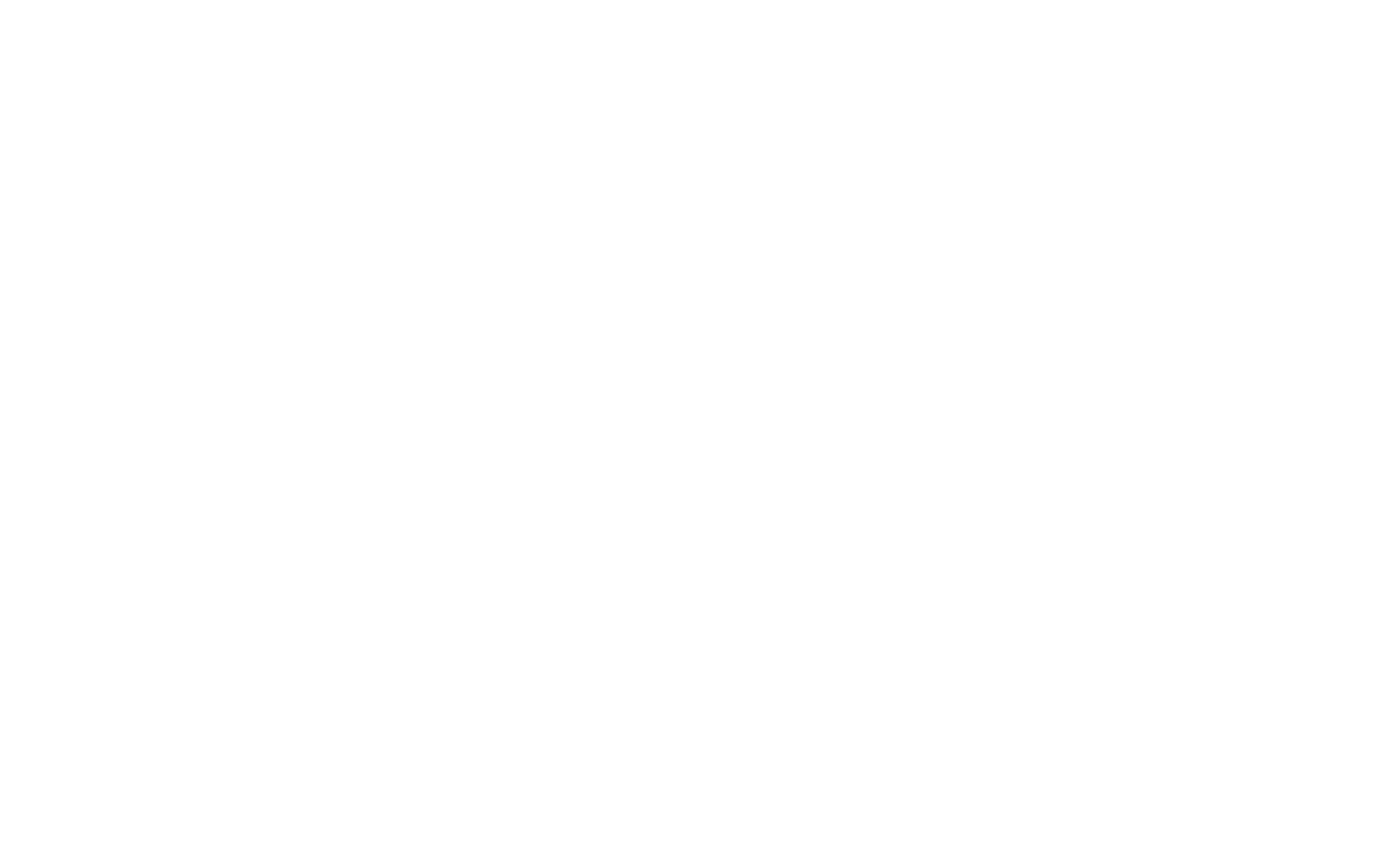### CONSEJO PROVINCIAL DE EDUCACION PAGINA: 37 JUNTA DE CLASIFICACION DE EDUCACION PRIMARIA FECHA DE EMISION:06/12/2021

## LISTADO DEFINITIVO DOCENTES TITULARES ASCENSO POR ESCUELA A¥O 2022.-

### ÚÄÄÄÄÄÄÄÄÄÄÄÄÄÄÄÄÄÄÄÄÄÄÄÄÄÄÄÄÄÄÄÄÄÄÄÄÄÄÄÄÄÄÄÄÄÄÄÄÄÄÄÄÄÄÄÄÄÄÄÄÄÄÄÄÄÄÄÄÄÄÄÄÄÄÄÄÄ¿ <sup>3</sup>Localidad:Rio Gallegos Establecimiento:ESCUELA N 41 <sup>3</sup> ÀÄÄÄÄÄÄÄÄÄÄÄÄÄÄÄÄÄÄÄÄÄÄÄÄÄÄÄÄÄÄÄÄÄÄÄÄÄÄÄÄÄÄÄÄÄÄÄÄÄÄÄÄÄÄÄÄÄÄÄÄÄÄÄÄÄÄÄÄÄÄÄÄÄÄÄÄÄÙ

 ----------------------------------------------------------------------------------------------------------------------------------------------------------------------------- Nro Apellido y Nombre Tit A.P. ---- SERVICIOS DOCENTES ----- Ant. Cult Resi. M.A. ATP O.T. PUBL ACTIVIDADES C.C. J.E. OTRO S.D.I Aldp PUNT. OBSERVAC. PREMIOS Ord M.A/E Vic Dir Sup S.T. Voc D.N. Asis Dict LOC PROV NA/IN GRAL. -----------------------------------------------------------------------------------------------------------------------------------------------------------------------------

| ORTEGA EVANGELINA<br>2 MORALES STELLA MARIS |        | 0.0000.30<br>5.20 | 3.00<br>3.00 | 10.00<br>10.00 |                   | $0.10 \quad 7.25$<br>$0.20 \quad 5.50$ | 0.25 | 3.00 36.90<br>3.00 35.90 |
|---------------------------------------------|--------|-------------------|--------------|----------------|-------------------|----------------------------------------|------|--------------------------|
| CARDENAS AGUI LAR                           | 9 0.20 | 2.80              | 2.65         | 10.00          | $0.30 \quad 5.50$ |                                        |      | 3.00 33.45               |
| SERRES MARIA LAURA                          |        | -40               | 3.00         | 10.00          |                   | .00                                    |      | 3.00 30.40               |
| 5 VALENZUELA MARIA                          | 9 0.20 | 3.80              | 3.00         | 10.00          | 0.30              |                                        |      | 3.00 29.30               |

|  | PUBL ACTIVIDADES C.C. J.E. OTRO S.D.I AI dp PUNT. OBSERVAC. PREMIOS<br>LOC PROV NA/IN |  |  | GRAL |  |
|--|---------------------------------------------------------------------------------------|--|--|------|--|
|  |                                                                                       |  |  |      |  |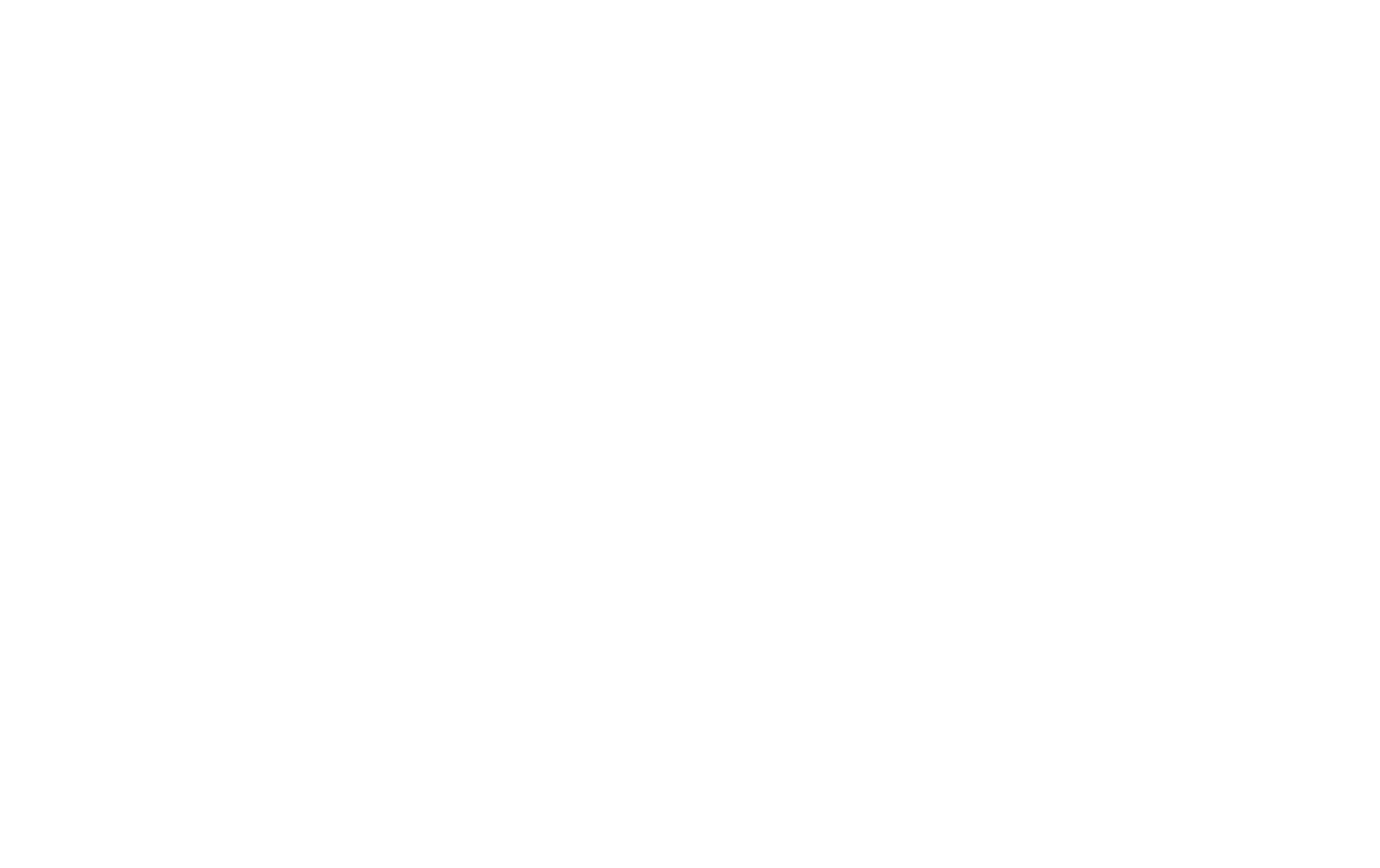### CONSEJO PROVINCIAL DE EDUCACION PAGINA: 38 JUNTA DE CLASIFICACION DE EDUCACION PRIMARIA FECHA DE EMISION:06/12/2021

# LISTADO DEFINITIVO DOCENTES TITULARES ASCENSO POR ESCUELA A¥O 2022.-

### ÚÄÄÄÄÄÄÄÄÄÄÄÄÄÄÄÄÄÄÄÄÄÄÄÄÄÄÄÄÄÄÄÄÄÄÄÄÄÄÄÄÄÄÄÄÄÄÄÄÄÄÄÄÄÄÄÄÄÄÄÄÄÄÄÄÄÄÄÄÄÄÄÄÄÄÄÄÄ¿ <sup>3</sup>Localidad:Rio Gallegos Establecimiento:ESCUELA N 44 <sup>3</sup> ÀÄÄÄÄÄÄÄÄÄÄÄÄÄÄÄÄÄÄÄÄÄÄÄÄÄÄÄÄÄÄÄÄÄÄÄÄÄÄÄÄÄÄÄÄÄÄÄÄÄÄÄÄÄÄÄÄÄÄÄÄÄÄÄÄÄÄÄÄÄÄÄÄÄÄÄÄÄÙ

| MAESTROS DE A¥O EN CONDICIONES DE ACCEDER A LA VICEDIRECCION DE EGB 1 Y 2 <sup>3</sup> |           |  |      |       |                 |      |      |               |  |            |  |
|----------------------------------------------------------------------------------------|-----------|--|------|-------|-----------------|------|------|---------------|--|------------|--|
| PACHECO SANDRA DEL                                                                     | 4.20      |  | 3.00 |       | 10.00 0.70      |      | 1.50 | 0.05          |  | 3.00 31.45 |  |
| 2 CAPOBLANCO SARA IRMA 9                                                               | 4.00 0.30 |  | 3.00 | 10.00 |                 |      | 1.25 | 0.15          |  | 3.00 30.70 |  |
| 3 CARDOZO ANA BEATRIZ                                                                  | 5.20      |  | 3.00 | 10.00 |                 |      |      | 0.15          |  | 3.00 30.35 |  |
| 4 CARDENAS NORMA                                                                       | 4.40      |  | 3.00 |       | 10.00 0.40 0.20 |      |      |               |  | 3.00 30.00 |  |
| 5 TANUZ NATALIA                                                                        | 4.00      |  | 3.00 |       | 10.00 0.60      |      |      | 0.15          |  | 3.00 29.75 |  |
| 6 AGUERO EVANGELINA                                                                    | 4.00      |  | 3.00 | 10.00 |                 |      |      | 0.05<br>0.15  |  | 3.00 29.20 |  |
| BOCKELMANN MARIA                                                                       | 3.00      |  | 2.80 | 10.00 |                 |      |      | $0.05$ $0.10$ |  | 3.00 27.95 |  |
| 8 CARRIZO MARISA                                                                       | 2.80      |  | 3.00 | 10.00 |                 | 0.10 |      |               |  | 3.00 27.90 |  |
| 9 BARRIA SILVA                                                                         | 3.20      |  | 2.05 |       | 10.00 0.20 0.10 |      |      |               |  | 3.00 27.55 |  |
| 10 GONZALEZ MIRTA                                                                      | 4.60      |  | 3.00 | 10.00 |                 |      |      |               |  | 26.60      |  |
| 11 HENRI QUEZ LUI SA                                                                   | 2.80      |  | 1.60 | 10.00 |                 |      |      |               |  | 3.00 26.40 |  |
| 12 RUIZ NELIDA ROSA                                                                    | 3.00      |  | 0.45 | 10.00 |                 |      |      |               |  | 3.00 25.45 |  |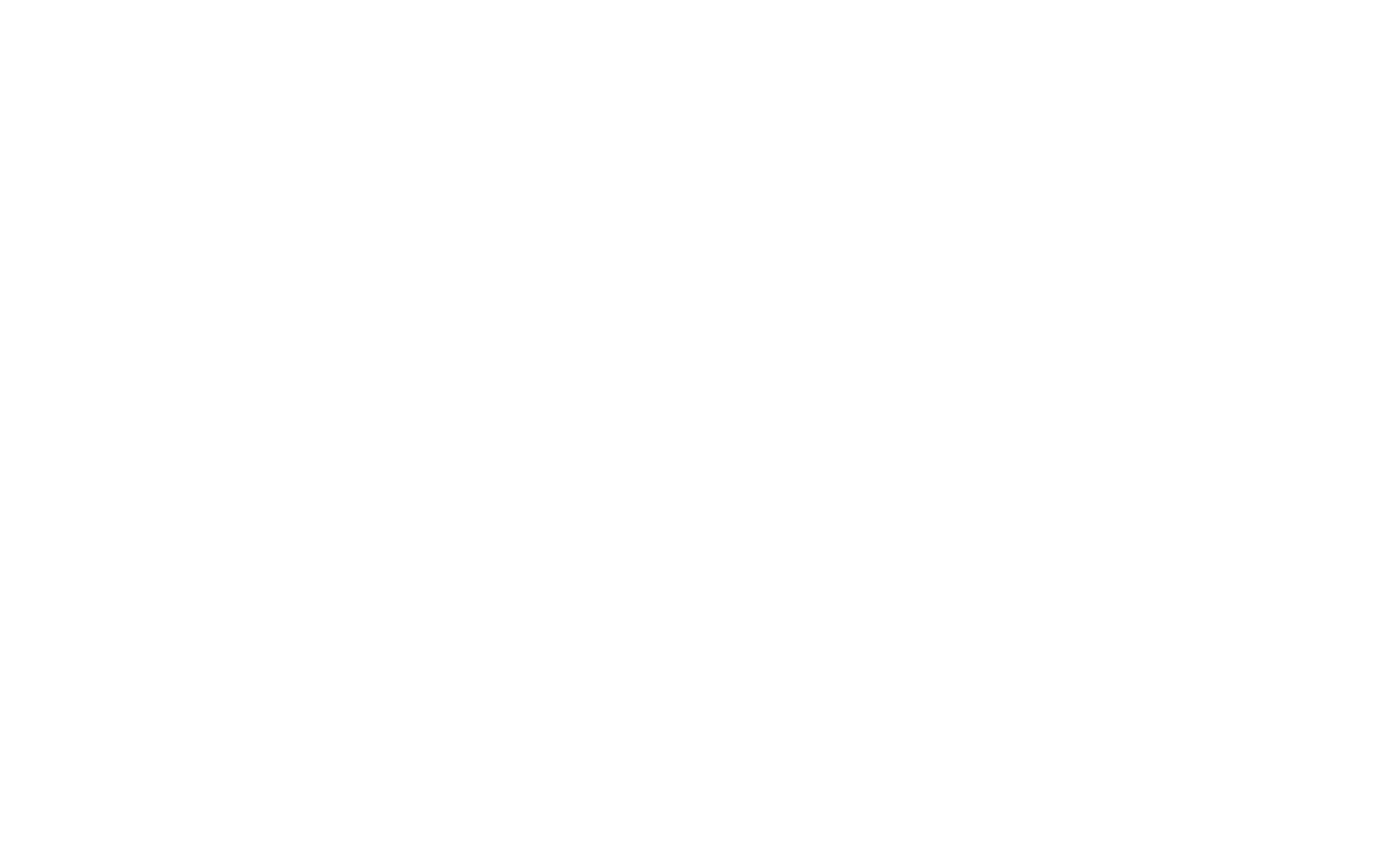### CONSEJO PROVINCIAL DE EDUCACION PAGINA: 39 JUNTA DE CLASIFICACION DE EDUCACION PRIMARIA FECHA DE EMISION:06/12/2021

# LISTADO DEFINITIVO DOCENTES TITULARES ASCENSO POR ESCUELA A¥O 2022.-

### ÚÄÄÄÄÄÄÄÄÄÄÄÄÄÄÄÄÄÄÄÄÄÄÄÄÄÄÄÄÄÄÄÄÄÄÄÄÄÄÄÄÄÄÄÄÄÄÄÄÄÄÄÄÄÄÄÄÄÄÄÄÄÄÄÄÄÄÄÄÄÄÄÄÄÄÄÄÄ¿ <sup>3</sup>Localidad:Rio Gallegos Establecimiento:ESCUELA N 46 <sup>3</sup> ÀÄÄÄÄÄÄÄÄÄÄÄÄÄÄÄÄÄÄÄÄÄÄÄÄÄÄÄÄÄÄÄÄÄÄÄÄÄÄÄÄÄÄÄÄÄÄÄÄÄÄÄÄÄÄÄÄÄÄÄÄÄÄÄÄÄÄÄÄÄÄÄÄÄÄÄÄÄÙ

| Nro Apellido y Nombre   Tit A.P. ----   SERVICIOS DOCENTES    -----  Ant. Cult Resi. M.A. ATP  0.T. |     | M.A/E Vic Dir Sup S.T. Voc D.N. Asis Dict                                                                                                                                               |  |                 |      |      | PUBL ACTIVIDADES C.C. J.E. OTRO S.D.I AIdp<br>PROV NA/IN<br>LOC. |            | PUNT.<br>GRAL | OBSERVAC. | <b>PREMIOS</b> |
|-----------------------------------------------------------------------------------------------------|-----|-----------------------------------------------------------------------------------------------------------------------------------------------------------------------------------------|--|-----------------|------|------|------------------------------------------------------------------|------------|---------------|-----------|----------------|
|                                                                                                     |     | زة المستقىم المستقىم المستقىم المستقىم المستقىم المستقى المستقى المستقى المستقى المستقى المستقى المستقى المستق<br>MAESTROS DE A¥O EN CONDICIONES DE ACCEDER A LA VICEDIRECCION DE EGB 1 |  |                 |      |      |                                                                  |            |               |           |                |
| CASTRO ANGELICA B<br>GIMENEZ ADRIANA                                                                | -40 |                                                                                                                                                                                         |  | 10. 00<br>10.00 | 0.20 | . 25 | 0.15                                                             | 3.00 30.40 | 8.00 31.80    |           |                |

| <b>CASTRO</b><br>ANGELICA B | 5. 20 | 3.00 | 10.00      | $\cap$<br>0.20 |       | 3.00 31.80 |
|-----------------------------|-------|------|------------|----------------|-------|------------|
| 2 GIMENEZ ADRIANA           | 5.40  | 3.00 | 10.00      |                |       | 3.00 30.40 |
| 3 ARGI ROPULOS ANDREA       | . 60  | 3.00 | 10.00      | 4.50<br>0.10   | 0.05  | 30.25      |
| DUAMANTE ANGELA             | -40   | 3.00 | 10.00      | 0.20           | J. 20 | 3.00 29.80 |
| 5 ROJAS MARIANA IRENE       | .00   | 3.00 | 10.00 0.20 |                |       | 3.00 29.20 |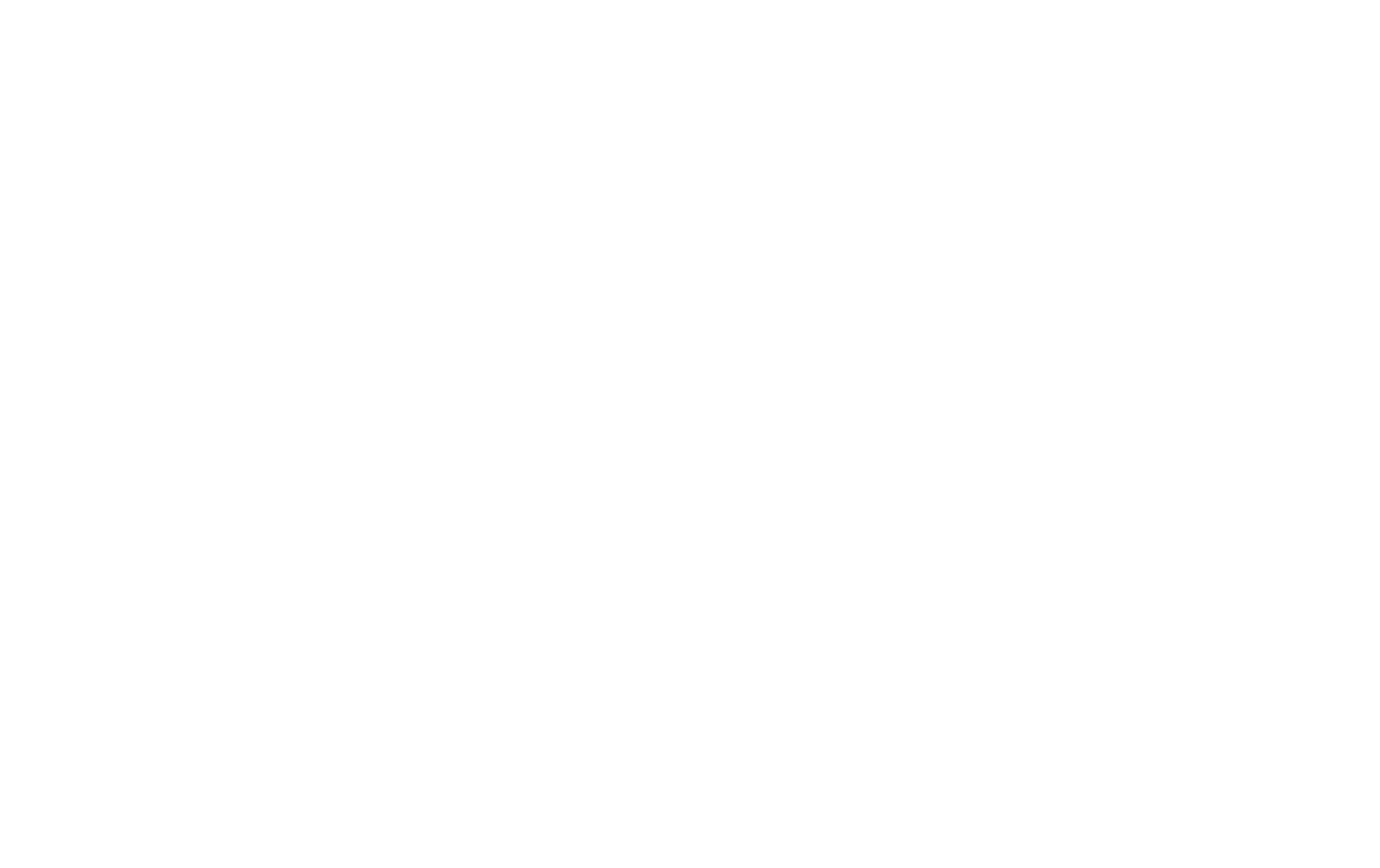### CONSEJO PROVINCIAL DE EDUCACION PAGINA: 40 JUNTA DE CLASIFICACION DE EDUCACION PRIMARIA FECHA DE EMISION:06/12/2021

# LISTADO DEFINITIVO DOCENTES TITULARES ASCENSO POR ESCUELA A¥O 2022.-

### ÚÄÄÄÄÄÄÄÄÄÄÄÄÄÄÄÄÄÄÄÄÄÄÄÄÄÄÄÄÄÄÄÄÄÄÄÄÄÄÄÄÄÄÄÄÄÄÄÄÄÄÄÄÄÄÄÄÄÄÄÄÄÄÄÄÄÄÄÄÄÄÄÄÄÄÄÄÄ¿ <sup>3</sup>Localidad:Rio Gallegos Establecimiento:ESCUELA N 47 <sup>3</sup> ÀÄÄÄÄÄÄÄÄÄÄÄÄÄÄÄÄÄÄÄÄÄÄÄÄÄÄÄÄÄÄÄÄÄÄÄÄÄÄÄÄÄÄÄÄÄÄÄÄÄÄÄÄÄÄÄÄÄÄÄÄÄÄÄÄÄÄÄÄÄÄÄÄÄÄÄÄÄÙ

|                                               |                                                                             |              |                                         |       |              |                  | Nro Apellido y Nombre Tit A.P. ---- SERVICIOS DOCENTES ----- Ant. Cult Resi. M.A. ATP O.T. PUBL ACTIVIDADES C.C. J.E. OTRO S.D.I Aldp PUNT.<br>Ord                         M.A/E Vic Dir Sup S.T. Voc D.N. Asis Dict | OBSERVAC. PREMI OS |
|-----------------------------------------------|-----------------------------------------------------------------------------|--------------|-----------------------------------------|-------|--------------|------------------|----------------------------------------------------------------------------------------------------------------------------------------------------------------------------------------------------------------------|--------------------|
|                                               | MAESTROS DE A¥O EN CONDICIONES DE ACCEDER A LA VICEDIRECCION DE EGB 1 Y 2 3 |              |                                         |       |              |                  |                                                                                                                                                                                                                      |                    |
| MANSILLA VERONICA<br>2 DIAZ LAURA SILVANA     | 4.00<br>3.80                                                                | 3.00<br>3.00 | 10.00 0.20 0.30 9.50<br>10.00 0.30 0.10 |       | 6. 25        | $0.20 \, 0.10$   | 3.00 39.30<br>3.00 35.45                                                                                                                                                                                             |                    |
| 3 GUERRA CLAUDIA<br>4 MORILLO ZAPATA CARLA 9  | 9 0.20 3.40 0.30<br>3.00                                                    | 3.00<br>3.00 | 10.00<br>10.00 0.70 0.10                |       | 4.50<br>5.00 | $0.25$ 0.20 0.15 | 3.00 34.00<br>3.00 33.80                                                                                                                                                                                             |                    |
| 5 DESCH ANDREA LORENA<br>6 ORELLANA JORGELINA | 4.00<br>5.60                                                                | 2.55<br>3.00 | 10.00<br>10.00                          |       | 2.50         |                  | 3.00 31.05<br>3.00 30.60                                                                                                                                                                                             |                    |
| 7 ORQUERA ELBA DORA<br>8 MARTINEZ LUIS        | 5.40<br>5.00                                                                | 3.00<br>3.00 | 10.00<br>10.00                          | 0. 20 |              | 0.05             | 3.00 30.60<br>3.00 30.05                                                                                                                                                                                             |                    |
| 9 ROMERO NILDA ROSA<br>10 MORETTA ROMANO      | 4.40<br>3.20                                                                | 3.00<br>3.00 | 10.00<br>8.40                           | 0.10  |              |                  | 3.00 29.50<br>23.60                                                                                                                                                                                                  |                    |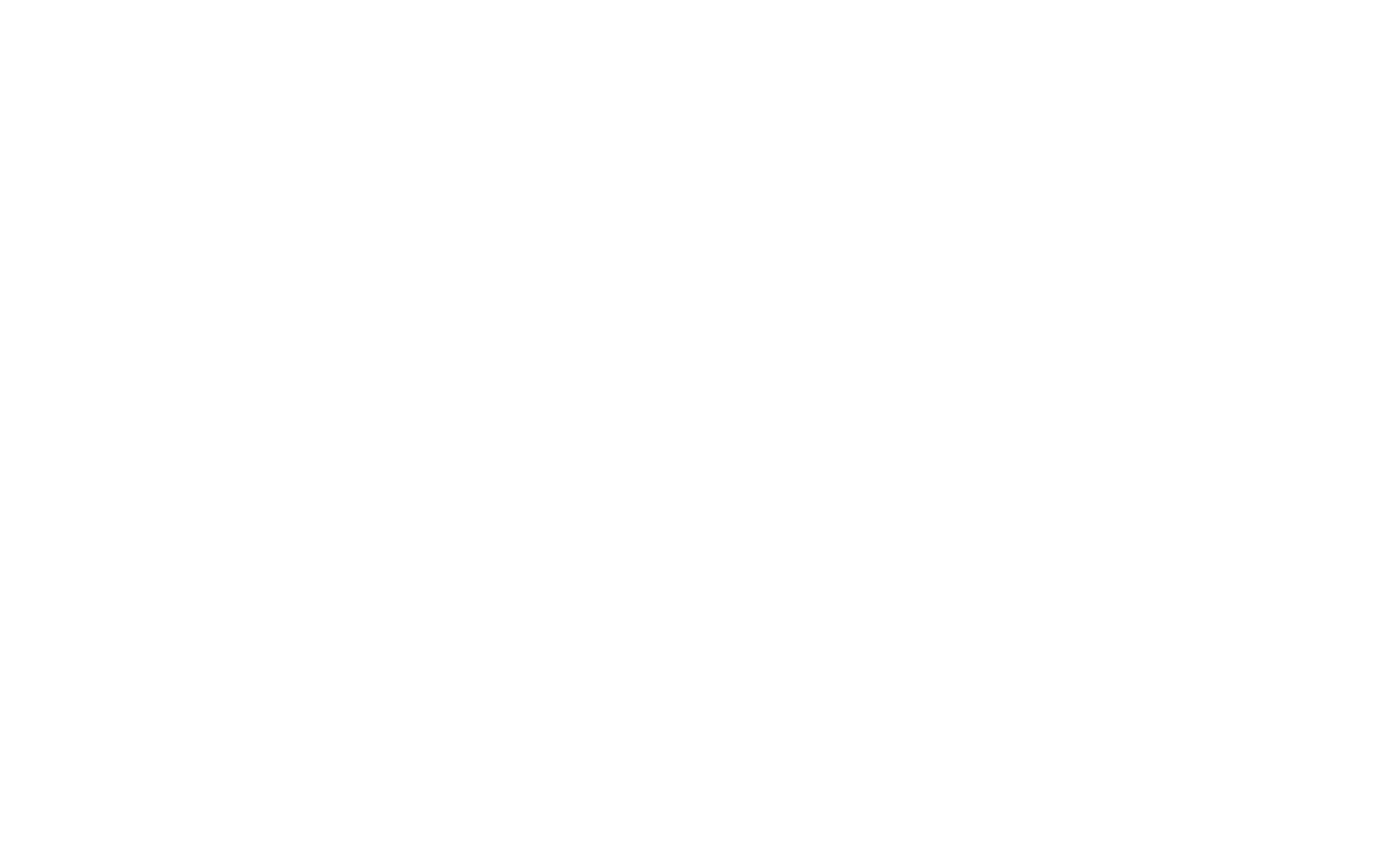### CONSEJO PROVINCIAL DE EDUCACION PAGINA: 41 JUNTA DE CLASIFICACION DE EDUCACION PRIMARIA FECHA DE EMISION:06/12/2021

## LISTADO DEFINITIVO DOCENTES TITULARES ASCENSO POR ESCUELA A¥O 2022.-

### ÚÄÄÄÄÄÄÄÄÄÄÄÄÄÄÄÄÄÄÄÄÄÄÄÄÄÄÄÄÄÄÄÄÄÄÄÄÄÄÄÄÄÄÄÄÄÄÄÄÄÄÄÄÄÄÄÄÄÄÄÄÄÄÄÄÄÄÄÄÄÄÄÄÄÄÄÄÄ¿ <sup>3</sup>Localidad:Rio Gallegos Establecimiento:ESCUELA N 55 <sup>3</sup> ÀÄÄÄÄÄÄÄÄÄÄÄÄÄÄÄÄÄÄÄÄÄÄÄÄÄÄÄÄÄÄÄÄÄÄÄÄÄÄÄÄÄÄÄÄÄÄÄÄÄÄÄÄÄÄÄÄÄÄÄÄÄÄÄÄÄÄÄÄÄÄÄÄÄÄÄÄÄÙ

 ----------------------------------------------------------------------------------------------------------------------------------------------------------------------------- Nro Apellido y Nombre Tit A.P. ---- SERVICIOS DOCENTES ----- Ant. Cult Resi. M.A. ATP O.T. PUBL ACTIVIDADES C.C. J.E. OTRO S.D.I Aldp PUNT. OBSERVAC. PREMIOS Ord M.A/E Vic Dir Sup S.T. Voc D.N. Asis Dict LOC PROV NA/IN GRAL. -----------------------------------------------------------------------------------------------------------------------------------------------------------------------------

| BENDER<br><b>JORNADES</b>      | 3.20 |      | 2.45 | 10.00 0.50    |      | 28.15<br>3.00 |
|--------------------------------|------|------|------|---------------|------|---------------|
| 2 FLORES<br><b>GRACIELA DE</b> | .00  | 2.25 | 3.00 | 10.00 0.50    |      | 27.75         |
| AGUERO<br>KARI NA              | .60  |      | 2.55 | 10.00         | 0.10 | 3.00 27.25    |
| COTTO ELSA ZUNILDA             | . 60 |      | 3.00 | 10.00         |      | 26.60         |
| DAVI LA<br>MARINA ESTER        | 40   |      | 3.00 | 10.00<br>0.10 | 0.10 | 25.60         |
| GONZALEZ SOLEDAD               | . 40 |      | 0.35 | 10.00 0.10    |      | 22.85         |

|      | 3.00 28.15 |
|------|------------|
|      | 27.75      |
| 0.10 | 3.00 27.25 |
|      | 26.60      |
| 0.10 | 25.60      |
|      | 22 R5      |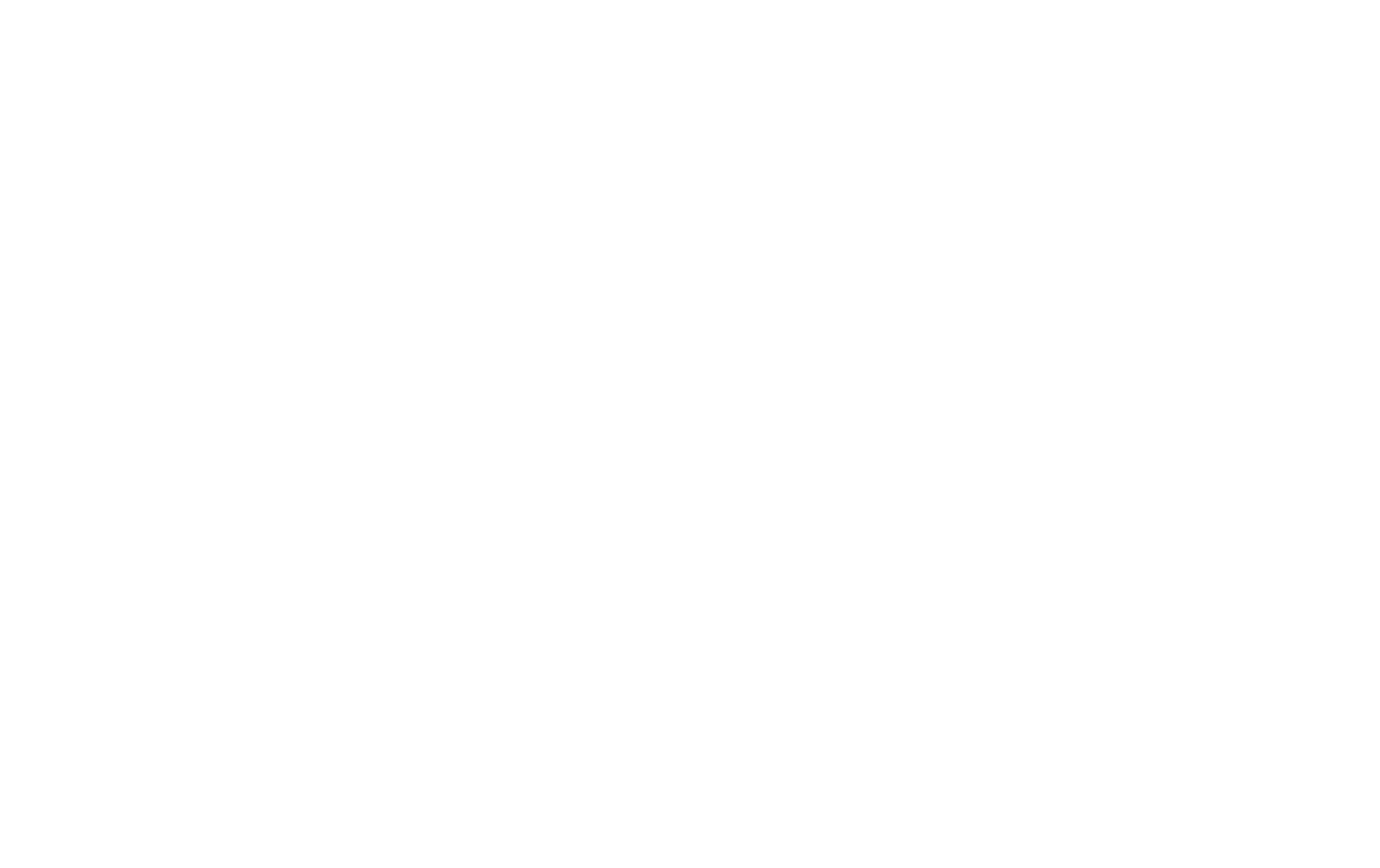### CONSEJO PROVINCIAL DE EDUCACION PAGINA: 42 JUNTA DE CLASIFICACION DE EDUCACION PRIMARIA FECHA DE EMISION:06/12/2021

# LISTADO DEFINITIVO DOCENTES TITULARES ASCENSO POR ESCUELA A¥O 2022.-

### ÚÄÄÄÄÄÄÄÄÄÄÄÄÄÄÄÄÄÄÄÄÄÄÄÄÄÄÄÄÄÄÄÄÄÄÄÄÄÄÄÄÄÄÄÄÄÄÄÄÄÄÄÄÄÄÄÄÄÄÄÄÄÄÄÄÄÄÄÄÄÄÄÄÄÄÄÄÄ¿ <sup>3</sup>Localidad:Rio Gallegos Establecimiento:ESCUELA N 58 <sup>3</sup> ÀÄÄÄÄÄÄÄÄÄÄÄÄÄÄÄÄÄÄÄÄÄÄÄÄÄÄÄÄÄÄÄÄÄÄÄÄÄÄÄÄÄÄÄÄÄÄÄÄÄÄÄÄÄÄÄÄÄÄÄÄÄÄÄÄÄÄÄÄÄÄÄÄÄÄÄÄÄÙ

|                                                                                                                                                                                                                                                                                                                                 |                     |                                                                                                              |  |                                                                                                              |                                                                                                                  |                 |                                                      |                                            |                              | LOC PROV NA/IN |  |                                                                                                                                                                         | OBSERVAC. PREMI OS |       |
|---------------------------------------------------------------------------------------------------------------------------------------------------------------------------------------------------------------------------------------------------------------------------------------------------------------------------------|---------------------|--------------------------------------------------------------------------------------------------------------|--|--------------------------------------------------------------------------------------------------------------|------------------------------------------------------------------------------------------------------------------|-----------------|------------------------------------------------------|--------------------------------------------|------------------------------|----------------|--|-------------------------------------------------------------------------------------------------------------------------------------------------------------------------|--------------------|-------|
|                                                                                                                                                                                                                                                                                                                                 |                     |                                                                                                              |  |                                                                                                              | MAESTROS DE A¥O EN CONDICIONES DE ACCEDER A LA VICEDIRECCION DE EGB 1 Y 2 3                                      |                 |                                                      |                                            |                              |                |  |                                                                                                                                                                         |                    |       |
| DI AZ ANA ELIZABETH<br>2 RISSO PATRON SELVA<br>3 JUAREZ MARIA CLAUDIA<br>4 CAVALLO VANESA<br>5 ALINCASTRO MARIA<br>6 BAHAMONDE PAMELA<br>7 VERGARA STELLA MARIS<br>8 FERNANDEZ ANALIA<br>9 MARTINEZ CARLOS<br>10 MARTINEZ FABIANA<br>11 SARAVI A VALENTI NA<br>12 ORSINI CARINA PAOLA<br>13 SANCHEZ ANALIA<br>14 RICO GRACI ELA | 9 0.80<br>9<br>0.60 | 4.20<br>4.20<br>4.20<br>4.80<br>4.60<br>4.00<br>4.20<br>4.00<br>3.60<br>3.40<br>5.20<br>4.80<br>3.60<br>2.00 |  | 2.55<br>3.00<br>3.00<br>2.25<br>3.00<br>3.00<br>3.00<br>3.00<br>3.00<br>3.00<br>3.00<br>3.00<br>3.00<br>3.00 | 10.00<br>10.00<br>10.00<br>10.00<br>10.00<br>10.00<br>10.00<br>10.00<br>10.00<br>10.00<br>10.00<br>10.00<br>7.70 | 10.00 0.20 0.10 | 0.10<br>0.30<br>0.20<br>0.10<br>0.20<br>0.10<br>0.10 | $0.10 \quad 6.75$<br>1.00<br>1.00<br>3. OC | 0.10<br>0.15<br>0.05<br>0.10 | 0.10           |  | 32.60<br>3.00 30.60<br>3.00 30.20<br>3.00 29.95<br>3.00 29.90<br>3.00 29.35<br>3.00 29.25<br>3.00 29.20<br>3.00 29.20<br>3.00 28.70<br>27.60<br>26.80<br>25.70<br>24.70 |                    | 0.300 |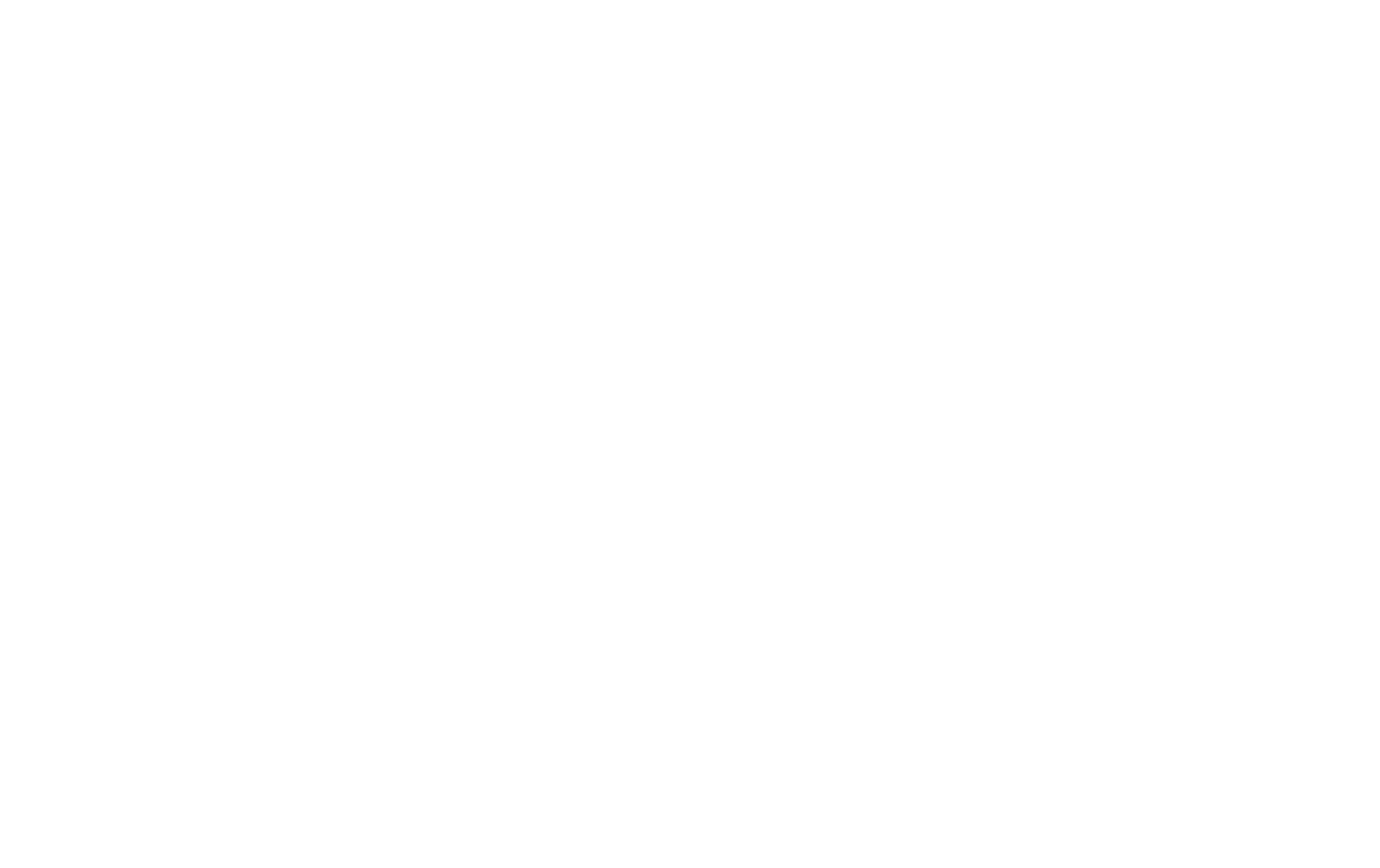CONSEJO PROVINCIAL DE EDUCACION PAGINA: 43 JUNTA DE CLASIFICACION DE EDUCACION PRIMARIA FECHA DE EMISION:06/12/2021

LISTADO DEFINITIVO DOCENTES TITULARES ASCENSO POR ESCUELA A¥O 2022.-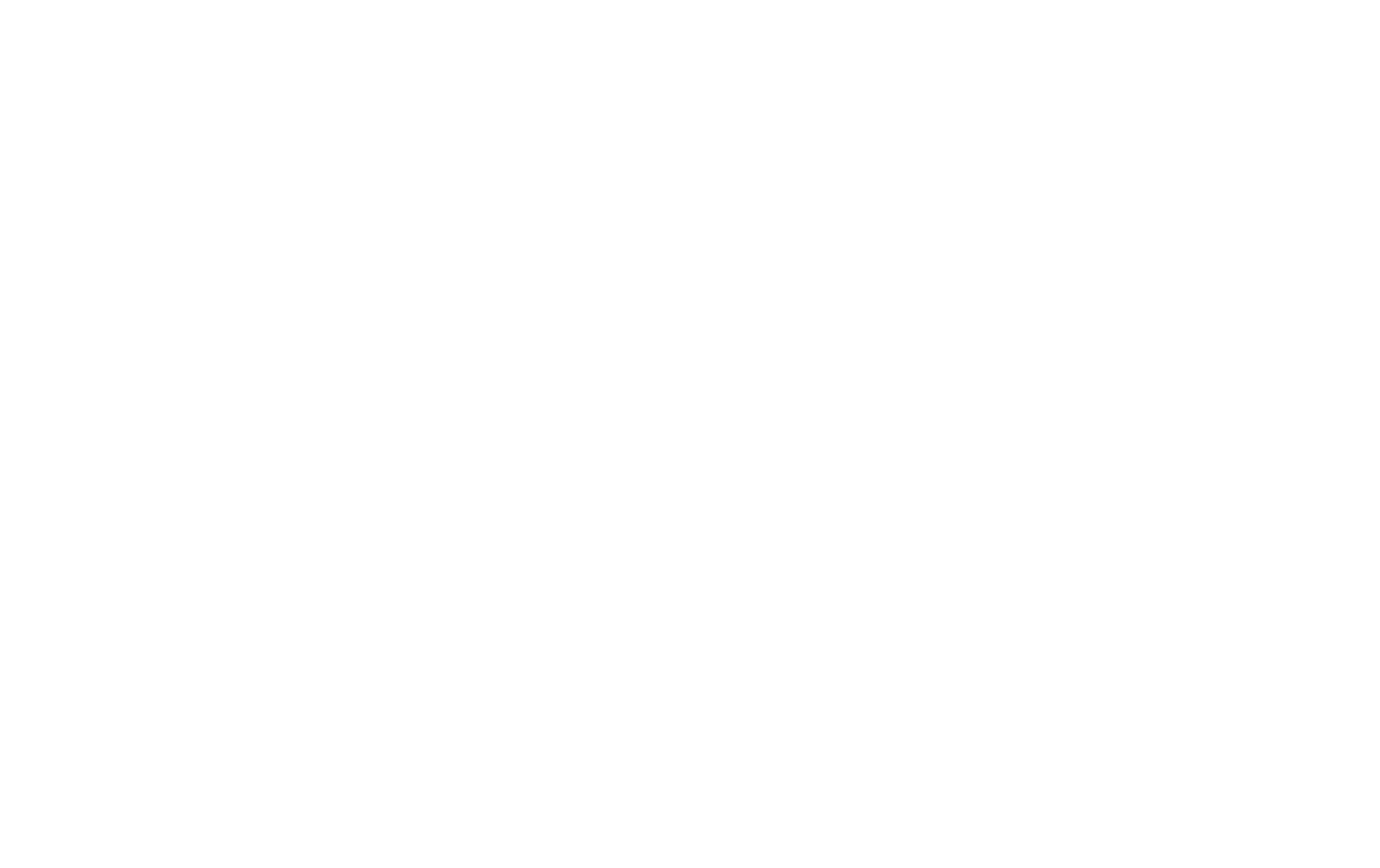### CONSEJO PROVINCIAL DE EDUCACION PAGINA: 44 JUNTA DE CLASIFICACION DE EDUCACION PRIMARIA FECHA DE EMISION:06/12/2021

## LISTADO DEFINITIVO DOCENTES TITULARES ASCENSO POR ESCUELA A¥O 2022.-

 ----------------------------------------------------------------------------------------------------------------------------------------------------------------------------- Nro Apellido y Nombre Tit A.P. ---- SERVICIOS DOCENTES ----- Ant. Cult Resi. M.A. ATP O.T. PUBL ACTIVIDADES C.C. J.E. OTRO S.D.I Aldp PUNT. OBSERVAC. PREMIOS Ord M.A/E Vic Dir Sup S.T. Voc D.N. Asis Dict LOC PROV NA/IN GRAL.

### ÚÄÄÄÄÄÄÄÄÄÄÄÄÄÄÄÄÄÄÄÄÄÄÄÄÄÄÄÄÄÄÄÄÄÄÄÄÄÄÄÄÄÄÄÄÄÄÄÄÄÄÄÄÄÄÄÄÄÄÄÄÄÄÄÄÄÄÄÄÄÄÄÄÄÄÄÄÄ¿ <sup>3</sup>Localidad:Rio Gallegos Establecimiento:ESCUELA N 61 <sup>3</sup> ÀÄÄÄÄÄÄÄÄÄÄÄÄÄÄÄÄÄÄÄÄÄÄÄÄÄÄÄÄÄÄÄÄÄÄÄÄÄÄÄÄÄÄÄÄÄÄÄÄÄÄÄÄÄÄÄÄÄÄÄÄÄÄÄÄÄÄÄÄÄÄÄÄÄÄÄÄÄÙ

| PUBL<br>M.A.<br>ACTI VI DADES C.C.<br>SERVICIOS DOCENTES<br>ATP<br>OTRO S.D.<br>Nro Apel<br>Resi<br>Ant<br>AI do<br>_ _ _ _ _ | <b>PUNT</b><br><b>OBSERVA</b> |
|-------------------------------------------------------------------------------------------------------------------------------|-------------------------------|
| Asis Dict<br>NA/IN<br><b>PROV</b><br>Voc l<br>Sup S.T<br>. A/F<br>Vic Dir<br>DN.                                              | <b>GRAL</b>                   |
|                                                                                                                               |                               |

|     |                | 2.00 29.20 |
|-----|----------------|------------|
| -00 | $0.25$ 0.10    | 27.35      |
|     | 0.05           | 27.35      |
|     |                | 26.80      |
|     | $0.10 \, 0.10$ | 26.70      |
|     | 0. 05          | 26.45      |

| ALDERETE MARCELO              | .20     | 3.00 | 10.00 |     |               | 29.20<br>2.00 |
|-------------------------------|---------|------|-------|-----|---------------|---------------|
| 2 GONZALEZ LETICIA            | .00     | 3.00 | 10.00 | .00 | $0.25$ $0.10$ | 27.35         |
| <b>FRANCI SCO</b><br>3 LEANES | 000.30  | 3.00 | 10.00 |     | 0. 05         | 27.35         |
| ALESSIO MARIA<br>DI.          | .80     | 3.00 | 10.00 |     |               | 26.80         |
| RAMIREZ MARIO                 | 40 0.30 | 2.80 | 10.00 |     | $0.10$ $0.10$ | 26.70         |
| VERA AMELIA EDITH             | 40      | 3.00 | 10.00 |     | 0.05          | 26.45         |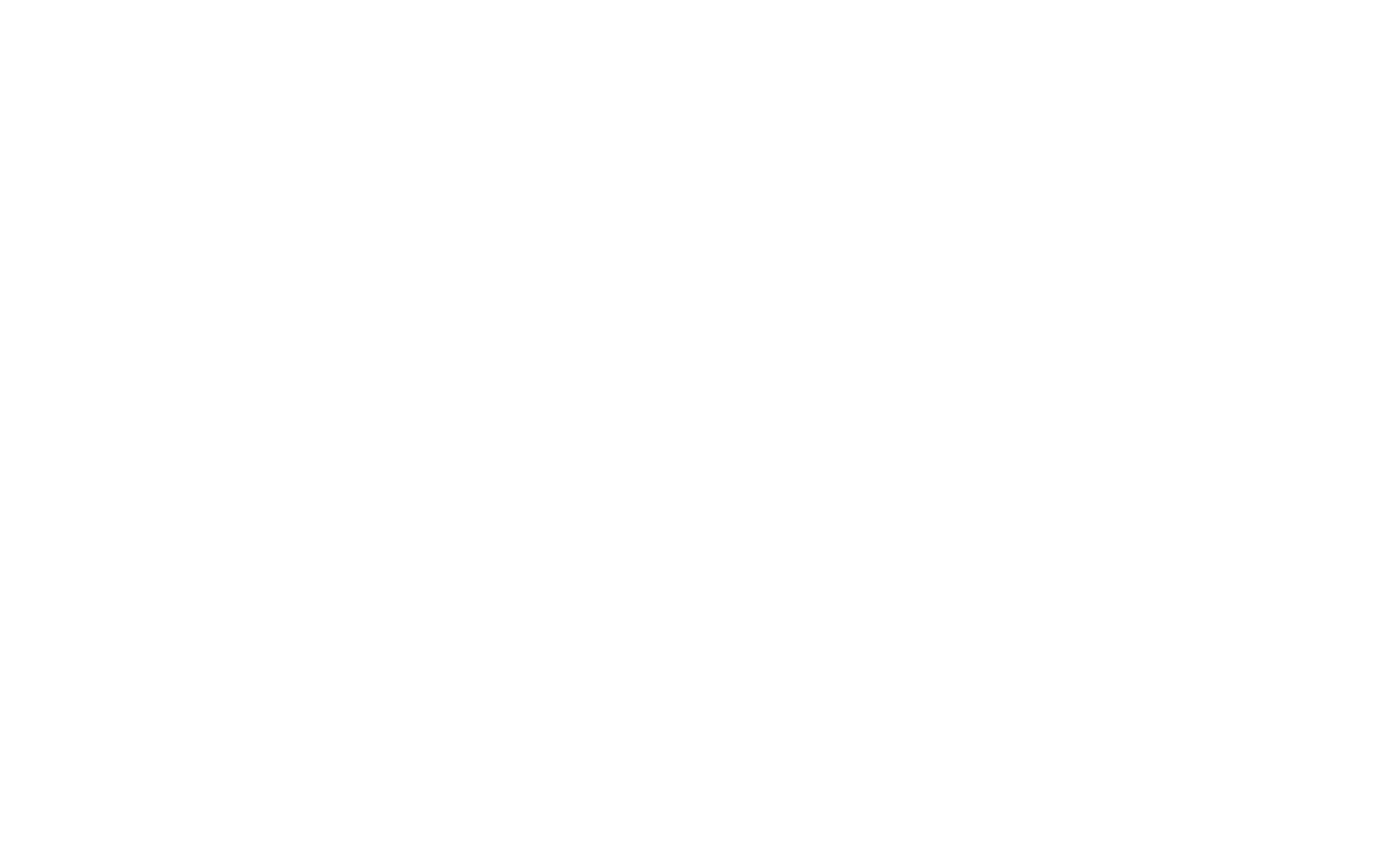### CONSEJO PROVINCIAL DE EDUCACION PAGINA: 45 JUNTA DE CLASIFICACION DE EDUCACION PRIMARIA FECHA DE EMISION:06/12/2021

## LISTADO DEFINITIVO DOCENTES TITULARES ASCENSO POR ESCUELA A¥O 2022.-

### ÚÄÄÄÄÄÄÄÄÄÄÄÄÄÄÄÄÄÄÄÄÄÄÄÄÄÄÄÄÄÄÄÄÄÄÄÄÄÄÄÄÄÄÄÄÄÄÄÄÄÄÄÄÄÄÄÄÄÄÄÄÄÄÄÄÄÄÄÄÄÄÄÄÄÄÄÄÄ¿ <sup>3</sup>Localidad:Rio Gallegos Establecimiento:ESCUELA N 62 <sup>3</sup> ÀÄÄÄÄÄÄÄÄÄÄÄÄÄÄÄÄÄÄÄÄÄÄÄÄÄÄÄÄÄÄÄÄÄÄÄÄÄÄÄÄÄÄÄÄÄÄÄÄÄÄÄÄÄÄÄÄÄÄÄÄÄÄÄÄÄÄÄÄÄÄÄÄÄÄÄÄÄÙ

 ----------------------------------------------------------------------------------------------------------------------------------------------------------------------------- Nro Apellido y Nombre Tit A.P. ---- SERVICIOS DOCENTES ----- Ant. Cult Resi. M.A. ATP O.T. PUBL ACTIVIDADES C.C. J.E. OTRO S.D.I Aldp PUNT. OBSERVAC. PREMIOS Ord M.A/E Vic Dir Sup S.T. Voc D.N. Asis Dict LOC PROV NA/IN GRAL. -----------------------------------------------------------------------------------------------------------------------------------------------------------------------------

| NU EZ RENE RAFAEL    | $9 \t 0.20$ | 4.80 | 3.00 | 10.00      |      | .00  |      | 3.00 31.00 |
|----------------------|-------------|------|------|------------|------|------|------|------------|
| 2 GONZALEZ DANTE     |             | 5.00 | 3.00 | 10.00      | 0.20 | 0.25 | 0.10 | 27.55      |
| 3 CASTRO PATRICIA    | $9 \t 0.20$ | 4.60 | 3.00 | 10.00      |      |      |      | 26.80      |
| 4 CALISMONTE MARIA   |             | 4.60 | 3.00 | 10.00      | 0.10 | 0.05 |      | 26.75      |
| 5 GARECA BEATRIZ     |             | 4.60 | 3.00 | 10.00      |      |      |      | 26.60      |
| 6 SALVATI ERRA MARIA |             | 4.00 | 3.00 | 10.00 0.50 |      |      |      | 26.50      |
| BARRIA ROSANA VANESA |             | 4.00 | 3.00 | 10.00      |      | 0.15 |      | 26.15      |
| TORRES LUCIA DEL     |             | 5.00 | 3.00 | 8.40 0.60  |      | 0.10 |      | 26.10      |
| 9 MASSAD RAMONA      |             | .80  | . 95 | 10.00      | 0.10 |      |      | 24.85      |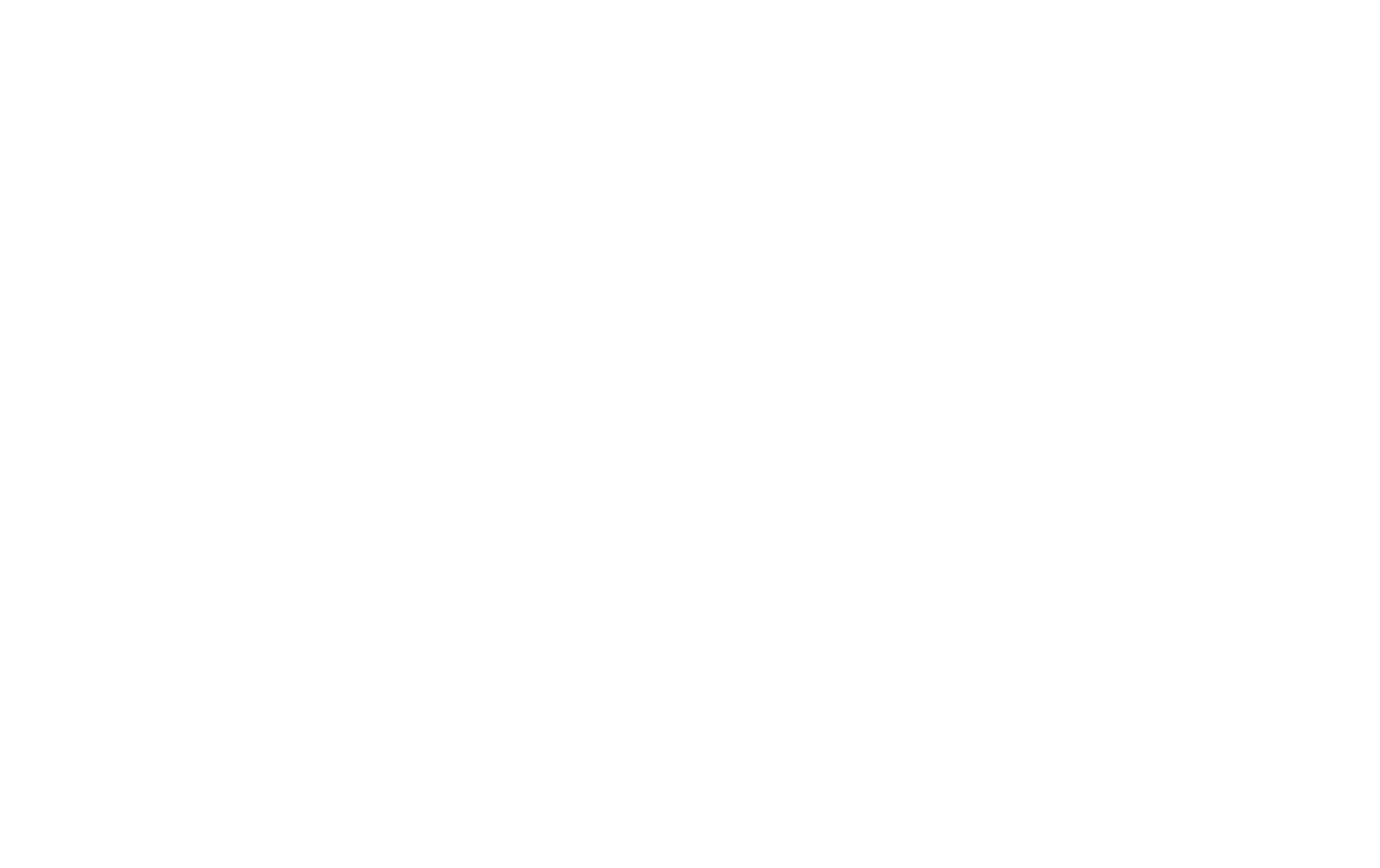### CONSEJO PROVINCIAL DE EDUCACION PAGINA: 46 JUNTA DE CLASIFICACION DE EDUCACION PRIMARIA FECHA DE EMISION:06/12/2021

## LISTADO DEFINITIVO DOCENTES TITULARES ASCENSO POR ESCUELA A¥O 2022.-

### ÚÄÄÄÄÄÄÄÄÄÄÄÄÄÄÄÄÄÄÄÄÄÄÄÄÄÄÄÄÄÄÄÄÄÄÄÄÄÄÄÄÄÄÄÄÄÄÄÄÄÄÄÄÄÄÄÄÄÄÄÄÄÄÄÄÄÄÄÄÄÄÄÄÄÄÄÄÄ¿ <sup>3</sup>Localidad:Rio Gallegos Establecimiento:ESCUELA N 63 <sup>3</sup> ÀÄÄÄÄÄÄÄÄÄÄÄÄÄÄÄÄÄÄÄÄÄÄÄÄÄÄÄÄÄÄÄÄÄÄÄÄÄÄÄÄÄÄÄÄÄÄÄÄÄÄÄÄÄÄÄÄÄÄÄÄÄÄÄÄÄÄÄÄÄÄÄÄÄÄÄÄÄÙ

 ----------------------------------------------------------------------------------------------------------------------------------------------------------------------------- Nro Apellido y Nombre Tit A.P. ---- SERVICIOS DOCENTES ----- Ant. Cult Resi. M.A. ATP O.T. PUBL ACTIVIDADES C.C. J.E. OTRO S.D.I Aldp PUNT. OBSERVAC. PREMIOS Ord M.A/E Vic Dir Sup S.T. Voc D.N. Asis Dict LOC PROV NA/IN GRAL. -----------------------------------------------------------------------------------------------------------------------------------------------------------------------------

| VICTOR MANUEL<br>.20<br><b>FLORES</b>             | 10.00<br>3.00<br>$3.000$ . 1 <sup>F</sup><br>0.10 | 30.45 |
|---------------------------------------------------|---------------------------------------------------|-------|
| <b>GONZALEZ SANDRA</b><br>40                      | 3.00<br>10.00 0.60<br>3. Z5                       | 30.25 |
| JULIO CESAR<br>ROMANO<br>5.20<br>. 40<br>$\Omega$ | 10.00<br>3.00<br>$\sqrt{10}$<br>0.20<br>1 U       | 27.90 |

| <b>PUBL</b> | ACTIVIDADES C.C. J.E. OTRO S.D.I AI dp PUNT.<br>PROV NA/IN |  |  | OBSERVAC. PREMIOS |  |
|-------------|------------------------------------------------------------|--|--|-------------------|--|
|             |                                                            |  |  |                   |  |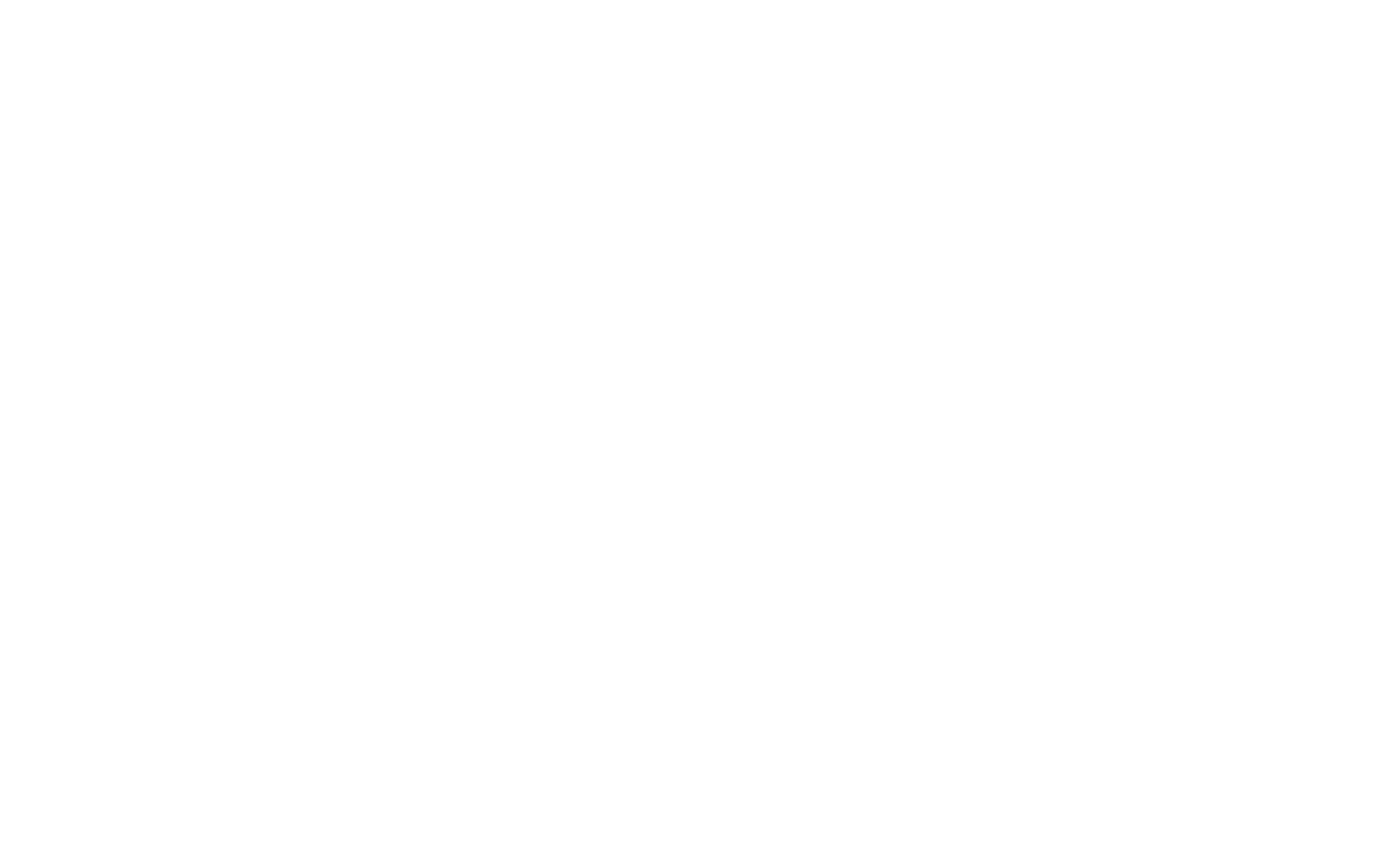### CONSEJO PROVINCIAL DE EDUCACION PAGINA: 47 JUNTA DE CLASIFICACION DE EDUCACION PRIMARIA FECHA DE EMISION:06/12/2021

# LISTADO DEFINITIVO DOCENTES TITULARES ASCENSO POR ESCUELA A¥O 2022.-

| MAESTROS DE A¥O EN CONDICIONES DE ACCEDER A LA VICEDIRECCION DE EGB 1 Y 2 3<br>1 DIAZ CLAUDIA<br>3.80<br>3.00 32.10<br>3.00<br>$0.10$ $0.10$<br>10.00<br>$0.10 \quad 3.00$<br>3.00<br>1.00<br>3.00 30.80<br>2 BARROS PATRICIA<br>9<br>0.40<br>4.40<br>10.00<br>3.00<br>3.80<br>1.50<br>3.00 30.70<br>3 ABBATE GABRIELA<br>10.00 0.30 0.10<br>5.00<br>3.00<br>3.00 30.10<br>4 LEDESMA SANDRA ROSA<br>0.10<br>10.00<br>3.00<br>0.20<br>4.60<br>10.00<br>0.15<br>3.00 29.95<br>5 GODOY ROXANA MABEL<br>3.00<br>1.60<br>6 MORALES DAI ANA<br>10.00 1.40<br>3.00 29.05<br>1.00<br>0.05<br>4.20<br>3.00<br>7 CORDOVA PAULA VANINA<br>$0.05$ $0.20$<br>2.00 28.65<br>0.20<br>10.00<br>4.40<br>3.00<br>28.55<br>8 ZAPICO MARCELA<br>10.00<br>2.00 0.15<br>3.60<br>3.00<br>2.00 28.35<br>10.00 0.20<br>9 PEREZ JORGE OMAR<br>$0.25$ 0.30<br>2.80<br>1.65<br>3.00 26.85<br>10 OJEDA HARO JULIO<br>0.25<br>0.15<br>10.00<br>4.20<br>26.50<br>11 CRESPO MARIELA<br>3.00<br>0.30<br>10.00<br>4.00<br>26.20<br>3.00<br>0.10<br>12 VIDART MIRIAM<br>0.10<br>10.00<br>13 FERNANDEZ CARCAMO<br>3.00<br>3.00 25.00<br>10.00 | Nro Apellido y Nombre Tit A.P. ---- SERVICIOS DOCENTES ----- Ant. Cult Resi. M.A. ATP O.T. PUBL ACTIVIDADES C.C. J.E. OTRO S.D.I AIdp PUNT. OBSERVAC. PREMIOS<br>Ord             M.A/E Vic Dir Sup S.T. Voc D.N. Asis Dict |  |      |  |      |  |  |  |  |  |  |
|-----------------------------------------------------------------------------------------------------------------------------------------------------------------------------------------------------------------------------------------------------------------------------------------------------------------------------------------------------------------------------------------------------------------------------------------------------------------------------------------------------------------------------------------------------------------------------------------------------------------------------------------------------------------------------------------------------------------------------------------------------------------------------------------------------------------------------------------------------------------------------------------------------------------------------------------------------------------------------------------------------------------------------------------------------------------------------------------------------------|----------------------------------------------------------------------------------------------------------------------------------------------------------------------------------------------------------------------------|--|------|--|------|--|--|--|--|--|--|
|                                                                                                                                                                                                                                                                                                                                                                                                                                                                                                                                                                                                                                                                                                                                                                                                                                                                                                                                                                                                                                                                                                           |                                                                                                                                                                                                                            |  |      |  |      |  |  |  |  |  |  |
|                                                                                                                                                                                                                                                                                                                                                                                                                                                                                                                                                                                                                                                                                                                                                                                                                                                                                                                                                                                                                                                                                                           |                                                                                                                                                                                                                            |  |      |  |      |  |  |  |  |  |  |
|                                                                                                                                                                                                                                                                                                                                                                                                                                                                                                                                                                                                                                                                                                                                                                                                                                                                                                                                                                                                                                                                                                           |                                                                                                                                                                                                                            |  |      |  |      |  |  |  |  |  |  |
|                                                                                                                                                                                                                                                                                                                                                                                                                                                                                                                                                                                                                                                                                                                                                                                                                                                                                                                                                                                                                                                                                                           |                                                                                                                                                                                                                            |  |      |  |      |  |  |  |  |  |  |
|                                                                                                                                                                                                                                                                                                                                                                                                                                                                                                                                                                                                                                                                                                                                                                                                                                                                                                                                                                                                                                                                                                           |                                                                                                                                                                                                                            |  |      |  |      |  |  |  |  |  |  |
|                                                                                                                                                                                                                                                                                                                                                                                                                                                                                                                                                                                                                                                                                                                                                                                                                                                                                                                                                                                                                                                                                                           |                                                                                                                                                                                                                            |  |      |  |      |  |  |  |  |  |  |
|                                                                                                                                                                                                                                                                                                                                                                                                                                                                                                                                                                                                                                                                                                                                                                                                                                                                                                                                                                                                                                                                                                           |                                                                                                                                                                                                                            |  |      |  |      |  |  |  |  |  |  |
|                                                                                                                                                                                                                                                                                                                                                                                                                                                                                                                                                                                                                                                                                                                                                                                                                                                                                                                                                                                                                                                                                                           |                                                                                                                                                                                                                            |  |      |  |      |  |  |  |  |  |  |
|                                                                                                                                                                                                                                                                                                                                                                                                                                                                                                                                                                                                                                                                                                                                                                                                                                                                                                                                                                                                                                                                                                           |                                                                                                                                                                                                                            |  |      |  |      |  |  |  |  |  |  |
|                                                                                                                                                                                                                                                                                                                                                                                                                                                                                                                                                                                                                                                                                                                                                                                                                                                                                                                                                                                                                                                                                                           |                                                                                                                                                                                                                            |  |      |  |      |  |  |  |  |  |  |
|                                                                                                                                                                                                                                                                                                                                                                                                                                                                                                                                                                                                                                                                                                                                                                                                                                                                                                                                                                                                                                                                                                           |                                                                                                                                                                                                                            |  |      |  |      |  |  |  |  |  |  |
|                                                                                                                                                                                                                                                                                                                                                                                                                                                                                                                                                                                                                                                                                                                                                                                                                                                                                                                                                                                                                                                                                                           |                                                                                                                                                                                                                            |  |      |  |      |  |  |  |  |  |  |
|                                                                                                                                                                                                                                                                                                                                                                                                                                                                                                                                                                                                                                                                                                                                                                                                                                                                                                                                                                                                                                                                                                           |                                                                                                                                                                                                                            |  |      |  |      |  |  |  |  |  |  |
| 3.00 24.90<br>10.00<br>4.60<br>1.70<br>7.70 1.00<br>0.10<br>24.10<br>15 ALMADA SONIA EVELIN                                                                                                                                                                                                                                                                                                                                                                                                                                                                                                                                                                                                                                                                                                                                                                                                                                                                                                                                                                                                               | 14 RUIZ BORQUEZ LILIANA                                                                                                                                                                                                    |  | 1.60 |  | 1.30 |  |  |  |  |  |  |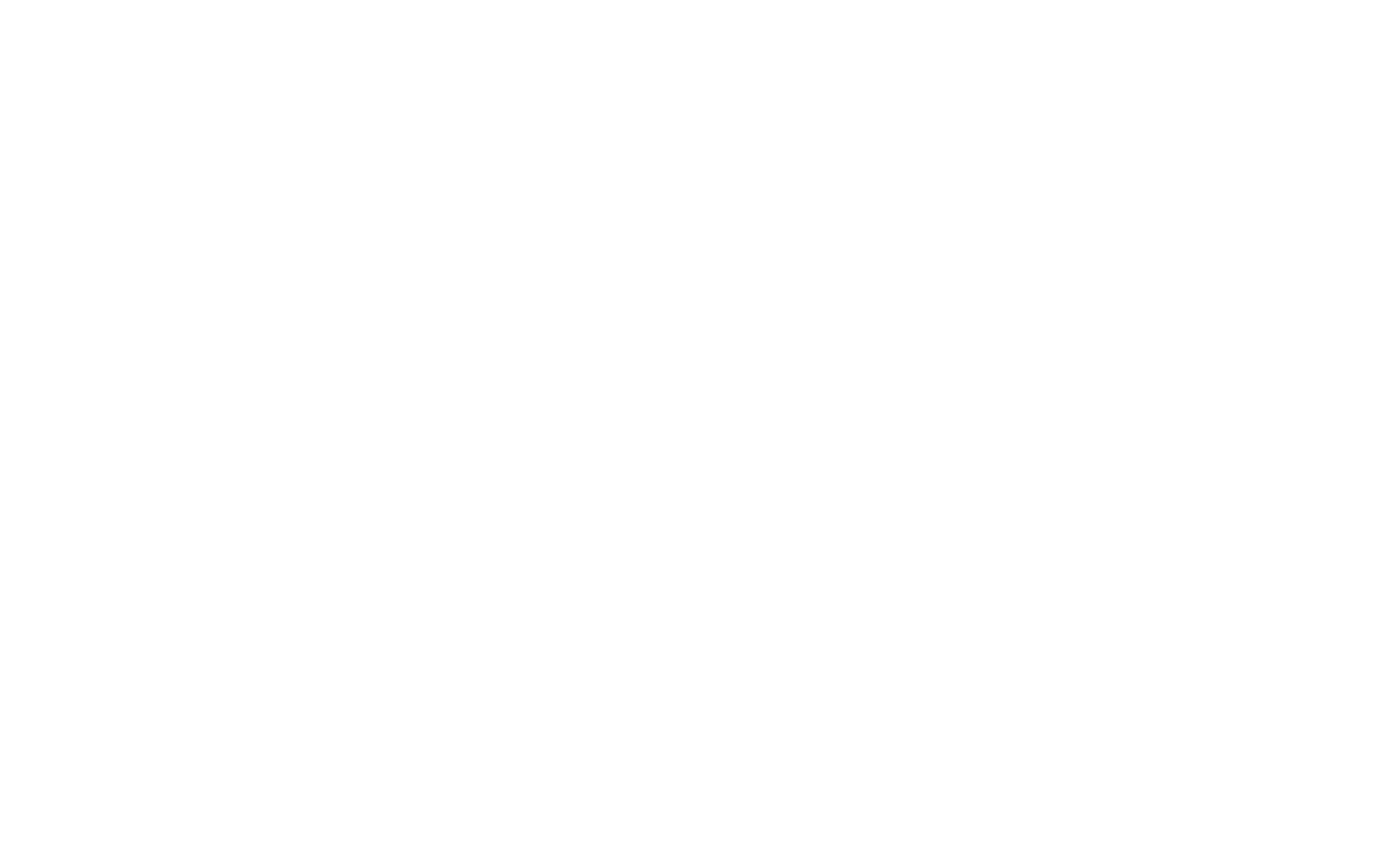CONSEJO PROVINCIAL DE EDUCACION PAGINA: 48 JUNTA DE CLASIFICACION DE EDUCACION PRIMARIA FECHA DE EMISION:06/12/2021

LISTADO DEFINITIVO DOCENTES TITULARES ASCENSO POR ESCUELA A¥O 2022.-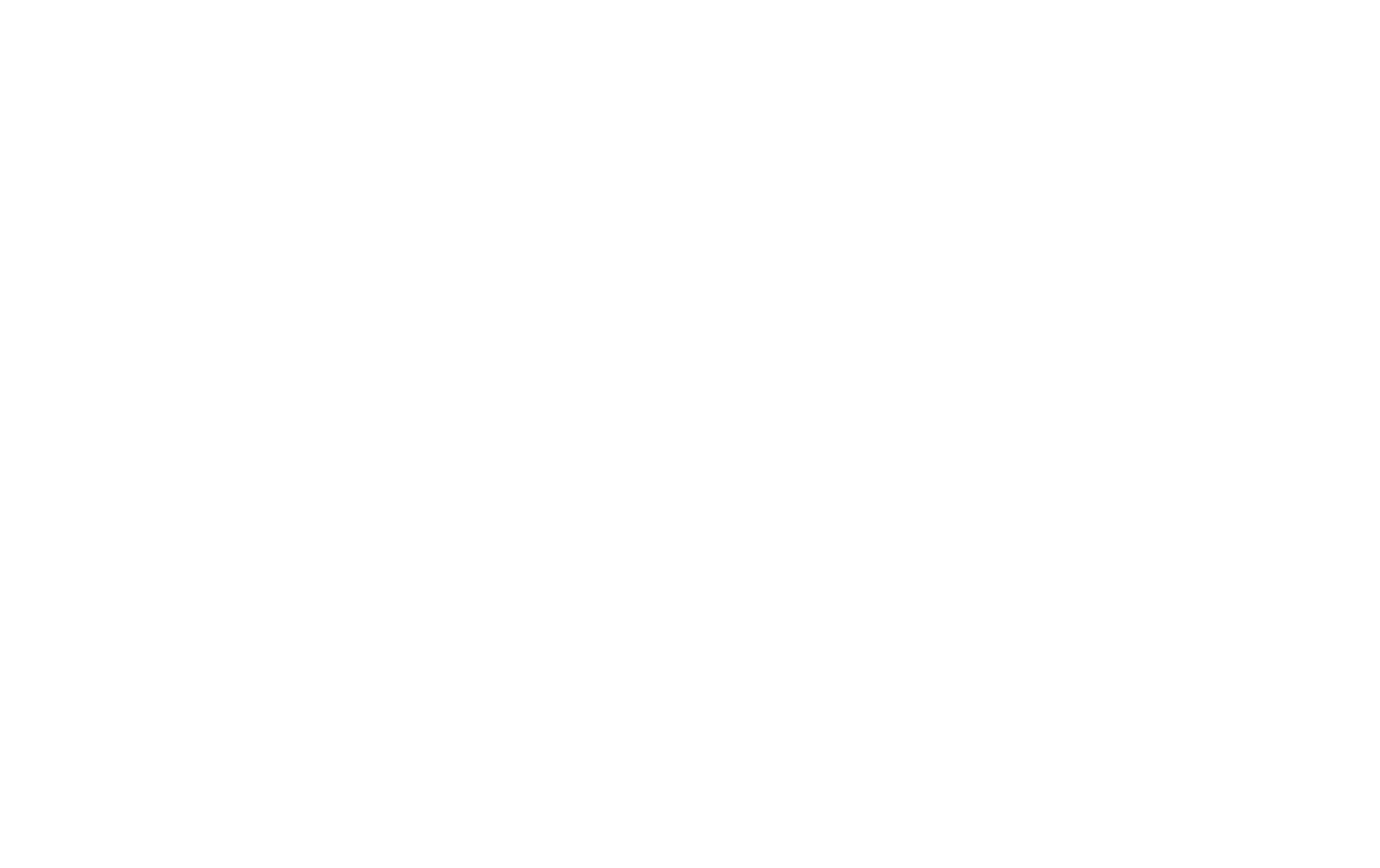### CONSEJO PROVINCIAL DE EDUCACION PAGINA: 49 JUNTA DE CLASIFICACION DE EDUCACION PRIMARIA FECHA DE EMISION:06/12/2021

## LISTADO DEFINITIVO DOCENTES TITULARES ASCENSO POR ESCUELA A¥O 2022.-

### ÚÄÄÄÄÄÄÄÄÄÄÄÄÄÄÄÄÄÄÄÄÄÄÄÄÄÄÄÄÄÄÄÄÄÄÄÄÄÄÄÄÄÄÄÄÄÄÄÄÄÄÄÄÄÄÄÄÄÄÄÄÄÄÄÄÄÄÄÄÄÄÄÄÄÄÄÄÄ¿ <sup>3</sup>Localidad:Rio Gallegos Establecimiento:ESCUELA N 81 <sup>3</sup> ÀÄÄÄÄÄÄÄÄÄÄÄÄÄÄÄÄÄÄÄÄÄÄÄÄÄÄÄÄÄÄÄÄÄÄÄÄÄÄÄÄÄÄÄÄÄÄÄÄÄÄÄÄÄÄÄÄÄÄÄÄÄÄÄÄÄÄÄÄÄÄÄÄÄÄÄÄÄÙ

 ----------------------------------------------------------------------------------------------------------------------------------------------------------------------------- Nro Apellido y Nombre Tit A.P. ---- SERVICIOS DOCENTES ----- Ant. Cult Resi. M.A. ATP O.T. PUBL ACTIVIDADES C.C. J.E. OTRO S.D.I Aldp PUNT. OBSERVAC. PREMIOS Ord M.A/E Vic Dir Sup S.T. Voc D.N. Asis Dict LOC PROV NA/IN GRAL. -----------------------------------------------------------------------------------------------------------------------------------------------------------------------------

| MARLEN ROXANA<br>CARO    | 40 0.30 | 3.00 | 10.00           | 0.05 | 29.75<br>3.00 |
|--------------------------|---------|------|-----------------|------|---------------|
| RAMI REZ MABEL<br>MARI A | .60     | 3.00 | 10.00 0.20 0.10 |      | 2.00 28.90    |
| ZALAZAR MARCELO          | 3.20    | つ イに | 10.00           |      | 3.00 27.65    |
| MARIA ELENA<br>LOPEZ     | 20      | 3.00 | 10.00           |      | 26.20         |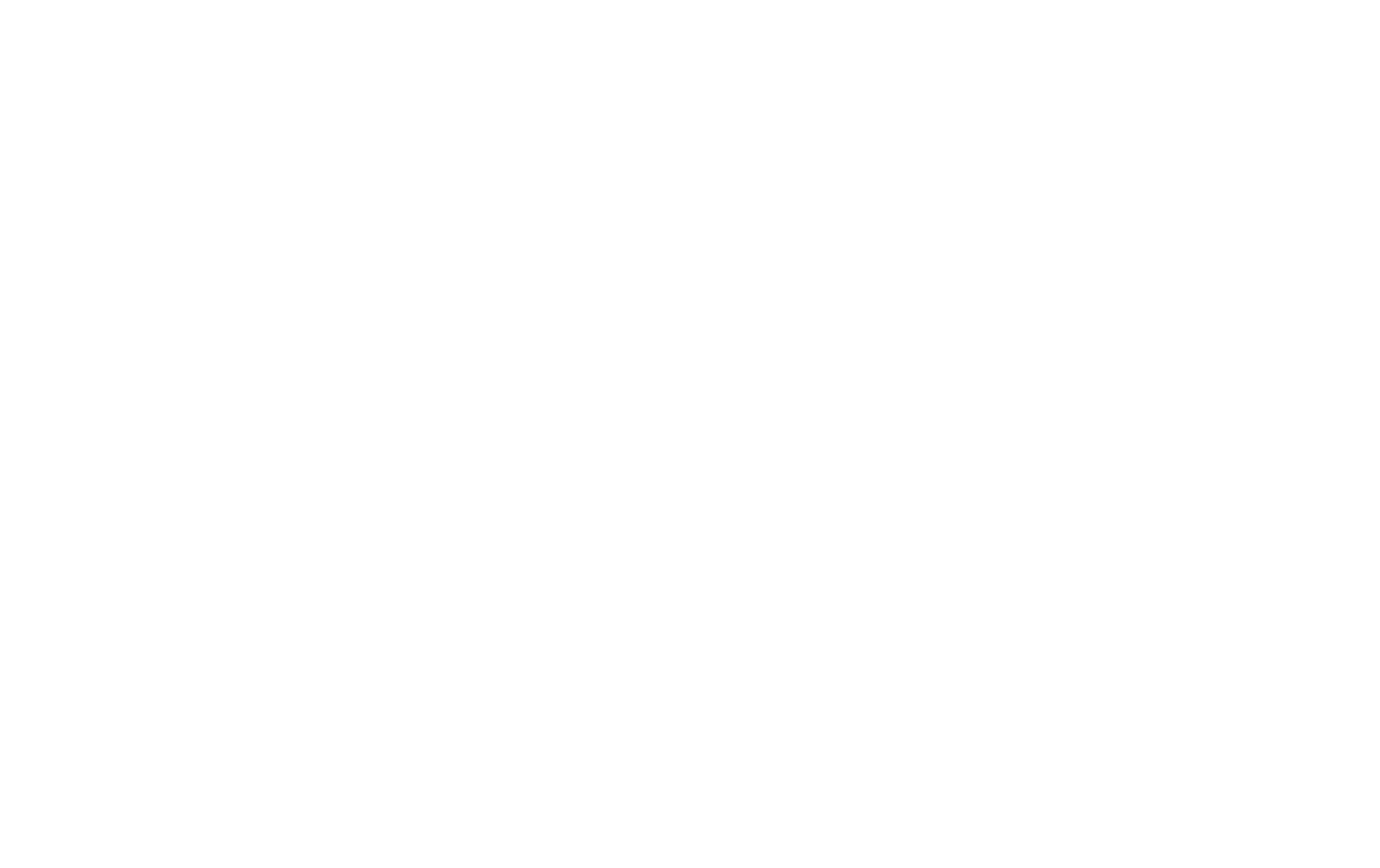### CONSEJO PROVINCIAL DE EDUCACION PAGINA: 50 JUNTA DE CLASIFICACION DE EDUCACION PRIMARIA FECHA DE EMISION:06/12/2021

## LISTADO DEFINITIVO DOCENTES TITULARES ASCENSO POR ESCUELA A¥O 2022.-

 ----------------------------------------------------------------------------------------------------------------------------------------------------------------------------- Nro Apellido y Nombre Tit A.P. ---- SERVICIOS DOCENTES ----- Ant. Cult Resi. M.A. ATP O.T. PUBL ACTIVIDADES C.C. J.E. OTRO S.D.I Aldp PUNT. OBSERVAC. PREMIOS Ord M.A/E Vic Dir Sup S.T. Voc D.N. Asis Dict LOC PROV NA/IN GRAL.

### ÚÄÄÄÄÄÄÄÄÄÄÄÄÄÄÄÄÄÄÄÄÄÄÄÄÄÄÄÄÄÄÄÄÄÄÄÄÄÄÄÄÄÄÄÄÄÄÄÄÄÄÄÄÄÄÄÄÄÄÄÄÄÄÄÄÄÄÄÄÄÄÄÄÄÄÄÄÄ¿ <sup>3</sup>Localidad:Rio Gallegos Establecimiento:ESCUELA N 83 3 ÀÄÄÄÄÄÄÄÄÄÄÄÄÄÄÄÄÄÄÄÄÄÄÄÄÄÄÄÄÄÄÄÄÄÄÄÄÄÄÄÄÄÄÄÄÄÄÄÄÄÄÄÄÄÄÄÄÄÄÄÄÄÄÄÄÄÄÄÄÄÄÄÄÄÄÄÄÄÙ

| Nombre<br>Nro<br>Anel<br>LINO J | Tit A P<br>$\ldots$ A/F | SERVICIOS DOCENTES<br>$Voc$ D.N.<br>Dir<br>Vi c<br>Sup S.T. | Asis Dict | PUBL<br>L ATP 0.T | ACTIVIDADES C.C. J.<br>$\prime$ NA/IN<br><b>PROV</b> | <b>OBSERVAC</b><br>PUNT.<br>OTRO S.D.<br>Al dp<br>GRAL | PREMI OS |
|---------------------------------|-------------------------|-------------------------------------------------------------|-----------|-------------------|------------------------------------------------------|--------------------------------------------------------|----------|
|                                 |                         |                                                             |           |                   |                                                      |                                                        |          |

| FERNANDEZ CARLOS     |        | 4.20 | 3.00 | 10.00 0.90 | 3.50 2.50 | 2.00 35.10 |
|----------------------|--------|------|------|------------|-----------|------------|
| FERNANDEZ GUSTAVO    |        | .60  | 3.00 | 10.00      | .50 0.10  | 3.00 31.20 |
| PRUYAS JORGE ALBERTO | 9 0.20 | 5.20 | 3.00 | 10,00 0,20 |           | 3.00 30.60 |
| BLANCO ANGELA PAOLA  |        | 3.20 | 3.00 | 10.00      |           | 3.00 28.20 |
| 5 ROCHA PAOLA DEBORA |        | . 80 | 2.40 | 10.00      |           | 3.00 27.20 |
| NIEVA CECILIA DEL    |        | .00  | 2.60 | 10.00      | . 75      | 26.35      |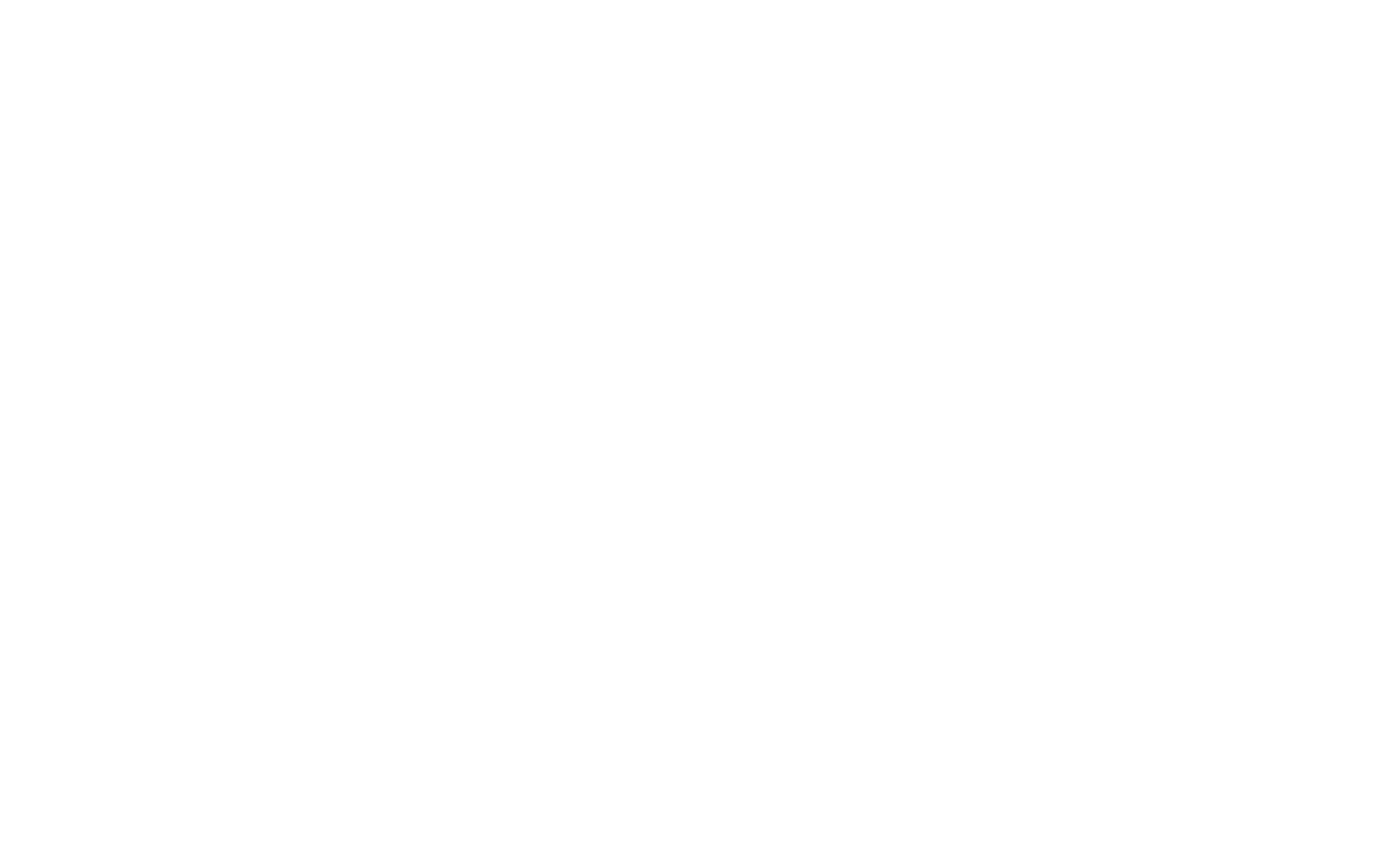### CONSEJO PROVINCIAL DE EDUCACION PAGINA: 51 JUNTA DE CLASIFICACION DE EDUCACION PRIMARIA FECHA DE EMISION:06/12/2021

# LISTADO DEFINITIVO DOCENTES TITULARES ASCENSO POR ESCUELA A¥O 2022.-

### ÚÄÄÄÄÄÄÄÄÄÄÄÄÄÄÄÄÄÄÄÄÄÄÄÄÄÄÄÄÄÄÄÄÄÄÄÄÄÄÄÄÄÄÄÄÄÄÄÄÄÄÄÄÄÄÄÄÄÄÄÄÄÄÄÄÄÄÄÄÄÄÄÄÄÄÄÄÄ¿ <sup>3</sup>Localidad:Rio Gallegos Establecimiento:ESCUELA N 90 3 ÀÄÄÄÄÄÄÄÄÄÄÄÄÄÄÄÄÄÄÄÄÄÄÄÄÄÄÄÄÄÄÄÄÄÄÄÄÄÄÄÄÄÄÄÄÄÄÄÄÄÄÄÄÄÄÄÄÄÄÄÄÄÄÄÄÄÄÄÄÄÄÄÄÄÄÄÄÄÙ

| Nro Apellido y Nombre Tit A.P. ---- SERVICIOS DOCENTES   ----- Ant. Cult Resi. M.A. ATP O.T. PUBL ACTIVIDADES C.C. J.E. OTRO S.D.I Aldp<br>Ord                      M.A/E Vic Dir Sup S.T. Voc D.N. Asis Dict |                      |  |                      |                         |            |                         |               |              |      |  |  | PUNT.<br>GRAL.                         | OBSERVAC. PREMIOS |  |
|---------------------------------------------------------------------------------------------------------------------------------------------------------------------------------------------------------------|----------------------|--|----------------------|-------------------------|------------|-------------------------|---------------|--------------|------|--|--|----------------------------------------|-------------------|--|
| MAESTROS DE A¥O EN CONDICIONES DE ACCEDER A LA VICEDIRECCION DE EGB 1 Y 2 3                                                                                                                                   |                      |  |                      |                         |            |                         |               |              |      |  |  |                                        |                   |  |
| ABRAMENKO MARIA                                                                                                                                                                                               | 4.40                 |  | 3.00                 |                         | 10.00 1.40 |                         | 1.00          | 0.15         | 0.15 |  |  | 3.00 32.10                             |                   |  |
| 2 GUEVARA SILVIA<br>3 SAAVEDRA NANCY<br>4 SIAREZ ROSANA LUCIA                                                                                                                                                 | 4.20<br>4.00<br>4.60 |  | 3.00<br>3.00<br>3.00 | 10.00<br>10.00<br>10.00 |            | 0.10<br>0.10<br>0.20    | 2. 25<br>1.50 | 0.10         |      |  |  | 3.00 31.55<br>3.00 30.60<br>3.00 29.90 |                   |  |
| 5 TREBOTIC CRISTINA C<br>6 PEREZ ELIANA VALERIA 9<br>7 SALDI VI A MARCELA                                                                                                                                     | 4.60<br>4.20<br>3.40 |  | 3.00<br>3.00<br>1.95 | 10.00<br>10.00          |            | 0.10<br>10,00 0,20 0,20 |               | 0.05<br>0.05 |      |  |  | 3.00 29.75<br>3.00 29.65<br>3.00 27.35 |                   |  |
| 8 BARRETO SILVANA<br>9 CHAMORRO SYLVIA                                                                                                                                                                        | 3.60<br>2.80         |  | 3.00<br>3.00         | 10.00<br>9.80           |            | 0.10                    |               | 0.10<br>0.10 |      |  |  | 25.70<br>24.80                         |                   |  |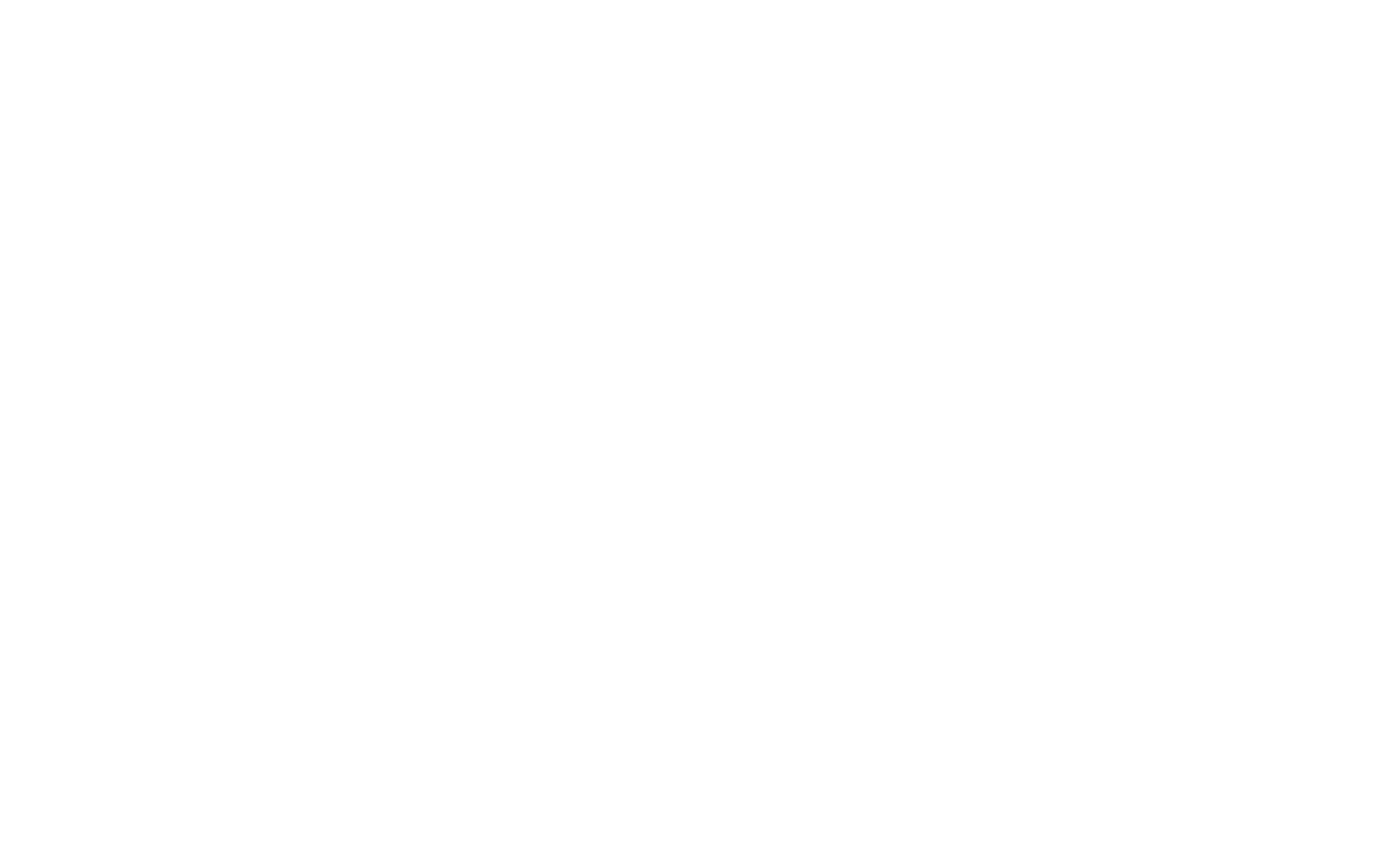### CONSEJO PROVINCIAL DE EDUCACION PAGINA: 52 JUNTA DE CLASIFICACION DE EDUCACION PRIMARIA FECHA DE EMISION:06/12/2021

# LISTADO DEFINITIVO DOCENTES TITULARES ASCENSO POR ESCUELA A¥O 2022.-

### ÚÄÄÄÄÄÄÄÄÄÄÄÄÄÄÄÄÄÄÄÄÄÄÄÄÄÄÄÄÄÄÄÄÄÄÄÄÄÄÄÄÄÄÄÄÄÄÄÄÄÄÄÄÄÄÄÄÄÄÄÄÄÄÄÄÄÄÄÄÄÄÄÄÄÄÄÄÄ¿ <sup>3</sup>Localidad:Rio Gallegos Establecimiento:ESCUELA N 91 3 ÀÄÄÄÄÄÄÄÄÄÄÄÄÄÄÄÄÄÄÄÄÄÄÄÄÄÄÄÄÄÄÄÄÄÄÄÄÄÄÄÄÄÄÄÄÄÄÄÄÄÄÄÄÄÄÄÄÄÄÄÄÄÄÄÄÄÄÄÄÄÄÄÄÄÄÄÄÄÙ

| زة المستقى المستقى المستقى المستقى المستقى المستقى المستقى المستقى المستقى المستقى المستقى المستقى المستقى الم | MAESTROS DE A¥O EN CONDICIONES DE ACCEDER A LA VICEDIRECCION DE EGB 1 Y 2 $^{\overline{3}}$ |  |               |  |  |            |                       |  |
|----------------------------------------------------------------------------------------------------------------|---------------------------------------------------------------------------------------------|--|---------------|--|--|------------|-----------------------|--|
| DI AZ NORA<br>2 SOLIS ANDREA DEL                                                                               | 340<br>2.60                                                                                 |  | 10.00<br>9.80 |  |  | 3.00 30.65 | 3.00 31.80<br>------- |  |

| DI AZ<br>NORA           | -40  | 2. 90         | 10.00 | 3.50 |       | 3.00<br>31.80  |
|-------------------------|------|---------------|-------|------|-------|----------------|
| 2 SOLIS<br>ANDREA DEL   | 2.60 | 3.00          | 9.80  | 3.25 |       | 3.00 30.65     |
| BARRA<br>CARMEN ELISA   | .00  | 2.75          | 10.00 | .50  |       | 3.00 28.25     |
| TOLEDO<br>LI LI AN      | .80  | 3.00          | 9.80  |      |       | 3.00 27.60     |
| 5 RICCIARDI CAROLINA    | .00  | $-15$         | 10.00 | .00  |       | $3.00$ $27.15$ |
| VERONI CA<br><b>SLY</b> | .00  | N 55<br>◡. ◡◡ | 10.00 |      | J. 10 | 25.65<br>3.00  |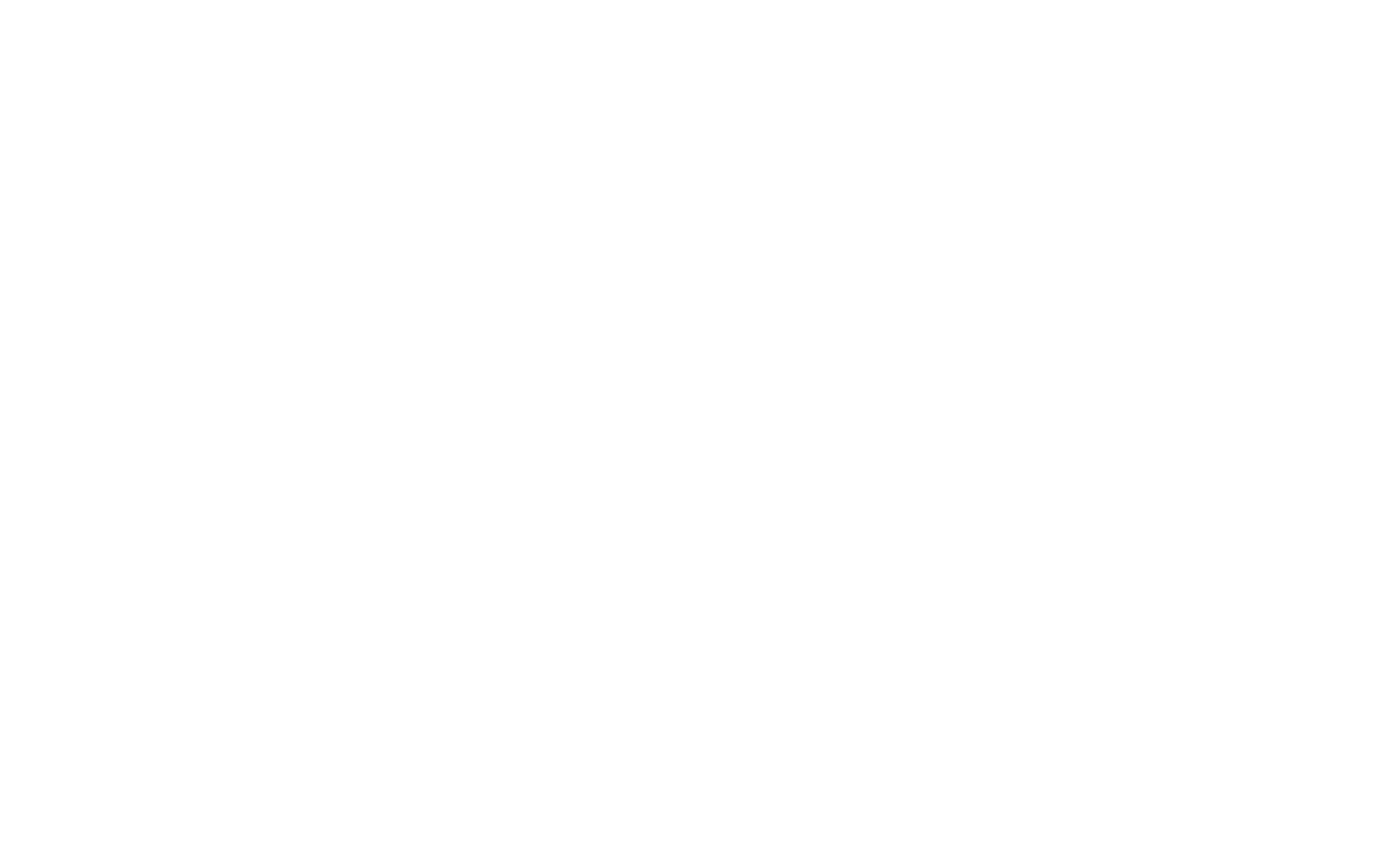### CONSEJO PROVINCIAL DE EDUCACION PAGINA: 53 JUNTA DE CLASIFICACION DE EDUCACION PRIMARIA FECHA DE EMISION:06/12/2021

# LISTADO DEFINITIVO DOCENTES TITULARES ASCENSO POR ESCUELA A¥O 2022.-

### ÚÄÄÄÄÄÄÄÄÄÄÄÄÄÄÄÄÄÄÄÄÄÄÄÄÄÄÄÄÄÄÄÄÄÄÄÄÄÄÄÄÄÄÄÄÄÄÄÄÄÄÄÄÄÄÄÄÄÄÄÄÄÄÄÄÄÄÄÄÄÄÄÄÄÄÄÄÄ¿ <sup>3</sup>Localidad:Rio Gallegos Establecimiento:ESCUELA N 70 <sup>3</sup> ÀÄÄÄÄÄÄÄÄÄÄÄÄÄÄÄÄÄÄÄÄÄÄÄÄÄÄÄÄÄÄÄÄÄÄÄÄÄÄÄÄÄÄÄÄÄÄÄÄÄÄÄÄÄÄÄÄÄÄÄÄÄÄÄÄÄÄÄÄÄÄÄÄÄÄÄÄÄÙ

|                                                                                                                                                                                                                     |                          |                                                                        |                                                                             |                                                                        |                                                                           |                                                              | Nro Apellido y Nombre Tit A.P. ---- SERVICIOS DOCENTES   ----- Ant. Cult Resi. M.A. ATP O.T. PUBL ACTIVIDADES C.C. J.E. OTRO S.D.I Aldp<br>Ord                  M.A/E Vic Dir Sup S.T. Voc D.N. Asis Dict | PUNT.<br>GRAL.                                                                                         | OBSERVAC. PREMIOS |
|---------------------------------------------------------------------------------------------------------------------------------------------------------------------------------------------------------------------|--------------------------|------------------------------------------------------------------------|-----------------------------------------------------------------------------|------------------------------------------------------------------------|---------------------------------------------------------------------------|--------------------------------------------------------------|-----------------------------------------------------------------------------------------------------------------------------------------------------------------------------------------------------------|--------------------------------------------------------------------------------------------------------|-------------------|
|                                                                                                                                                                                                                     |                          |                                                                        | MAESTROS DE A¥O EN CONDICIONES DE ACCEDER A LA VICEDIRECCION DE EGB 1 Y 2 3 |                                                                        |                                                                           |                                                              |                                                                                                                                                                                                           |                                                                                                        |                   |
| ARGA¥ARAZ BARBARA<br>2 DIAZ CLAUDIA<br>3 LIND INDIANA ISABEL<br>4 PILLON MARIA ADRIANA 9<br>5 CA¥ETE ZULMA DANIELA 9<br>6 BARRIA GABRIELA IVON 9<br>AGUILAR NORA BEATRIZ 9<br>8 CASASOLA NORMA<br>9 ZAPATA DANI ELA | 9 0.20<br>0. 20<br>0. 20 | 5.20<br>4.00<br>3.60<br>- 4.60<br>5.00<br>2.80<br>3.40<br>4.60<br>2.80 |                                                                             | 2. 70<br>3.00<br>3.00<br>3.00<br>3.00<br>2.50<br>3.00<br>3.00<br>2. 00 | 10.00<br>10.00<br>10.00<br>10.00<br>10.00<br>10.00 0.70<br>10.00<br>10.00 | 0.30<br>0.10<br>10.00 0.40 0.10 1.25<br>0.30<br>1.00<br>0.40 | 0.30<br>0.10<br>0.10                                                                                                                                                                                      | 3.00 30.30<br>3.00 29.30<br>3.00 28.90<br>28.55<br>27.50<br>3.00 27.30<br>27.10<br>27.10<br>3.00 26.90 | 0.100             |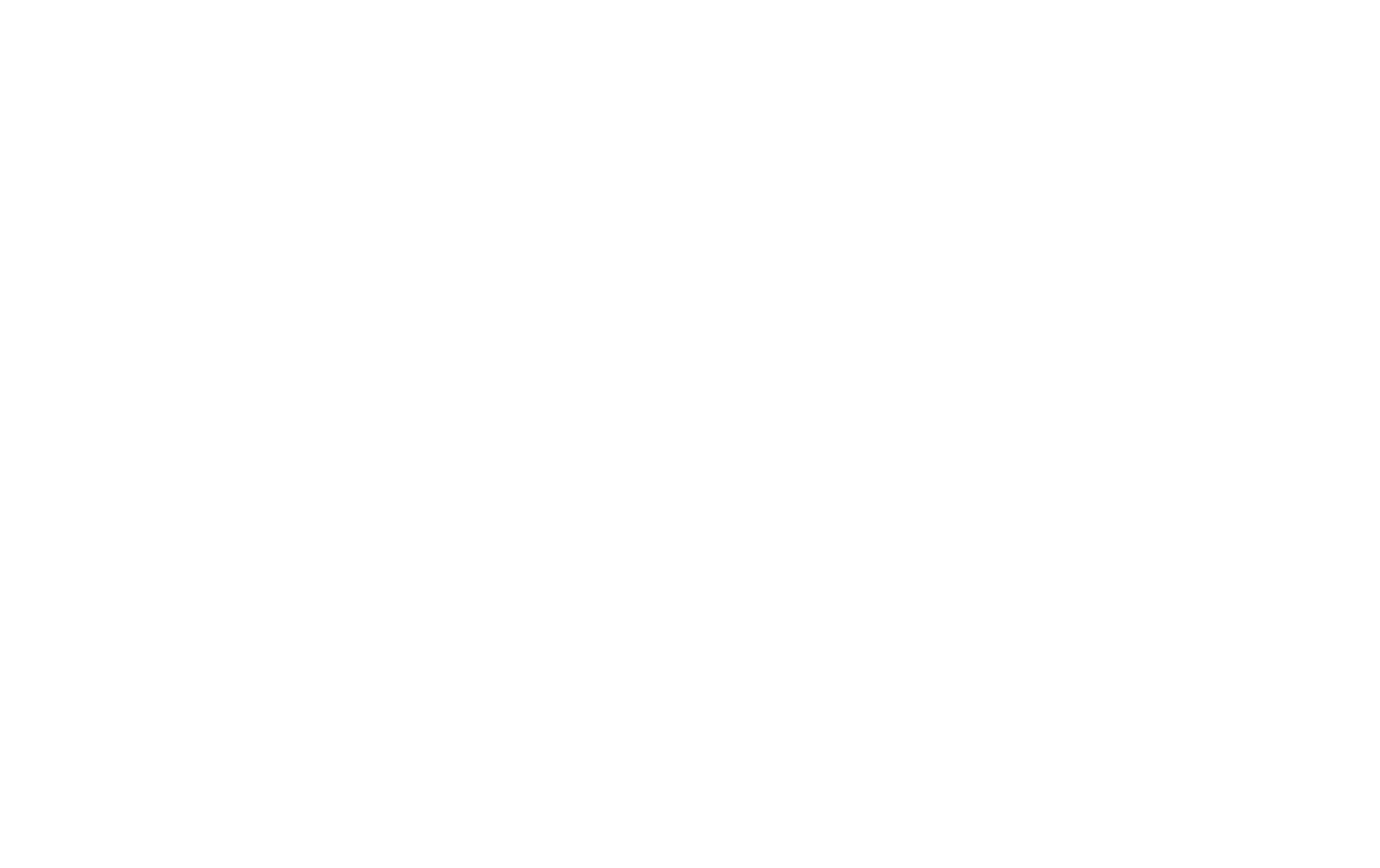### CONSEJO PROVINCIAL DE EDUCACION PAGINA: 54 JUNTA DE CLASIFICACION DE EDUCACION PRIMARIA FECHA DE EMISION:06/12/2021

## LISTADO DEFINITIVO DOCENTES TITULARES ASCENSO POR ESCUELA A¥O 2022.-

 ----------------------------------------------------------------------------------------------------------------------------------------------------------------------------- Nro Apellido y Nombre Tit A.P. ---- SERVICIOS DOCENTES ----- Ant. Cult Resi. M.A. ATP O.T. PUBL ACTIVIDADES C.C. J.E. OTRO S.D.I Aldp PUNT. OBSERVAC. PREMIOS Ord M.A/E Vic Dir Sup S.T. Voc D.N. Asis Dict LOC PROV NA/IN GRAL.

### ÚÄÄÄÄÄÄÄÄÄÄÄÄÄÄÄÄÄÄÄÄÄÄÄÄÄÄÄÄÄÄÄÄÄÄÄÄÄÄÄÄÄÄÄÄÄÄÄÄÄÄÄÄÄÄÄÄÄÄÄÄÄÄÄÄÄÄÄÄÄÄÄÄÄÄÄÄÄ¿ <sup>3</sup>Localidad:Rio Gallegos Establecimiento:ESCUELA N 71 <sup>3</sup> ÀÄÄÄÄÄÄÄÄÄÄÄÄÄÄÄÄÄÄÄÄÄÄÄÄÄÄÄÄÄÄÄÄÄÄÄÄÄÄÄÄÄÄÄÄÄÄÄÄÄÄÄÄÄÄÄÄÄÄÄÄÄÄÄÄÄÄÄÄÄÄÄÄÄÄÄÄÄÙ

| ----- | $\cap$ $\cap$ $\cap$ $\cap$ $\cap$ $\cap$ $\cap$ $\cap$<br><b>SERVI</b> (<br>-------<br>Di r<br><b>Moc</b> | $M$ $\Delta$<br>Resi<br>Ant<br>Di C | <b>PUBL</b><br>ΔTD | ACTI VI DADES<br>PR <sub>O</sub><br>.0 <sup>c</sup> | <b>PUN1</b><br>OTRO<br>AI do<br><b>GRAL</b> | <b>ORSERVA</b> |
|-------|------------------------------------------------------------------------------------------------------------|-------------------------------------|--------------------|-----------------------------------------------------|---------------------------------------------|----------------|
|       |                                                                                                            |                                     |                    |                                                     |                                             |                |

| MACIAS PAOLA DE LOS  | 0.60<br>O O | 4.00 0.30 | 3.00 | 10.00 0.40         |          | 2.50 |      | 3.00 32.80 |
|----------------------|-------------|-----------|------|--------------------|----------|------|------|------------|
| JURADO FLORES ISABEL |             | .20       | 3.00 | $10.001$ .<br>. 20 |          | 1.00 | 0.05 | 3.00 31.45 |
| 3 CONDOLEO CLAUDIA   |             | 4.40      | 3.00 | 10.00              |          |      |      | 3.00 29.40 |
| SAAVEDRA CLARA       |             | 4.20      | 3.00 | 10.00              | 0.20     |      |      | 3.00 29.40 |
| 5 OLAVARRIA MIRIAM   | $9 \t 0.20$ | 4.20      | 3.00 | 10.00              | 0.20     |      | 0.10 | 26.70      |
| SOLORZANO RUBEN      |             | .20       | 2.35 | 10.00              |          |      | 0.05 | 26.60      |
| ALVAREZ GRACI ELA    |             | 3.60      | 3.00 | 10.00 0.10 0.40    |          |      |      | 26.10      |
| 8 GUERRERO CARINA    |             | 2.60      | 3.00 | $10.001$ .         | .0000.20 |      |      | 25.80      |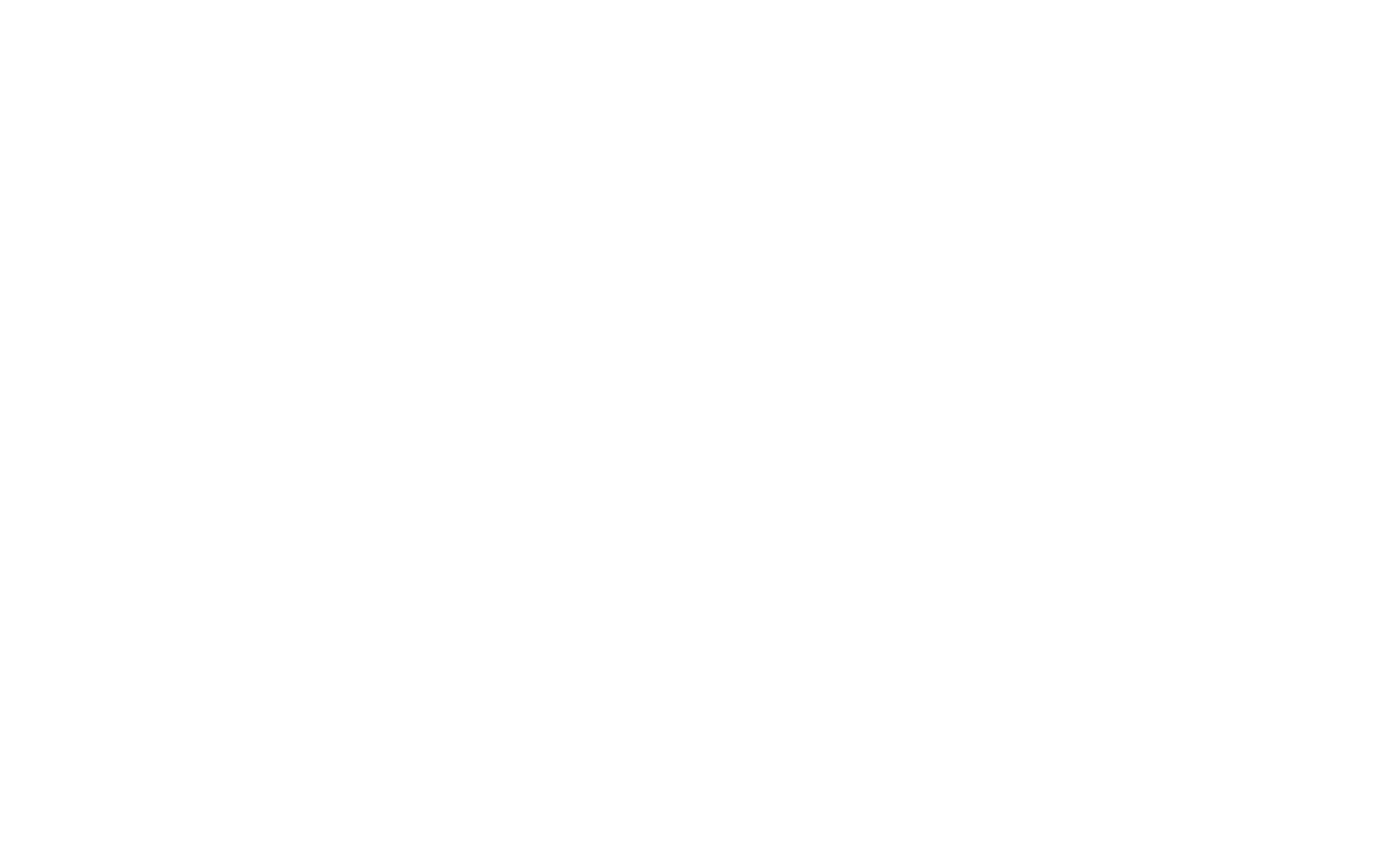### CONSEJO PROVINCIAL DE EDUCACION PAGINA: 55 JUNTA DE CLASIFICACION DE EDUCACION PRIMARIA FECHA DE EMISION:06/12/2021

# LISTADO DEFINITIVO DOCENTES TITULARES ASCENSO POR ESCUELA A¥O 2022.-

 ÚÄÄÄÄÄÄÄÄÄÄÄÄÄÄÄÄÄÄÄÄÄÄÄÄÄÄÄÄÄÄÄÄÄÄÄÄÄÄÄÄÄÄÄÄÄÄÄÄÄÄÄÄÄÄÄÄÄÄÄÄÄÄÄÄÄÄÄÄÄÄÄÄÄÄÄÄÄ¿ <sup>3</sup>Localidad:Rio Gallegos Establecimiento:EDJA-EGB N 1 <sup>3</sup> ÀÄÄÄÄÄÄÄÄÄÄÄÄÄÄÄÄÄÄÄÄÄÄÄÄÄÄÄÄÄÄÄÄÄÄÄÄÄÄÄÄÄÄÄÄÄÄÄÄÄÄÄÄÄÄÄÄÄÄÄÄÄÄÄÄÄÄÄÄÄÄÄÄÄÄÄÄÄÙ

 ----------------------------------------------------------------------------------------------------------------------------------------------------------------------------- Nro Apellido y Nombre Tit A.P. ---- SERVICIOS DOCENTES ----- Ant. Cult Resi. M.A. ATP O.T. PUBL ACTIVIDADES C.C. J.E. OTRO S.D.I Aldp PUNT. OBSERVAC. PREMIOS Ord M.A/E Vic Dir Sup S.T. Voc D.N. Asis Dict LOC PROV NA/IN GRAL. -----------------------------------------------------------------------------------------------------------------------------------------------------------------------------

 ÚÄÄÄÄÄÄÄÄÄÄÄÄÄÄÄÄÄÄÄÄÄÄÄÄÄÄÄÄÄÄÄÄÄÄÄÄÄÄÄÄÄÄÄÄÄÄÄÄÄÄÄÄÄÄÄÄÄÄÄÄÄÄÄÄÄÄÄÄÄÄÄÄÄÄÄÄÄÄÄÄÄÄÄÄÄ¿ 3 MAESTROS SECCION ADULTOS EN CONDICIONES DE ACCEDER A LA VICEDIRECCION 3 ÀÄÄÄÄÄÄÄÄÄÄÄÄÄÄÄÄÄÄÄÄÄÄÄÄÄÄÄÄÄÄÄÄÄÄÄÄÄÄÄÄÄÄÄÄÄÄÄÄÄÄÄÄÄÄÄÄÄÄÄÄÄÄÄÄÄÄÄÄÄÄÄÄÄÄÄÄÄÄÄÄÄÄÄÄÄÙ

1 INFRAN LUIS ALBERTO 9 4.40 3.00 10.00 0.80 0.30 0.10 3.00 30.60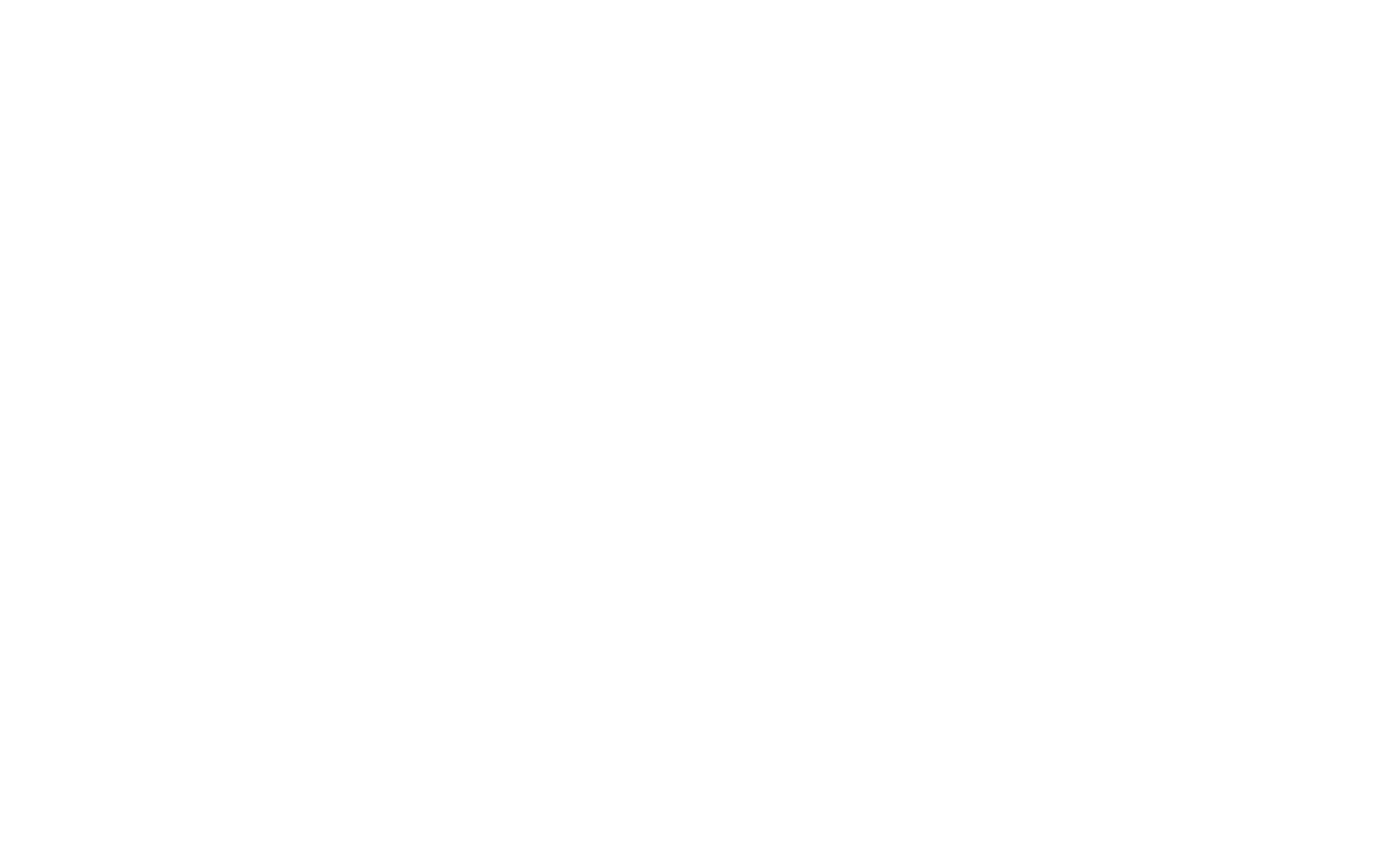### CONSEJO PROVINCIAL DE EDUCACION PAGINA: 56 JUNTA DE CLASIFICACION DE EDUCACION PRIMARIA FECHA DE EMISION:06/12/2021

# LISTADO DEFINITIVO DOCENTES TITULARES ASCENSO POR ESCUELA A¥O 2022.-

### ÚÄÄÄÄÄÄÄÄÄÄÄÄÄÄÄÄÄÄÄÄÄÄÄÄÄÄÄÄÄÄÄÄÄÄÄÄÄÄÄÄÄÄÄÄÄÄÄÄÄÄÄÄÄÄÄÄÄÄÄÄÄÄÄÄÄÄÄÄÄÄÄÄÄÄÄÄÄ¿ <sup>3</sup>Localidad:Rio Gallegos Establecimiento:EDJA-EGB N 4 <sup>3</sup> ÀÄÄÄÄÄÄÄÄÄÄÄÄÄÄÄÄÄÄÄÄÄÄÄÄÄÄÄÄÄÄÄÄÄÄÄÄÄÄÄÄÄÄÄÄÄÄÄÄÄÄÄÄÄÄÄÄÄÄÄÄÄÄÄÄÄÄÄÄÄÄÄÄÄÄÄÄÄÙ

| Nro<br>Nombre<br>Ord | $\frac{1}{2} \frac{1}{2} \frac{1}{2} \frac{1}{2} \frac{1}{2} \frac{1}{2} \frac{1}{2} \frac{1}{2} \frac{1}{2} \frac{1}{2} \frac{1}{2} \frac{1}{2} \frac{1}{2} \frac{1}{2} \frac{1}{2} \frac{1}{2} \frac{1}{2} \frac{1}{2} \frac{1}{2} \frac{1}{2} \frac{1}{2} \frac{1}{2} \frac{1}{2} \frac{1}{2} \frac{1}{2} \frac{1}{2} \frac{1}{2} \frac{1}{2} \frac{1}{2} \frac{1}{2} \frac{1}{2} \frac{$<br>M. A/E | SERVICIOS DOCENTES<br>Sun S T<br>$Voc$ D.N.<br>Dir | M A<br>Resi<br>$\bigcap$ $\bigcap$<br>Ant<br>$\mathcal{L} = \mathcal{L} + \mathcal{L} + \mathcal{L}$<br>Asis Dict | ATP<br>$\Omega$ . | <b>PUBL</b><br>ACT<br>'I VI DADES<br>. .<br>PROV NA/IN<br>LOC | <b>PUNT</b><br>OTRO S.D.<br>Al dp<br><b>GRAL</b> | <b>OBSERVAC</b><br><b>PREMIOS</b> |
|----------------------|--------------------------------------------------------------------------------------------------------------------------------------------------------------------------------------------------------------------------------------------------------------------------------------------------------------------------------------------------------------------------------------------------------|----------------------------------------------------|-------------------------------------------------------------------------------------------------------------------|-------------------|---------------------------------------------------------------|--------------------------------------------------|-----------------------------------|
| SECCION ADUL         | LTOS EN                                                                                                                                                                                                                                                                                                                                                                                                | I CONDICIONES DE ACCEDER A L                       |                                                                                                                   |                   |                                                               |                                                  |                                   |

| GIORGIS MARIANGELES<br>ZARACHO MARIA   | . 80<br>20      | 3.00<br>3.00 | 10.00 0.50<br>10.00    | 5.25 | 3.00 33.55<br>3.00 32.20 |
|----------------------------------------|-----------------|--------------|------------------------|------|--------------------------|
| DI AZ CLAUDI A<br>VANESA               | .80             | 3.00         | 10.00<br>0.30          | 2.50 | 30.60<br>3.00            |
| BENITEZ MERCEDES<br>5 ACCARINO ADRIANA | . 00<br>60 0.30 | 3.00<br>3.00 | 10.00<br>10.00<br>0.20 | 1.00 | 28.15<br>28.10<br>3.00   |